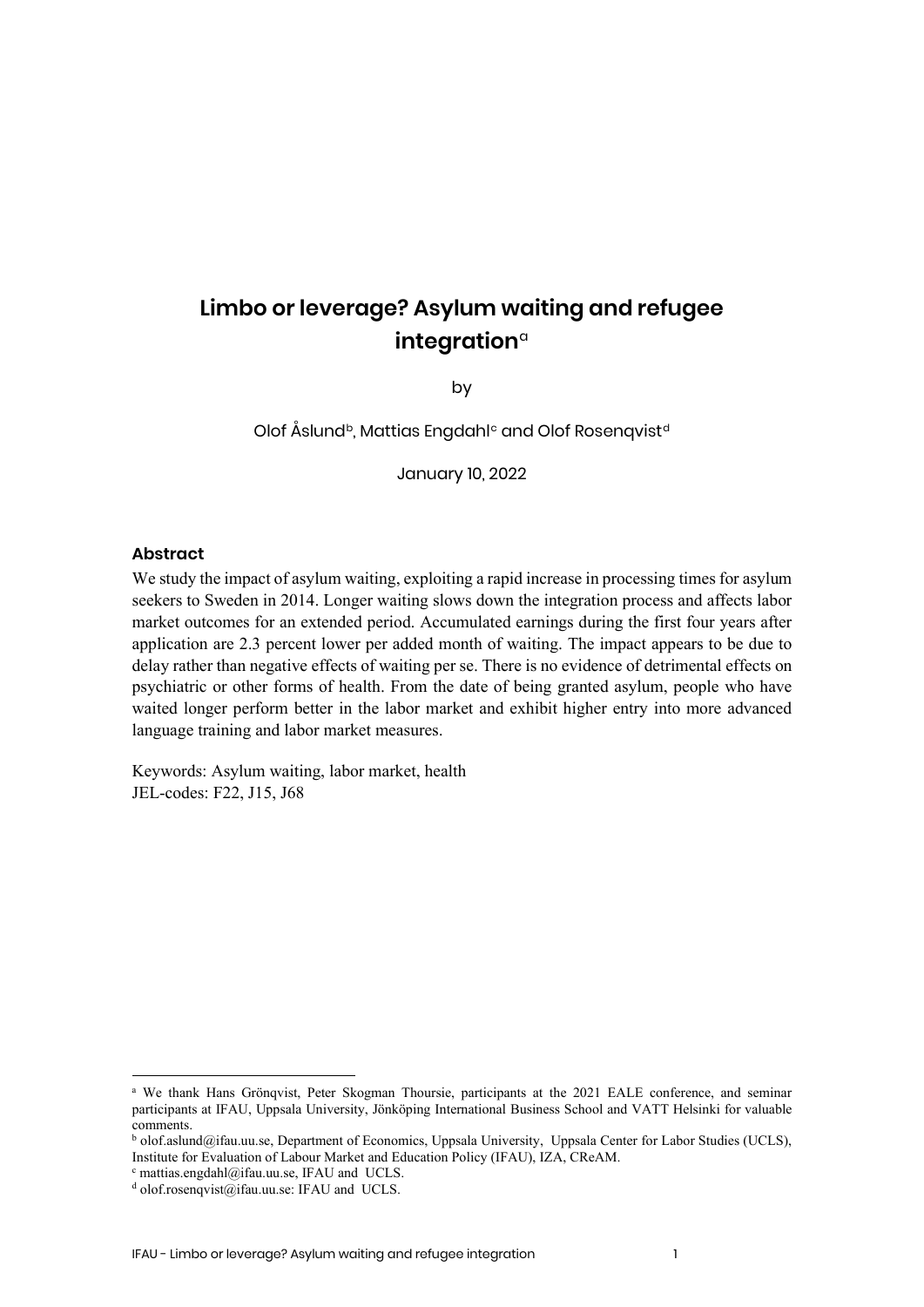## **Table of contents**

| $\mathbf{1}$   |  |
|----------------|--|
| $\overline{2}$ |  |
| 2.1            |  |
| 2.2            |  |
| 2.3            |  |
| 2.4            |  |
| 3              |  |
| $\overline{4}$ |  |
| 4.1            |  |
| 4.2            |  |
| 5              |  |
| 5.1            |  |
| 5.2            |  |
| 5.3            |  |
| 6              |  |
|                |  |
|                |  |
|                |  |
|                |  |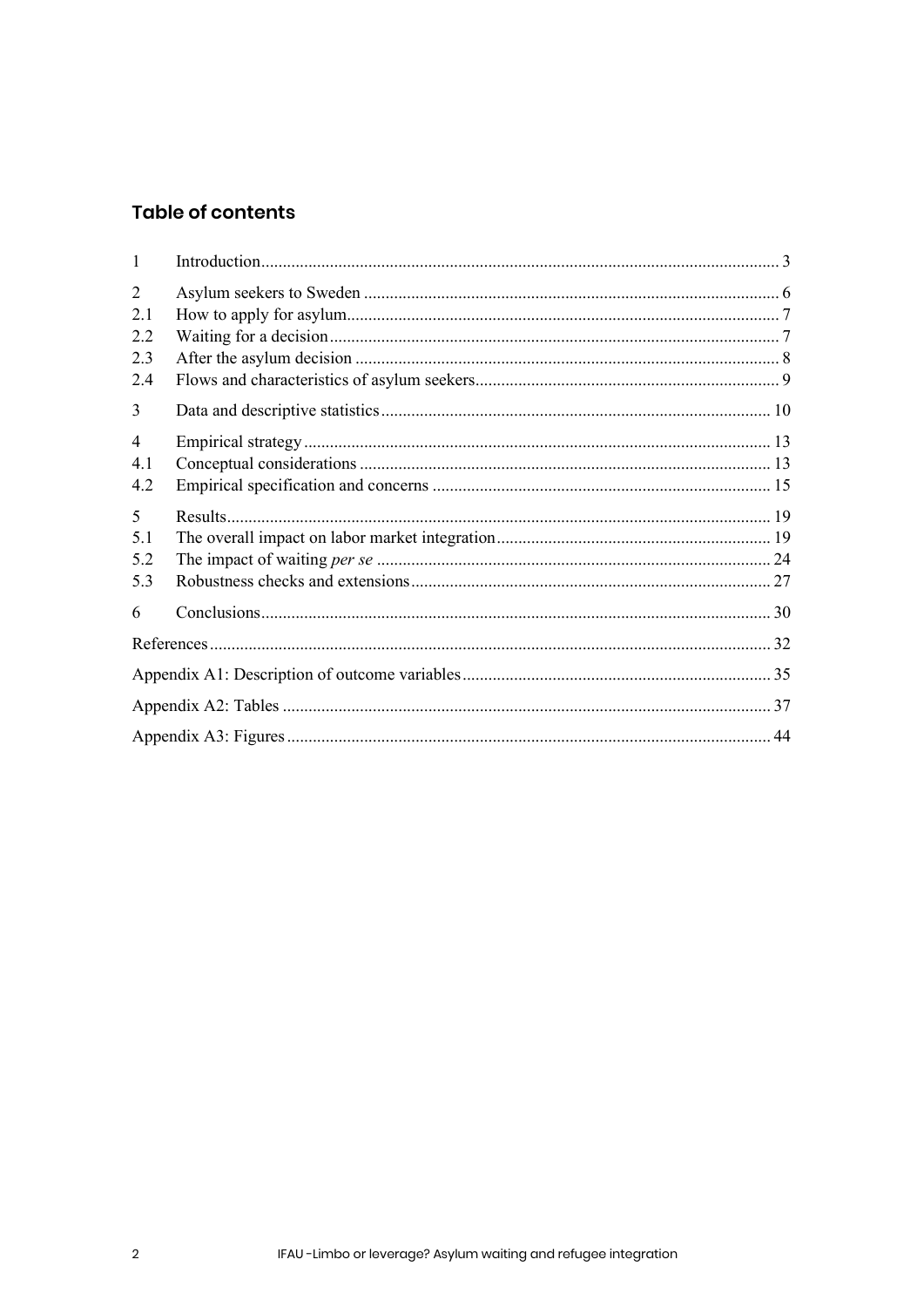#### <span id="page-2-0"></span>**1 Introduction**

How to handle refugee and migrant flows is a major concern for policy makers in many countries and has for long been one of the most contested policy areas in the EU (Dustmann et al., 2017; Phillimore, 2011). In 2015, the unprecedented surge in asylum seekers to Europe increased pressure on asylum reception systems and brought the issue to the top of the political agenda. Political developments in Afghanistan and other parts of the Middle East as well as in north-east Africa suggest that the issue is poised to remain highly relevant in the coming years. The need for effective integration policies is particularly strong, as many refugees struggle to integrate into the labor market in host societies (Brell et al., 2020; Dustmann et al., 2017). Furthermore, the COVID-19 pandemic is projected to especially affect the employment prospects of migrants and refugees (Borjas & Cassidy, 2020; Fasani & Mazza, 2021).

This paper considers a potentially important and readily adjustable policy margin: asylum application processing time. Governments taking decisions about targets for average processing times face delicate considerations. A shorter waiting time has a humanitarian value in itself irrespective of the decision and might also be beneficial for the integration and well-being of people ultimately granted asylum. On the other hand, shorter waiting times come at the cost of increased funding and/or decreased legal certainty, and might affect the inflow of asylum seekers (as discussed in (Dustmann et al., 2017)). More evidence on the effects of waiting time on subsequent integration for individuals granted asylum would reduce the uncertainty under which governments balance these considerations.

We add to a small but growing economic and medical literature on the consequences of asylum application processing time for the economic integration and well-being of individuals granted asylum. Recent research using high-quality data and innovative empirical approaches shows that long processing times negatively affect the labor market prospects of refugees (Hainmueller et al., 2016; Hvidtfeldt et al., 2018; Ukrayinchuk & Havrylchyk, 2020). In the medical literature, several studies document a negative association between having to wait long and indicators of mental health (Bakker et al., 2014; Hallas et al., 2007; Hvidtfeldt et al., 2019; Laban et al., 2007; Ryan et al., 2008). Although many studies in the latter literature use very rich data, causal evidence is scarce.<sup>[1](#page-2-1)</sup> In addition to complementing the relatively limited existing literature with causal evidence from a new context (Sweden), we contribute to the understanding of the mechanisms through which asylum waiting may affect individuals by analyzing a broad set of integration-related outcomes evaluated at different points in time relative to the date of application and decision.

<span id="page-2-1"></span><sup>&</sup>lt;sup>1</sup> Higher prevalence of psychiatric disorders among refugees is well-documented in the medical literature (Giacco, 2020; Hynie, 2018; Ryan et al., 2008; Satinsky et al., 2019).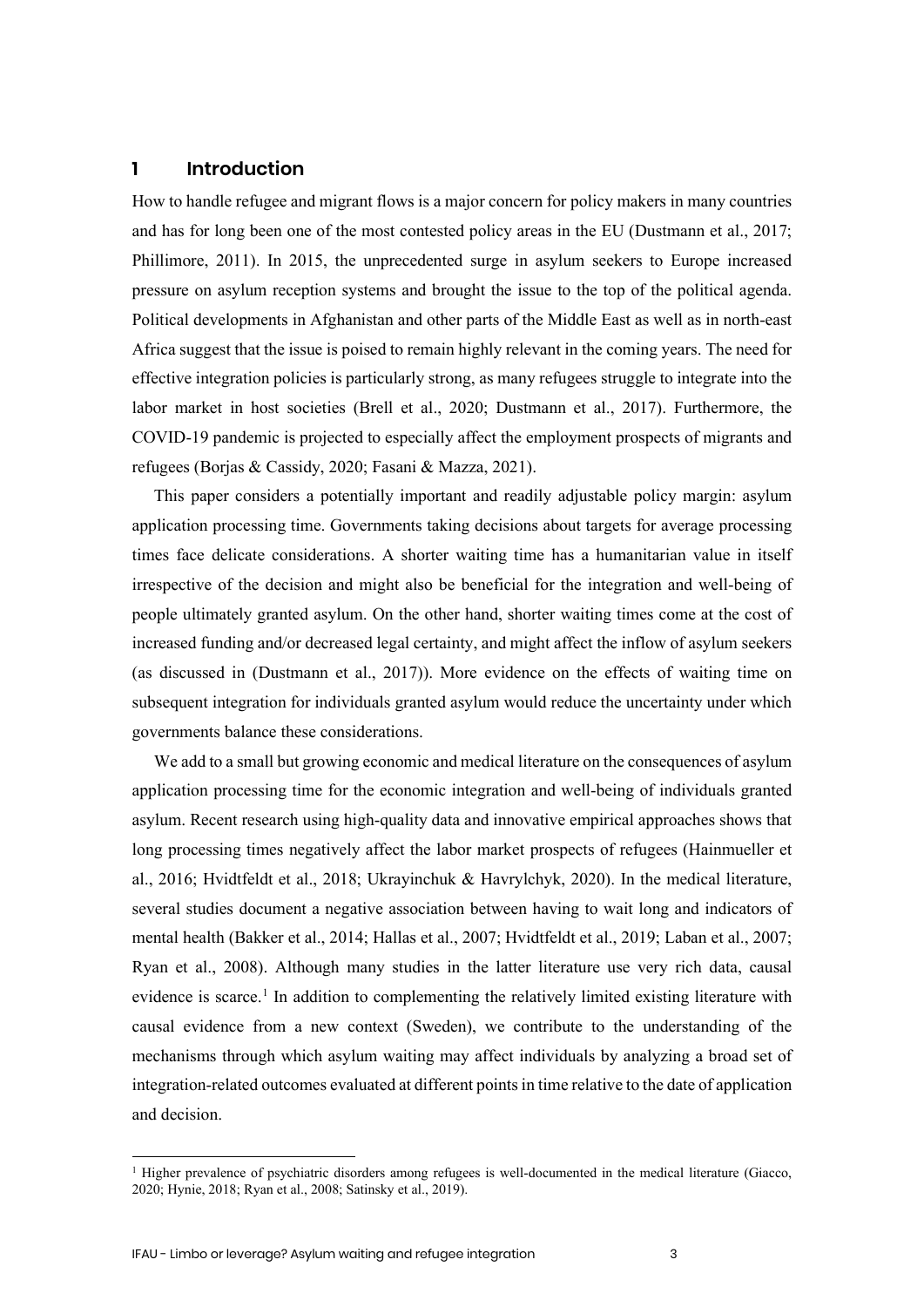Our empirical analysis exploits a rapid increase in processing times for asylum applications submitted in Sweden during April–September 2014, caused by an increase in the number of applications received. Before this period, processing times had hovered around 180 days for a long time, but then more than doubled within a few months. Observationally similar asylum seekers who arrived a little later had to wait much longer for a decision. We use application date as an instrument for waiting time and show that the development did not coincide with any major changes in observed characteristics among the refugees. [2](#page-3-0) To give a broad picture of the impact of asylum waiting and its interaction with integration policy, we use rich administrative data to investigate effects on an array of outcomes: employment, earnings, language training, active labor market policies, and health.

Sweden is an interesting case to study for several reasons. First, it is an experienced country in terms of refugee reception. In 2009–2015, the country had by far the largest number of asylum seekers per capita in Europe (Dustmann et al., 2017), and has for decades received a large number of refugees (Ruist, 2015). Second, Sweden stands out as inclusive and ambitious in policies aimed at promoting activity and the chances of successful integration. It ranked number one on the 2014 MIPEX index for integration policies and is acclaimed by the OECD for the system design in this area (OECD, 2016). Third, during the waiting period there were no formal restrictions on where asylum seekers can reside, claimants are not obliged to stay at reception centers or other forms of collective accommodation. Also, asylum seekers to Sweden face no general employment restrictions and the average length of the waiting period is modest in comparison with many other countries.<sup>[3](#page-3-1)</sup> Arguably, we are therefore estimating the effects of asylum application processing time in an environment that is relatively favorable for asylum seekers. Thus, our estimates could potentially be interpreted as an upper bound of the effect of waiting time in an international perspective.

It is easy to presume that waiting time should have a negative effect on individual outcomes. But the effect can actually go in both directions, partly depending also on conceptual issues regarding follow-up times (Hvidtfeldt et al., 2018). Consider the case where two people apply for asylum the same day, but one of them has to wait an extra month before the application is approved. If we measure outcomes  $t$  months after being granted asylum, the difference in "treatment" will be one month of waiting. Outcome differences then reflect the impact of waiting per se, which depends on conditions and policies during the waiting period. If asylum seekers are strengthened by activation measures we might expect a positive impact on e.g. accumulated earnings. If, instead, the waiting time does not facilitate integration into the host society and/or

<span id="page-3-0"></span><sup>&</sup>lt;sup>2</sup> Nor do we find any indications that general time effects affect our results.

<span id="page-3-1"></span><sup>&</sup>lt;sup>3</sup> See Dustmann et al. (2017) for a more thorough discussion on asylum reception systems and how they differ across countries.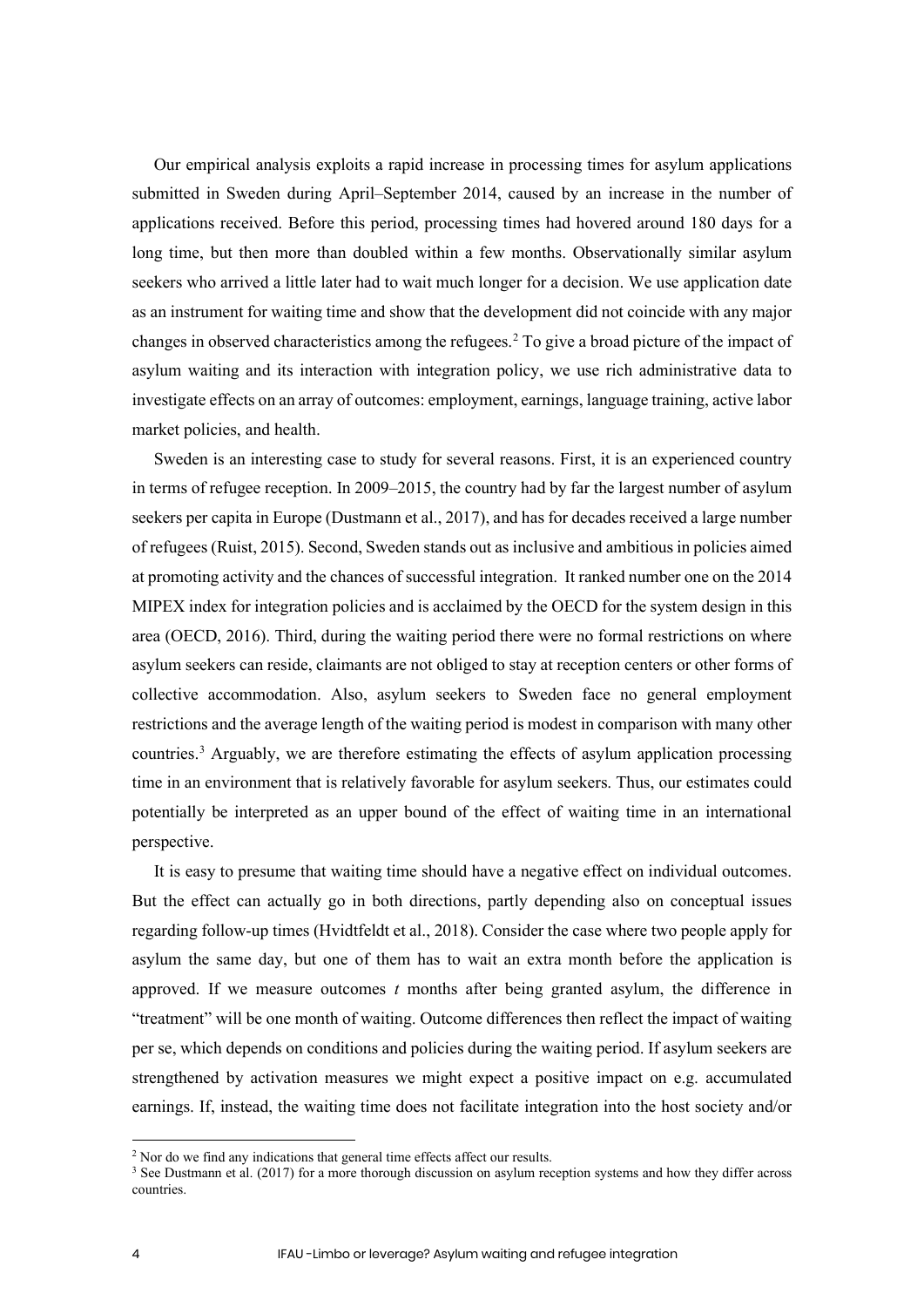negatively affects e.g. (mental) health and skills because of uncertainty and inactivity, the effect will go in the opposite direction.<sup>[4](#page-4-0)</sup>

If one instead measures outcomes at a fixed point in time after application, to capture the overall effect of longer processing times, there is also the extra post-decision month for the person waiting shorter. The comparison then captures: (i) the net impact of waiting in itself (described above) and (ii) a delay effect stemming from not yet having experienced the "latest" month after granted asylum.<sup>[5](#page-4-1)</sup> As long as outcomes improve with time after being granted a permit, (ii) will be negative. The sign of the combined impact of (i) and (ii) is ambiguous. Decomposing the impact is thus essential to separate the fundamental impacts of waiting time on individuals from the more mechanical delay effect of processing time. In this paper, we perform both types of analyses to trace out the relative importance of the two types of effects which crucially matters for policy decisions.

We find that the overall impact of longer waiting on labor market outcomes is negative and economically significant. An additional month of waiting decreases the probability of being employed (defined as having positive earnings) at some point within the first two years after the application was filed by 2.7 percentage points and lowers accumulated earnings by 7.5 percent. After four years, the employment difference was 1 percentage point and earnings were 2.3 percent lower. Effects are present for both men and women, for asylum seekers of different age, and across regions of birth.

Qualitatively, these effects are similar to what has been found in the few previous studies performed in other European countries. It is difficult to compare effect magnitudes because of differences in outcome definitions, but our effects appear to be somewhat larger than the earlier findings. [6](#page-4-2) Extending the sample back to 2011 applications, using an OLS estimator that gives results similar to the IV estimator for the main sample, we find that over the first seven years after application, one more month of waiting resulted in an average earnings loss of SEK (Euro) 8,300 (755), or 1.6 percent. Considering that waiting increased by around 6 months during our main study period April–September 2014, this is a substantial effect.

Next, we investigate the mechanisms, i.e., how waiting relates to components of integration policy and how processing times affect individuals in absence of the delay effect. Participation in

<span id="page-4-0"></span><sup>&</sup>lt;sup>4</sup> Many studies report that inactivity in the form of unemployment causes poor health (Browning & Heinesen, 2012; Eliason & Storrie, 2009; Kuhn et al., 2009). Time out of work in general has also been shown to decrease skills (Edin & Gustavsson, 2008).

<span id="page-4-2"></span><span id="page-4-1"></span><sup>&</sup>lt;sup>5</sup> Hvidtfeldt et al. (2018) use the terms time since application (TSA) and time since decision (TSD).  $\frac{6}{100}$  functional year of waiting decreases employment by 3–5 percentage points the year after being granted refugee status. In Denmark, an additional year of waiting decreases subsequent employment by 3 percentage points (Hvidtfeldt et al. 2018). These findings are, on a more general level, also in line with recent work suggesting that improving labor market access for asylum seekers and recent refugees has positive effects (Fasani et al., 2020; Marbach et al., 2018; Slotwinski et al., 2019). Rooth (1999) finds mixed associations between waiting time and economic outcomes among refugees to Sweden.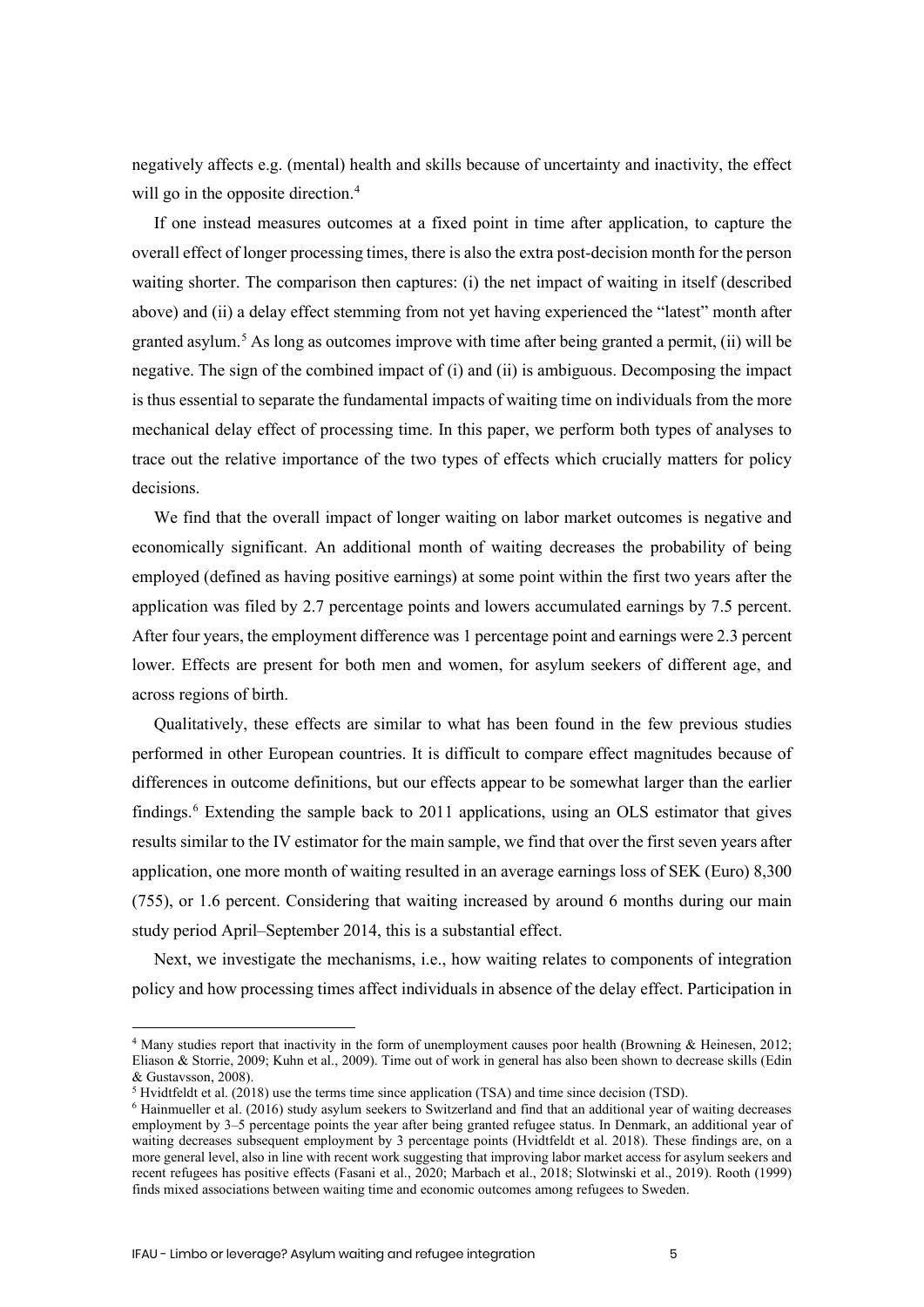some policy measures are conditional on being granted asylum and thus becoming a resident. It is therefore not surprising that waiting causes a delay in enrolment at the Swedish Public Employment Service (SPES), which organizes the introduction program for refugees, and in language training (Swedish for immigrants, SFI). Participation in subsidized employment and other types of labor market programs is also lower throughout our follow-up period for individuals waiting longer.

But our analysis also suggests that asylum seekers forced to wait longer emerge unhurt from the experience and that the additional waiting time offers opportunities for important preparations for the life post-asylum. There are no indications of deteriorating health due to longer processing times, as reflected by drug prescriptions or hospitalizations. In particular, the prevalence of prescriptions of drugs commonly used to treat mental conditions, or hospitalizations because of mental or behavioral disorders, do not rise because of longer waiting times.<sup>[7](#page-5-1)</sup>

We also find several indications that the process of economic integration to some degree starts already during the waiting period. Evaluated at a specific time after decision, employment is more common and earnings are higher among those who waited longer. There are also indications that these individuals are considered more "ready" by case workers, teachers, and employers involved in integration measures. For example, entry into subsidized employment (a common way into the labor market among refugees to Sweden) is somewhat faster, and the probability of starting a more advanced language course is higher at a given point after decision.

The rest of the paper is organized as follows: We proceed by describing the asylum process and the inflow of asylum seekers to Sweden in Section [2.](#page-5-0) In Section [3](#page-9-0) and [4](#page-12-0) we describe our dataset and the empirical strategy. Our results and robustness checks follow in Section [5.](#page-18-0) We conclude by discussing the implications of our findings in Section [6.](#page-29-0)

#### <span id="page-5-0"></span>**2 Asylum seekers to Sweden**

We will here first give a brief account of the asylum application process in Sweden, and of the integration policies targeted at those recently granted asylum. Then, we provide descriptive statistics and point to areas where the country's experiences stand out in an international perspective. The presentation draws on previous work providing richer and more complete characterizations and discussions (Fratzke, 2017; OECD, 2016; Parusel, 2016). For details and

<span id="page-5-1"></span><sup>7</sup> In fact, estimates suggest that accumulated drug use and hospital visits decrease slightly with months waiting in models evaluating the overall impact of processing times. In specifications focusing on the impact of waiting per se, estimates are close to zero. The absence of negative health effects stands in contrast to a recent Danish study documenting a positive association between waiting and psychiatric disorders (Hvidtfeldt, Petersen, and Norredam 2019). This difference signals the potential importance of separating correlation from causation, but could of course also be due to differences between the refugee reception systems in the two countries.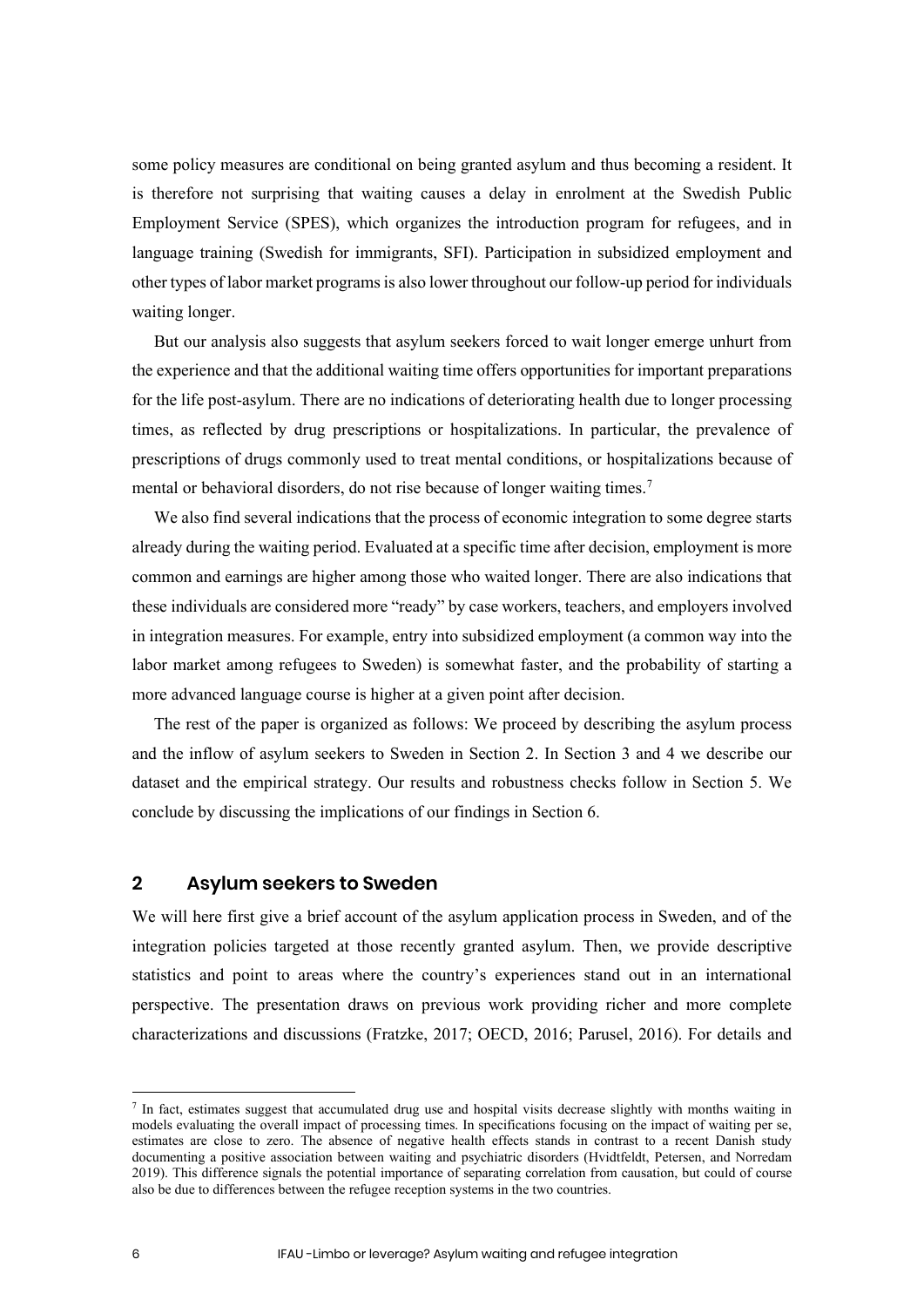supplementary information, see also the website of the Swedish Migration Agency (SMA) (Migrationsverket, 2020). The description below focuses on adult asylum seekers, and on those who are ultimately granted asylum, which is the group considered in this study.

#### <span id="page-6-0"></span>**2.1 How to apply for asylum**

Asylum applications in Sweden are processed by the SMA. Upon arrival, asylum seekers can contact the border police at, e.g., international airports, ferry terminals or other entry points to Sweden. Applications from abroad are generally not accepted.<sup>[8](#page-6-2)</sup> The border police refer applicants to the SMA. Asylum seekers already in the country should contact the SMA themselves. When seeking asylum, the following information must be submitted: name, age, nationality and identification documents such as passports (if missing, birth certificate, family or military registration documents or marriage certificate could be used). The applicant will be photographed, fingerprints will be taken, and a short meeting with an investigator will be held. The asylum seeker will have to state why he/she is applying for asylum and will be informed about different aspects of the asylum screening process (e.g. asylum regulations, the Dublin convention, rights and duties during the waiting period, and different practical issues). After these initial steps, the asylumseeker waits for the asylum investigation to be completed.

## <span id="page-6-1"></span>**2.2 Waiting for a decision**

The waiting time can vary depending on the complexity of the case and the number of applications that the SMA has received. While waiting, asylum seekers can either stay in accommodation arranged by the SMA (reception centers or rented apartments) or arrange their own accommodation; asylum seekers can e.g. stay with relatives, friends or rent an apartment/room themselves. Housing arranged by the SMA is paid for by the authorities and the applicant may not choose where to live in Sweden. Asylum seekers choosing to arrange their own accommodation pay for housing themselves and could during our observation period settle wherever they wanted.<sup>[9](#page-6-3)</sup>

Asylum seekers who cannot support themselves through labor earnings or other means (see below on employment regulations) are entitled to financial support to cover basic needs. Amounts are determined at the national level, fixed for certain characteristics (household composition) and differentiated depending on whether food is included in the housing arrangements (e.g. in a reception center). The level of support is lower than the one offered by social assistance, which is the last resort welfare system for residents (Parusel, 2016).

<sup>&</sup>lt;sup>8</sup> The exemption is quota refugees applying through the UNHCR from a remote location.

<span id="page-6-3"></span><span id="page-6-2"></span><sup>9</sup> About a third of the asylum seekers arranged their own accommodation in 2012–2014, the period of interest in this study. From 2020, asylum seekers settling in areas classified as socially exposed are not eligible for economic benefits.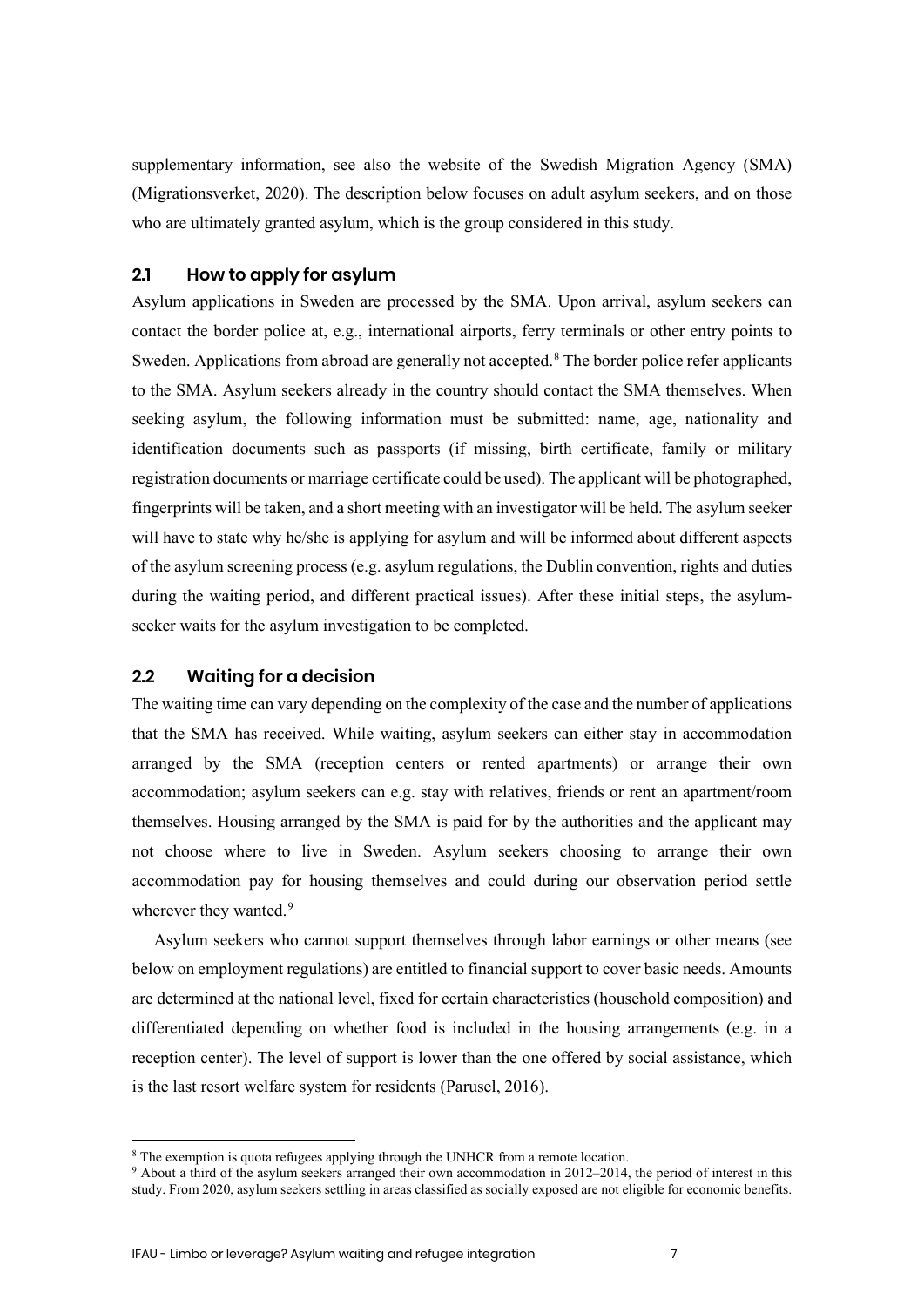An important aspect for our study is the degree to which the economic and social integration process may start during the waiting period. Asylum seekers have the right to work during the asylum process. In 2014 as well as in 2015, granted exemptions from working permits (so-called AT-UND) numbered over 25,000. However, only a small fraction of those with the right to work were reported as employed; 494 individuals in 2015 (Migrationsverket, 2015; Tillväxtverket, 2016).

Since the 1990s the SMA has had the responsibility to organize measures aimed at promoting activity and the chances of successful integration.<sup>[10](#page-7-1)</sup> The scope of the measures has varied over time, and the level of ambition appears to have been positively correlated with waiting times. Language training and basic information about Sweden are common components, but assessment of qualifications and work experience programs are also among the measures. Civil society organizations (charities, churches, sports associations etc.) are important providers of these services. However, the National Audit Office has argued that in many instances the measures are not very extensive and/or effective (Riksrevisionen, 2012, 2014).

Adult asylum seekers are entitled to emergency health care and dental care, and "health care that cannot wait". Upon arrival to Sweden all asylum seekers are also offered a health assessment.<sup>[11](#page-7-2)</sup>

### <span id="page-7-0"></span>**2.3 After the asylum decision**

After the asylum investigation is closed a meeting is held and the asylum seeker will be informed whether the application was approved or refused, and what happens next. If the application is rejected the asylum seeker can either accept the decision and return to the country of origin, or appeal.

Applicants granted residence permits are eligible for integration efforts that are considered extensive in international comparison (OECD, 2016) and are offered assistance in finding permanent housing.[12](#page-7-3) Since December 2010, the SPES has the primary responsibility for coordinating and providing measures for refugees and their families. The initial two-year integration program includes language training, job search assistance, and opportunities for subsidized employment. The individual is supported by a targeted benefit, which is conditional on participation. The SPES collaborates with the municipalities, the SMA, and other public and private organizations. For many, the labor market position is still poor after two years (Åslund et

<span id="page-7-2"></span>

<span id="page-7-1"></span> $^{10}$  In 2017 (i.e. after our study period), this responsibility was transferred from the SMA to regional boards.<br> $^{11}$  Asylum seekers also have access to childbirth care, abortion care, advice on contraception, materni care under the Swedish Communicable Diseases Act.

<span id="page-7-3"></span> $12$  Even though the receipt of the residence permit is a central event, it is in our context worth pointing out that the individual may remain in the "asylum seeking context" for some period of time. In 2014, the average number of days between residence permit and placement/reception in a municipality was 129 (102) for those living in provided (own) housing.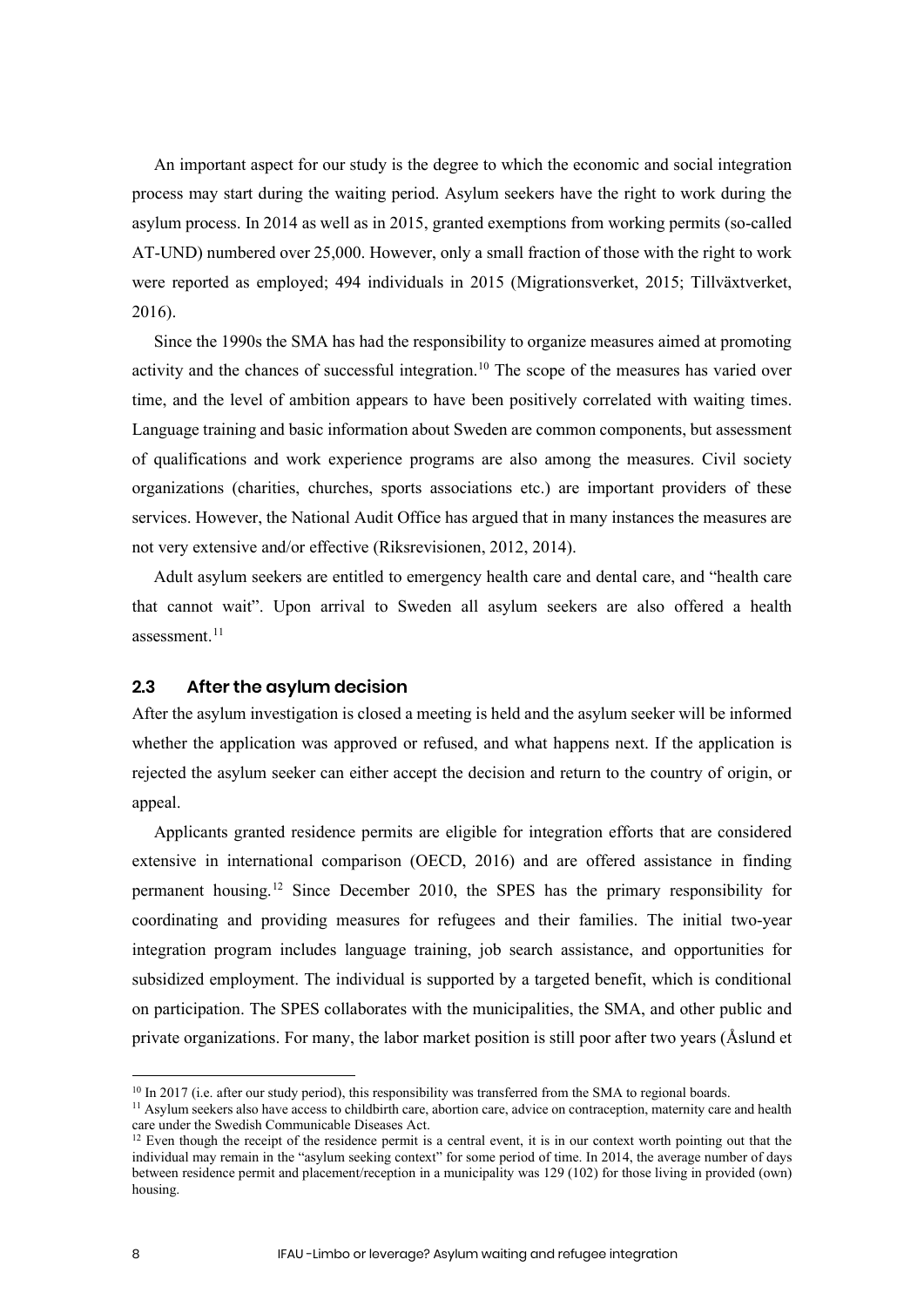al., 2017; Hernes et al., 2019), and there is then a transition into national and local education and activation programs.

## <span id="page-8-0"></span>**2.4 Flows and characteristics of asylum seekers**

Sweden has been a major receiver of asylum seekers over the last decades (Ruist, 2015) and had the by far largest number of asylum seekers per capita in Europe during the 2009–2015 period (Dustmann et al. 2017). Applicants come from many countries. Syrians, Iraqis, Afghans and Somalis comprise 47% of the claims between 2000–2019 (see Figure 1). The number of applications rose steadily from 2012 and onwards, and then more dramatically during the refugee crisis in 2015. That year alone, the SMA registered over 163,000 applications. Following policy changes internationally and in Sweden, the number of applications fell sharply in 2016. During the period, 66% of the applicants were males and 32% younger than 18.



**Figure 1** Asylum applications in Sweden, by year and selected nationalities, 2000-2019

Source: Swedish Migration Agency

Due to the large number of asylum claims, processing times began to rise in 2014 (see [Figure 2\)](#page-9-1). From having hovered around 120 days in 2010–2013, it rose to exceed 600 days for those receiving their decisions in 2018. Our interviews with SMA officials confirm the view that there were no major institutional or organizational changes that could have contributed to the increase in 2014. Rather, the development appears to be driven by the increased inflow of applications.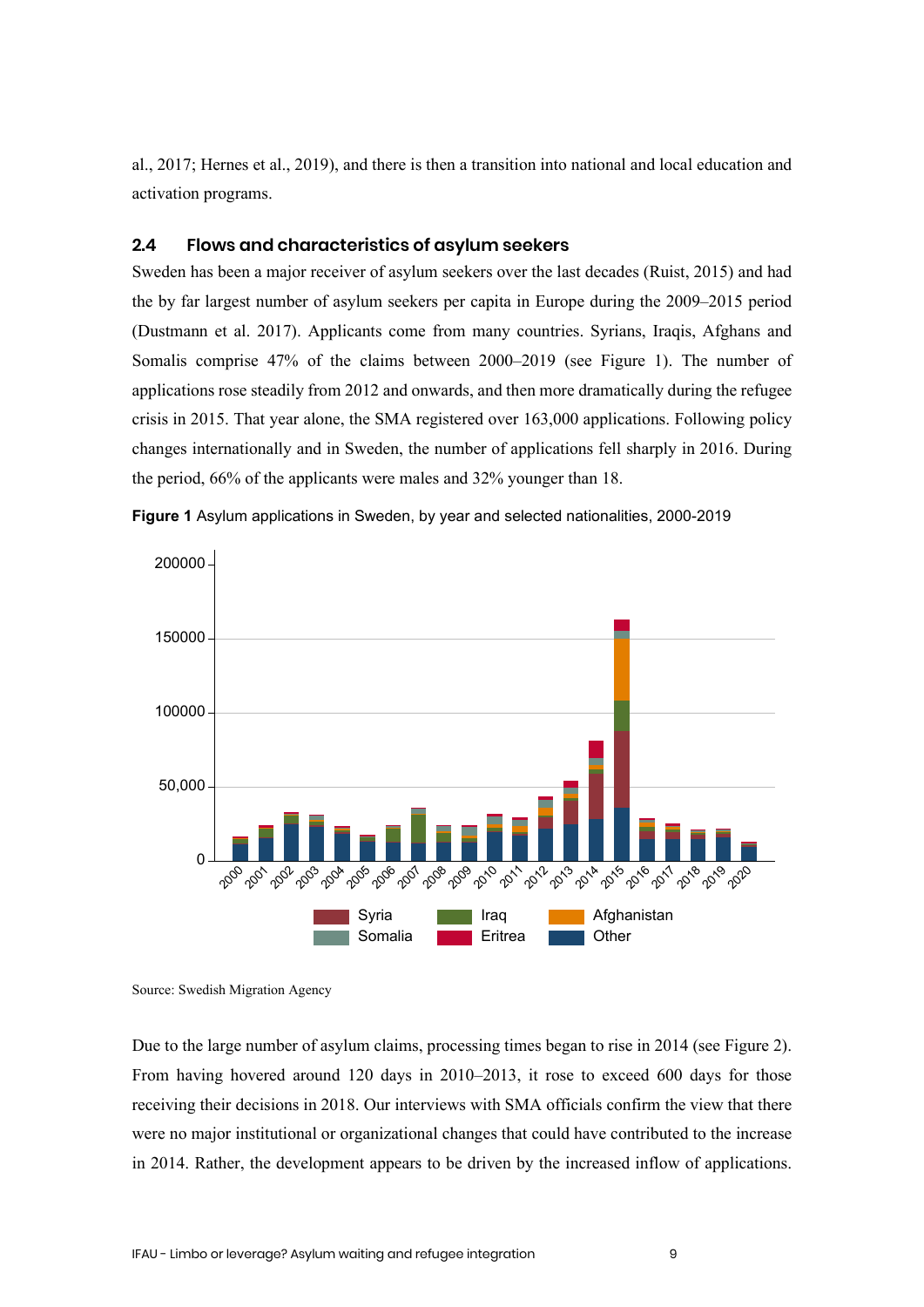Note, however, that the variation we use is limited compared to processing times seen for decisions made in 2017 and 2018.



<span id="page-9-1"></span>**Figure 2** Number of asylum decisions and average handling time in days, by month of decision

<span id="page-9-0"></span>Source: Swedish Migration Agency

## **3 Data and descriptive statistics**

We use Swedish administrative data compiled for research by Statistics Sweden. The dataset contains information from multiple registers (originally held by different authorities) linked by a pseudonymized personal identification number. A central component is information about the asylum process from the SMA, including dates for asylum applications and decisions, as well as the type of residence permits granted, for all individuals with an approved application. Inclusion in the data is thus conditional on being granted asylum. This information is linked to several registers including information from the tax authorities, the SPES, and registers on hospitalization and drug prescriptions from the National Board of Health and Welfare (Socialstyrelsen).

Our sample contains individuals who: (i) applied for asylum 2011–2014; (ii) were 20–60 years old at the time of immigration; (iii) were for the first time registered as a Swedish resident in 2011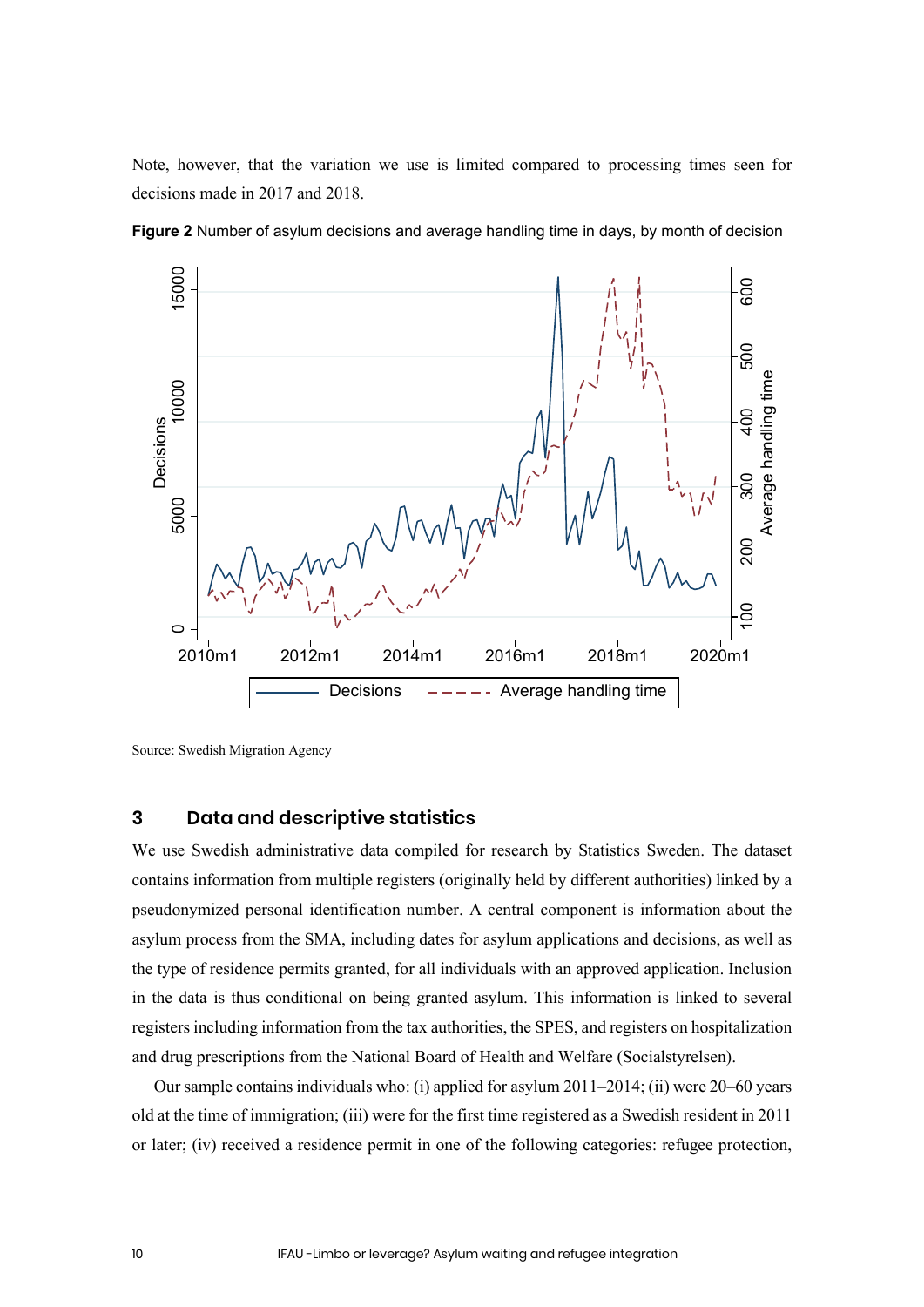subsidiary protection or humanitarian protection; (v) received a permit with processing time no longer than 2 years.

The period of study is limited for practical reasons; 2011 is the first year the SMA can provide complete information about the length of the processing time, and we cut the data in 2014 to get a reasonable time frame to follow outcomes. The age restriction is set to focus on individuals in working age at arrival. The requirement that an individual should be registered in Sweden for the first time at some point between 2011–2014 excludes circular migrants, i.e. migrants that could have resided in Sweden earlier. The permit types include the full set of permits based on "protection". Refugee protection can be granted individuals fleeing persecution as defined by the Refugee convention and European Union (EU) Qualification Directive. Subsidiary protection is for those fleeing the risk of "serious harm" such as torture or violence following the EU Qualification Directive. Humanitarian protection is granted because of "exceptionally distressing circumstances" (e.g. severe health conditions) (Fratzke, 2017). Finally, the restriction on the length of the asylum process excludes the rare cases with extremely long processing times (for Sweden in the time period considered).<sup>[13](#page-10-0)</sup>

As described further below, the main analysis uses individuals applying for asylum during April–September 2014. In supplementary analyses we use the full 2011–2014 sample. [Table 1](#page-11-0) presents descriptive statistics measured at the point of immigration. In the main sample, the average applicant was 32 years, 71 percent were males, and about 40 percent had at most the equivalent of completing elementary school (9 years of recorded schooling). The country of birth information is in many cases aggregated at a regional level by Statistics Sweden for confidentiality reasons. The "Middle East and North Africa" category, to which Syria belongs, makes up 63 percent of the sample, whereas the "Horn of Africa" category including Somalia and Eritrea accounts for another 31 percent. In other words, these two source regions dominate the sample.

The average wait time between application and asylum was 268 days in the main sample. This is somewhat longer than the 213 days observed in the full 2011–2014 sample. As evident from [Figure 3,](#page-12-2) the difference is explained by the sharp increase for those applying during 2014. Before that, waiting times were quite stable during the included period. Refugees granted asylum in accordance with the refugee convention constitute somewhat less than half the sample, whereas those with permits based on subsidiary protection fall slightly above 50 percent. The third

<span id="page-10-0"></span> $13$  The restriction to include only refugees that received a permit with processing time no longer than 2 years appears not to be a strong restriction as revealed by the distribution of waiting times in [Figure A1](#page-43-1) in the Appendix. The fraction of cases taking longer than 600 days is small: 2,4 % in the capped sample (Panel A). For applications submitted 2011– 2012 (and thus possible to follow for a longer time period), [Figure A1](#page-43-1) shows there is no peak in processing times after two years (Panel B).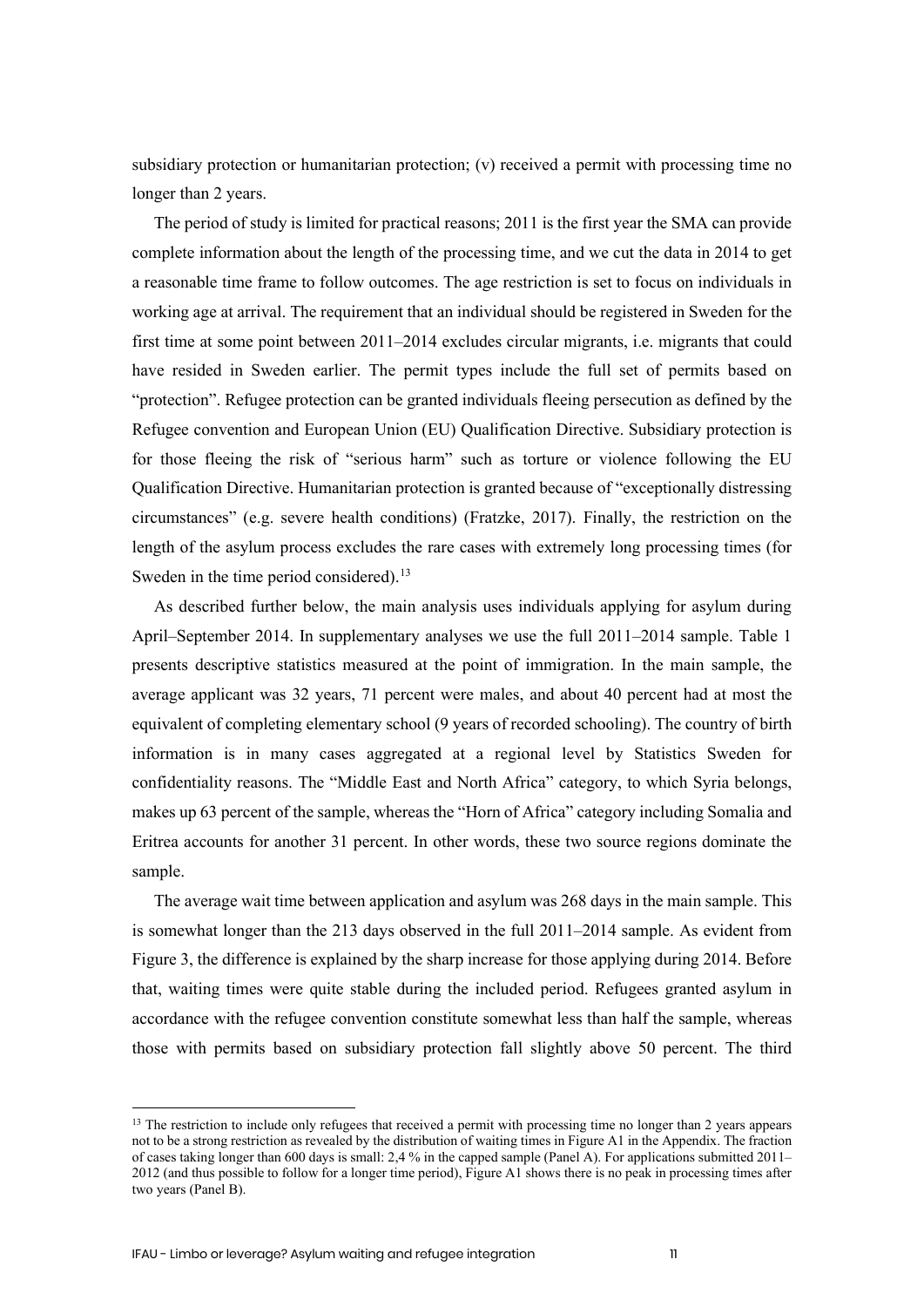category, receiving a residence permit on humanitarian grounds, is only a small fraction.[14](#page-11-1) [Figure](#page-12-2)  [3](#page-12-2) shows that by and large, the fluctuations in the number of applicants in our sample mirrors those for all asylum applicants.

|                                       | Main sample:<br>April-September 2014 |           | <b>Full sample:</b><br>2011-2014 |           |
|---------------------------------------|--------------------------------------|-----------|----------------------------------|-----------|
|                                       | Mean                                 | <b>SD</b> | Mean                             | <b>SD</b> |
| Processing time (in days)             | 267.99                               | 154.81    | 213.19                           | 157.85    |
| Convention refugee                    | 0.45                                 | 0.50      | 0.40                             | 0.49      |
| Subsidiary protection                 | 0.52                                 | 0.50      | 0.56                             | 0.50      |
| Humanitarian ground                   | 0.03                                 | 0.16      | 0.04                             | 0.19      |
| Age                                   | 32.31                                | 9.25      | 33.09                            | 9.49      |
| Male                                  | 0.71                                 | 0.45      | 0.66                             | 0.47      |
| Married                               | 0.52                                 | 0.50      | 0.54                             | 0.50      |
| Children 0-17 in household            | 0.24                                 | 0.43      | 0.29                             | 0.45      |
| Middle East and North Africa          | 0.63                                 | 0.48      | 0.58                             | 0.49      |
| Horn of Africa                        | 0.31                                 | 0.46      | 0.26                             | 0.44      |
| Other countries                       | 0.06                                 | 0.24      | 0.16                             | 0.37      |
| <b>Education missing</b>              | 0.07                                 | 0.25      | 0.09                             | 0.28      |
| < 9 years of schooling                | 0.25                                 | 0.43      | 0.26                             | 0.44      |
| Compulsory school (9 years)           | 0.15                                 | 0.36      | 0.13                             | 0.34      |
| Upper secondary school                | 0.22                                 | 0.41      | 0.20                             | 0.40      |
| Post-upper secondary school < 2 years | 0.05                                 | 0.23      | 0.05                             | 0.21      |
| Post-upper secondary school>= 2 years | 0.26                                 | 0.44      | 0.27                             | 0.44      |
| Number of individuals                 | 20,720                               |           | 62,694                           |           |

#### <span id="page-11-0"></span>**Table 1** Description of sample

Notes: The full sample includes all refugees that: (i) applied for asylum 2011–2014; (ii) were 20–60 years old at the time of immigration; (iii) were for the first time registered as a Swedish resident in 2011–2014; (iv) received a residence permit in one of the following categories: refugee protection, subsidiary protection or humanitarian protection; (v) received a permit with processing time no longer than 2 years. The main sample is restricted to individuals applying for asylum between April–September 2014.

We can follow individual outcomes at least through 2018. This means that there is a four-year window from asylum application for everyone included. Some outcome measures are readily available in the dataset (employment, labor earnings, etc.), others are constructed from different registers (registration and program participation at the SPES, hospitalization, and drug prescriptions). We use several outcome variables: employment, earnings, registered unemployment and participation in labor market programs, language training, and health. In most cases, we construct cumulative outcomes that are evaluated at 1, 2, 3, or 4 years after application or decision. For more details on data sources and definitions, see [Appendix A1.](#page-34-0)<sup>[15](#page-11-2)</sup>

<span id="page-11-1"></span><sup>&</sup>lt;sup>14</sup> For applicants receiving permits in this category, wait times tend to be longer and the increase in 2014 is less pronounced. Results do not change if we exclude this group from the sample, like Hvidtfeldt et al. (2018).

<span id="page-11-2"></span><sup>&</sup>lt;sup>15</sup> A shortcoming of our data, and indeed of register data from most countries, is that individuals only appear in the registers after being granted asylum. Thus, we do not observe, e.g., earnings generated in the waiting period, which leads to an underestimate of the positive aspects of additional waiting time. However, aggregate data show that very few asylum seekers work in the waiting period (see Sectio[n 2.2\)](#page-6-1), suggesting that the problem of unobserved pre-asylum outcomes is limited. We will also present robustness checks confirming the baseline results.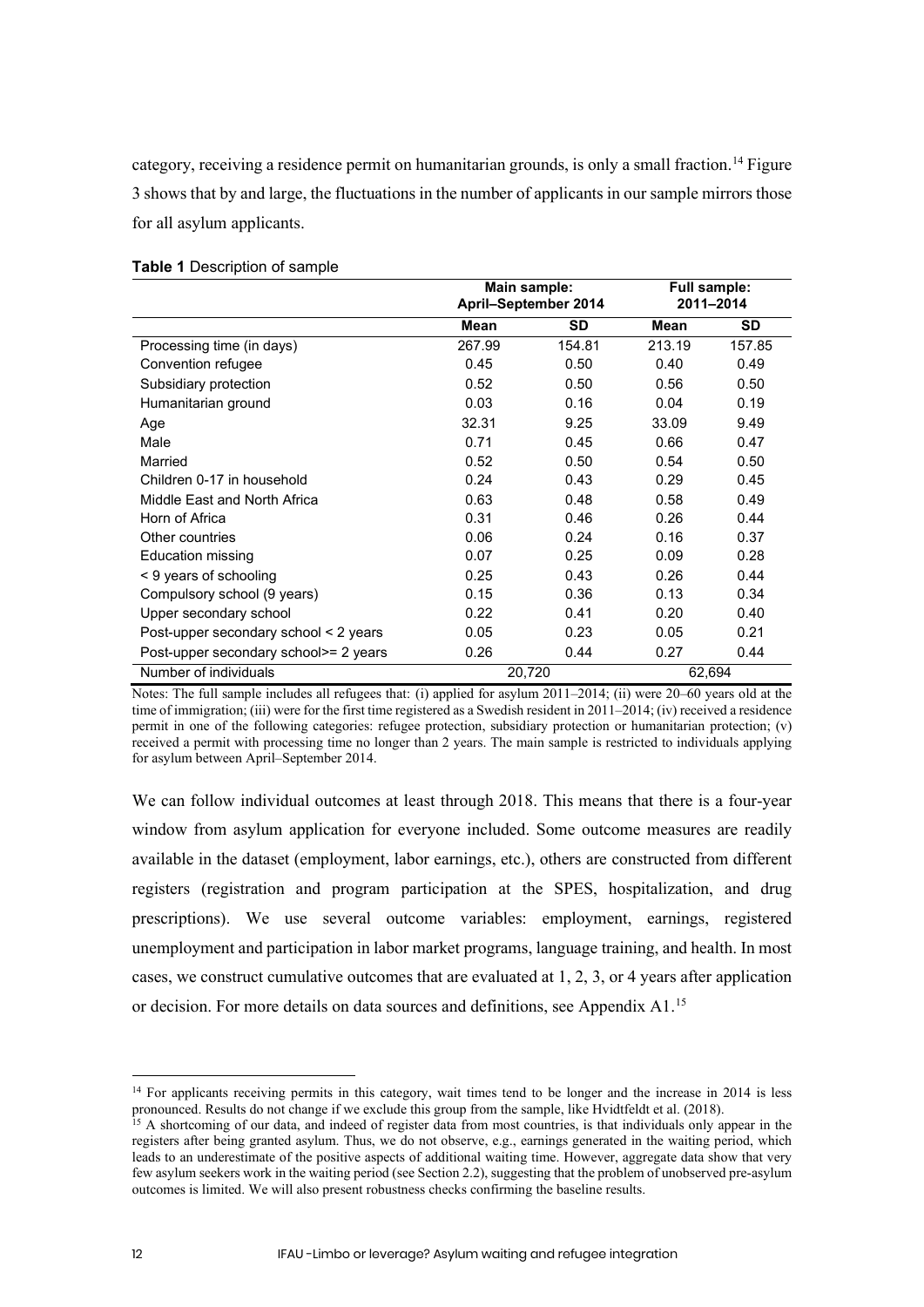

<span id="page-12-2"></span>**Figure 3** Applications filed 2011-2014 and average handling time, by month

*Notes*: "Total applications" refer to the number of asylum applications that the SMA received each month irrespective of whether the application was approved or not. "Applications in sample" refer to the number of later approved applications (which we can observe in our data).

<span id="page-12-0"></span>Source: Own tabulations based on data from SMA and data sources described in Section 3.

## **4 Empirical strategy**

#### <span id="page-12-1"></span>**4.1 Conceptual considerations**

As discussed in the introduction, it is not obvious that waiting time must have a negative effect on individual outcomes. From a conceptual perspective it is also important to separate different components making up the total impact of asylum processing time.

Consider the following example with two identical asylum seekers (A and B) who file for asylum on the same day. By random chance asylum seeker A is granted asylum after exactly five months whereas asylum seeker B must wait six months before receiving a positive decision. We want to estimate the effect of the extra waiting month on accumulated income between the application date and one year after application. For asylum seeker A (B) this period consists of five (six) waiting months and seven (six) post-decisions months. Thus, asylum seeker A lacks the sixth waiting month and asylum seeker B lacks the seventh post-decision month.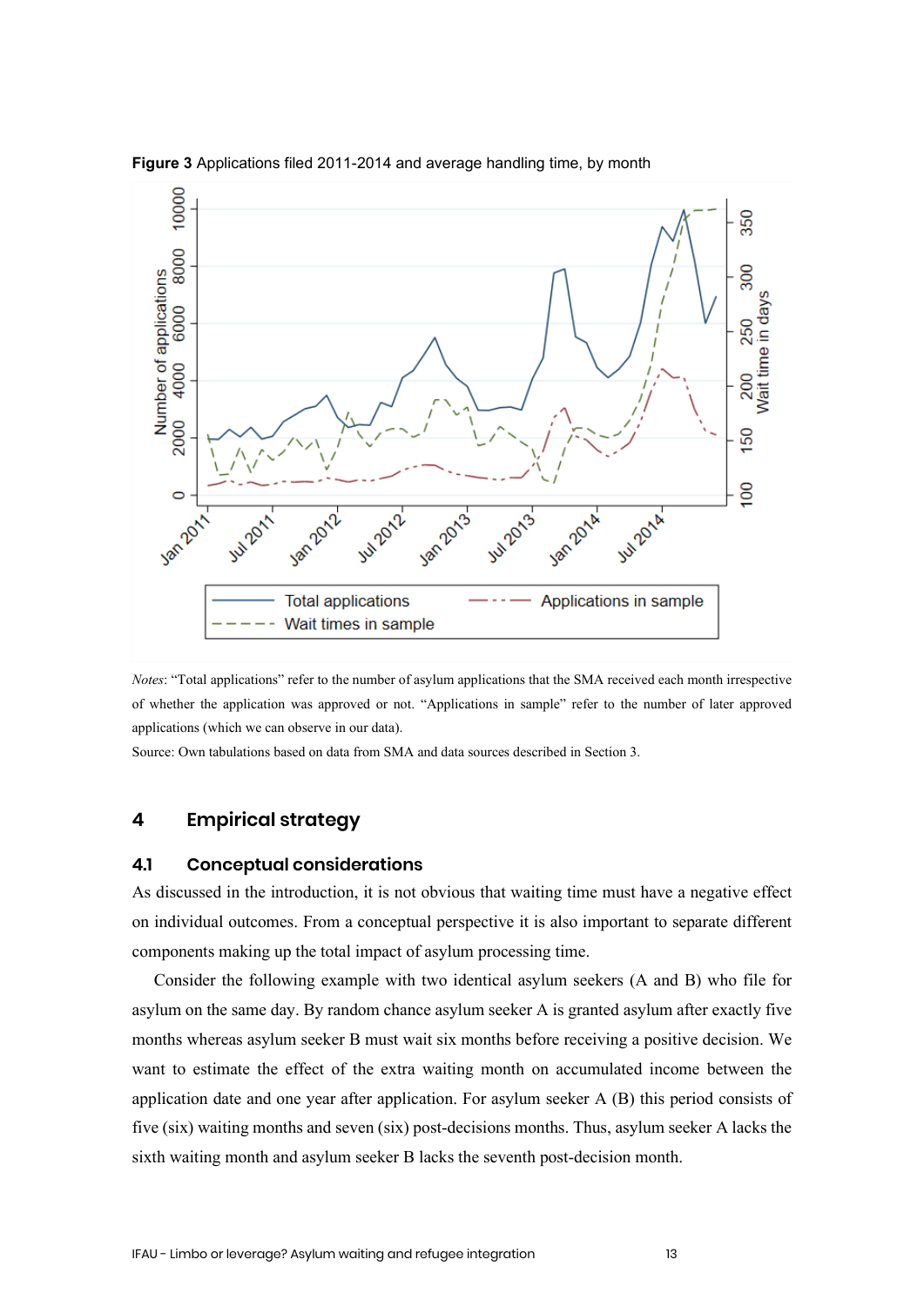The effect of waiting time in the example can be separated into two parts (as discussed in Hvidtfeldt et al. 2018). First, we remove the seventh post-decision month from asylum seeker A's profile so that the only difference between the asylum seekers is B's additional waiting month. For asylum seeker A (B) the follow-up period now consists of five (six) waiting months and six (six) post-decision months. The effect of waiting time evaluated this way, which purges the analysis of delay effects and captures the effect of "waiting time per se", could be positive or negative depending on conditions and policies during the waiting period. If asylum seekers, e.g., are supported by activation measures and have good access to the labor market during the waiting period, we might expect a positive effect of the extra waiting month on the accumulated income during the relevant period. If, instead, the waiting time is more akin to a period of incarceration with very limited interaction with the outside host society (potentially affecting mental health and other forms of human capital), asylum seeker B might have poorer accumulated outcomes than asylum seeker A, even though person B has spent one more month in the host country at measurement.[16](#page-13-0) Thus, this first part of the overall waiting time effect is informative about the conditions under which asylum seekers wait.

Second, there is the effect of asylum seeker B not yet having experienced the seventh postdecision month. For outcomes such as accumulated earnings, the impact will obviously be negative (non-positive). This second effect is a pure delay effect (i.e. if you wait longer you are always one step behind in the crucial post-decision period). This effect is akin to the lock-in effects typically found in evaluations of labor market programs (Vooren et al., 2019). Furthermore, if outcomes develop convexly during the first few years (i.e. the integration profile becomes steeper with time), the negative delay effect may be substantial and increasing with time.

The direction of the combined overall impact is thus at least theoretically ambiguous. But at least for labor market outcomes it may seem unlikely that a potential positive net impact of waiting in itself would offset the negative consequences of "lagging behind" those waiting shorter. Even though it is possible to work during the waiting period, institutions and statistics suggest that labor market access improves discontinuously and dramatically after asylum is granted. For other outcomes, expectations may be less clear. If, e.g., there are resources in the asylum reception context for handling health issues that often go untreated among those already granted asylum, the combined impact on health may be positive. Our empirical analysis outlined below aims to identify the overall effect and sort out its components for an array of outcomes.

<span id="page-13-0"></span><sup>&</sup>lt;sup>16</sup> Actual incarceration combined with human capital investments can bring positive net effects at the individual level (Bhuller et al., 2020).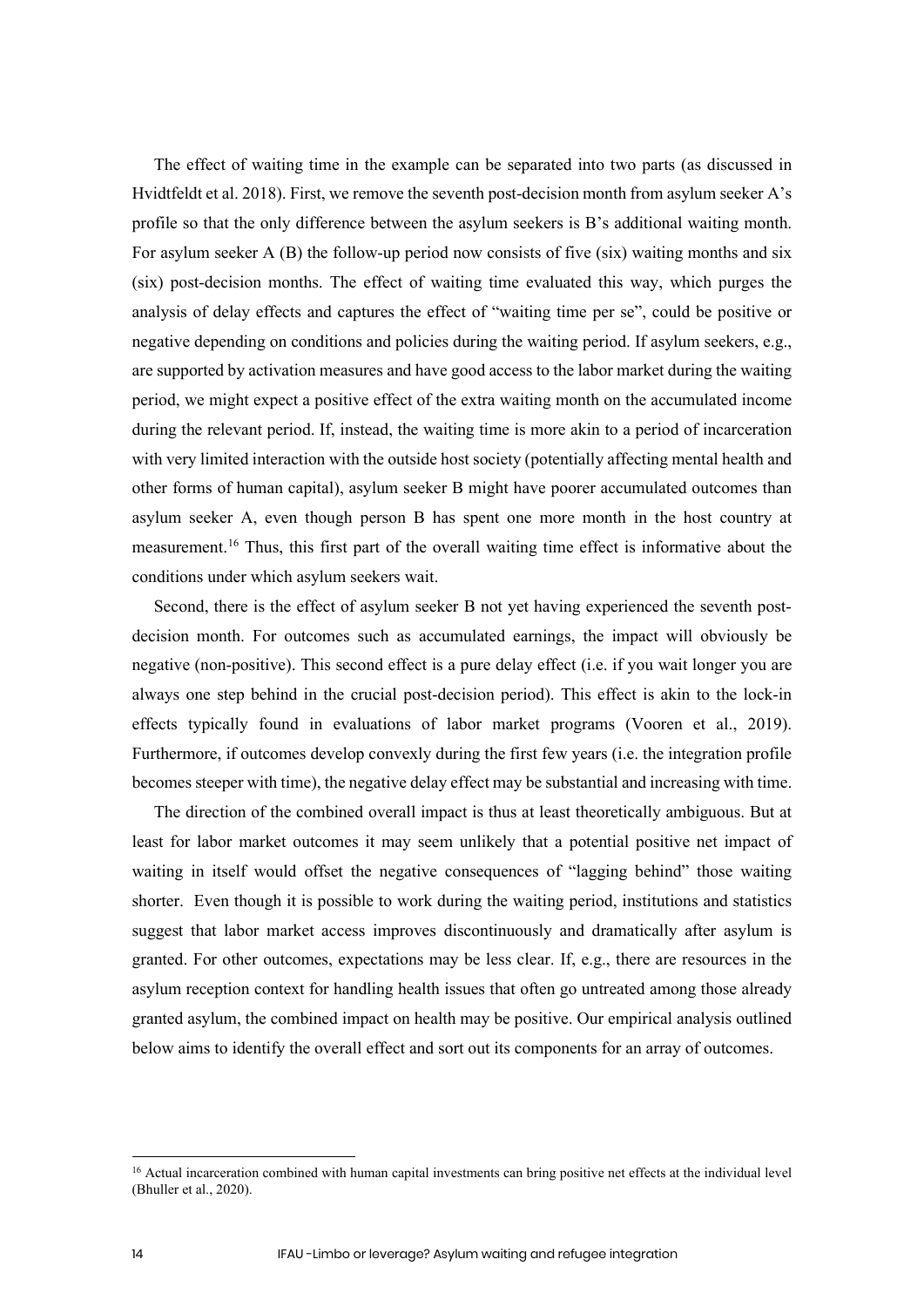## <span id="page-14-0"></span>**4.2 Empirical specification and concerns**

The goal of the analysis is to study how an outcome at the individual level is affected by the amount of time spent waiting for asylum. Identifying such effects is not trivial. The stylized equation [\(1\)](#page-14-1) below presents a possible approach: regressing the outcome for individual *i* on waiting time and other covariates  $(X')$  (see [Table 1](#page-11-0) for the covariates in our data):

<span id="page-14-1"></span>
$$
Outcome_i = \alpha_0 + X'_i \alpha_1 + \alpha_2 * \text{Waiting time}_i + e_i \tag{1}
$$

A fundamental challenge is then of course that the error term is likely to be correlated with waiting time, so that the regression coefficient cannot be given a causal interpretation. Such a correlation may stem from many sources: unobserved asylum seeker characteristics affecting both waiting times and outcomes, selection in who applies when, applicant investigation difficulties that are also related to outcome potential etc. Such concerns are the reason why recent papers (Hainmueller et al., 2016; Hvidtfeldt et al., 2018; Ukrayinchuk & Havrylchyk, 2020) employ strategies based on institutional features and rich data to isolate arguably exogenous variation in waiting time.<sup>[17](#page-14-2)</sup>

Our approach exploits a rapid increase in waiting time for applications submitted April– September 2014. The blue dots in Figure 4 show the average waiting time by date of application. There is a substantial gradual increase from about 180 days on average in April, to 380 days from October. We will exploit the linear component (applications submitted April–September) in the increase in waiting time by using application date as an instrument for waiting time. Thus, we use 2SLS and first regress individual waiting time on application date (linearly) and covariates (Equation [\(2\)\)](#page-15-0), and then the predicted waiting time is included along with covariates in the outcome equations (Equation  $(3)$ ).<sup>[18](#page-14-3)</sup>

<span id="page-14-2"></span><sup>&</sup>lt;sup>17</sup> Hainmueller et al. (2016) pioneered an approach relying on "batch processing" to identify the impact of waiting. The basic idea is that there is no systematic sorting on labor market potential between those who are lucky enough to be among the last to apply for asylum before a batch is processed, compared to observationally similar individuals who arrive just a few days later and become the first in a new pile. The approach implicitly assumes that all variation in waiting times between people sharing origin and arriving in the same week is due to this process. It is e.g. of course difficult to rule out the possibility that "problematic cases" fall outside the ordinary batches. Hainmueller et al. (2016) show that a very large fraction of the variation in wait times can be explained by the waiting times for migrants of the same origin arriving on the same day, which is indeed what one would expect under batch processing. But given that the "cell size" is then very small, it is not clear that cases are not somehow related (e.g. extended families arriving together). Similarly, the "shale-like" patterns interpreted as suggestive of batch processing by Hvidtfeldt et al. (2018) do not say anything about how much of the variation in wait time batch processing accounts for. A somewhat stricter test of batch processing (as far as we know not performed in previous studies) would be to investigate to what extent people of the same origin arriving later in a week are observed to be waiting shorter than people arriving earlier during the week. Under batch processing, this should be uncommon.

<span id="page-14-3"></span><sup>&</sup>lt;sup>18</sup> We use robust standard errors. Clustering on application date or "family" has very little impact on the standard errors (results available on request).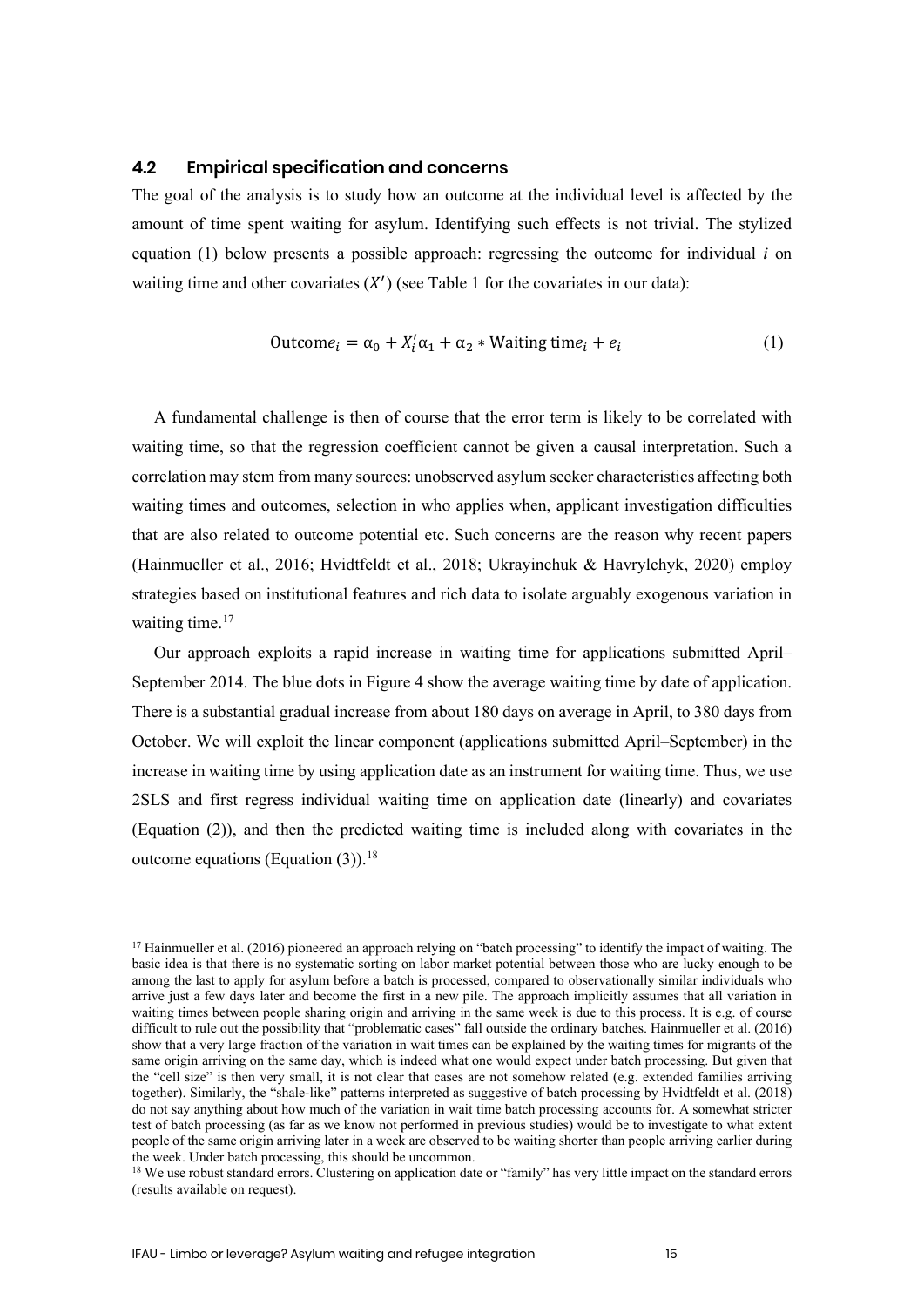Waiting time<sub>i</sub> = 
$$
\beta_0 + X'_i \beta_1 + \beta_2 \cdot \text{Application date}_i + u_i
$$
 (2)

<span id="page-15-1"></span><span id="page-15-0"></span>
$$
Outcome_i = \gamma_0 + X'_i \gamma_1 + \gamma_2 * Wait \, time_i + \varepsilon_i \tag{3}
$$

As shown by the first stage estimates in [Table A1](#page-36-1) in the appendix, application date is strongly correlated with wait time: applying 1 day later meant that you would have a 1.3 day longer wait on average.<sup>[19](#page-15-2)</sup> The F-statistic of the first stage regression is 4,890. In other words, the first stage is strong.

The rise in waiting time could be due to various factors, some more worrying than others. First, it could be that individuals with longer expected waiting time, based on their characteristics, systematically arrived later during the period. Indeed, [Table A1](#page-36-1) shows that there are several individual characteristics that correlate with waiting time. The predicted crosses in Figure 4, however, show that applicant composition was not driving the increase. The prediction was generated by regressing waiting times for applications filed 2011–2013 on the individual covariates included in the first stage model (see [Table A1\)](#page-36-1), and then using the estimates on the 2014 applicants. Our reading of the graph is that there was not much variation in the expected waiting time due to changes in observed individual background characteristics. In fact, the change in predicted waiting time was only 1 day per  $100$  days later application.<sup>[20](#page-15-3)</sup> Of course, this result does not strictly rule out the possibility that there was sorting on unobserved characteristics related to expected waiting time across application dates. But one could argue that it is unlikely that such sorting would not at all be visible in the composition of observed characteristics.

<sup>&</sup>lt;sup>19</sup> Wait time is expressed in months, thus multiplying the point estimate with 30 gives the wait time in days.

<span id="page-15-3"></span><span id="page-15-2"></span><sup>&</sup>lt;sup>20</sup> We include the residence permit category among the covariates since this is likely informative about expected outcomes. A potential criticism is that permit category is endogenous to the asylum process. However, recall that the entire sample is conditional on being granted asylum and thus dependent on the outcome of the asylum process.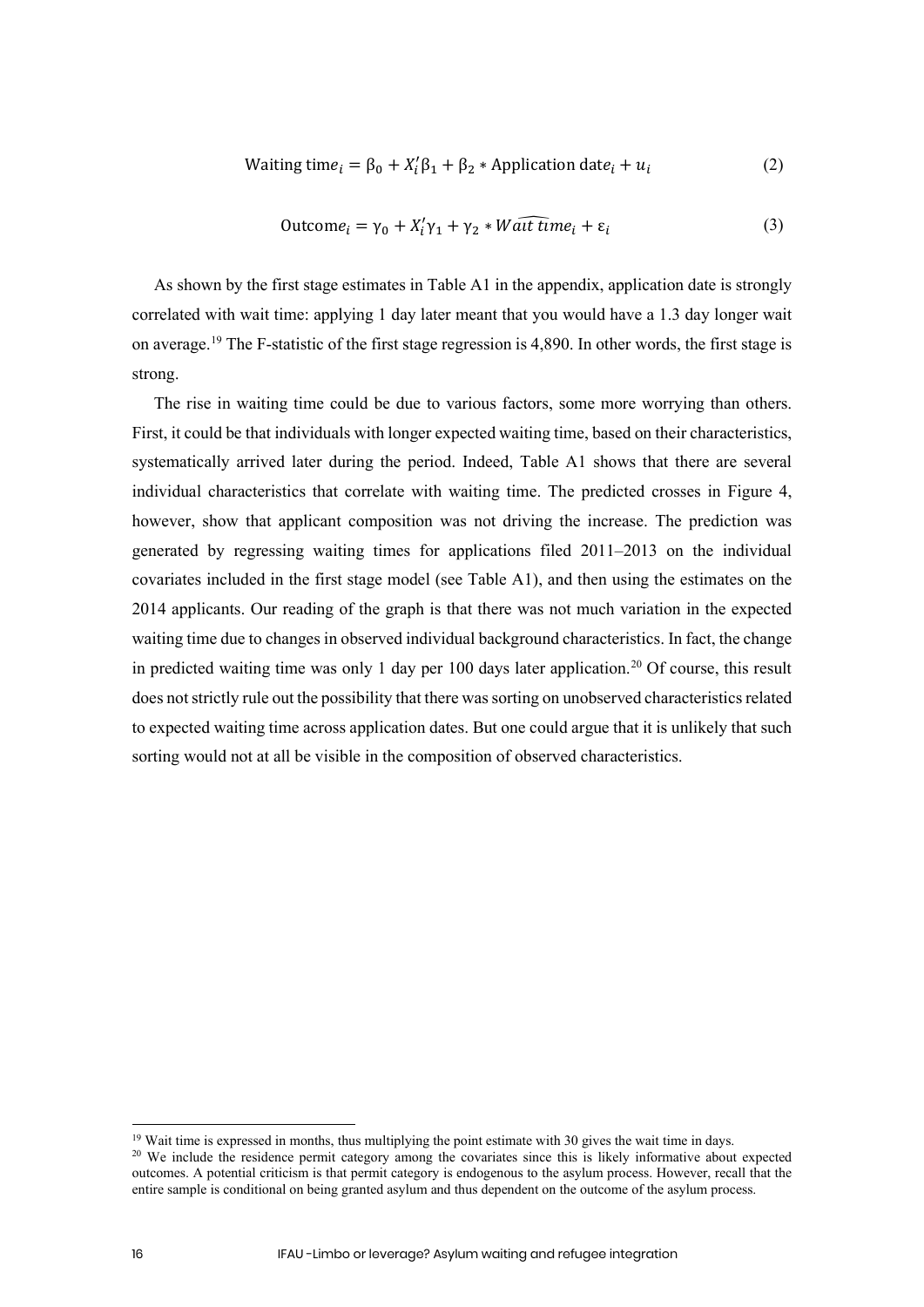**Figure 4** Actual and predicted wait times 2014



Notes: Predictions for 2014 applicants using regression estimates for 2011–2013. Specifications include individual characteristics of [Table 1](#page-11-0) plus calendar month dummies. Calendar month is set to 6 for all observations in the predictions.

But even though expected waiting times did not change, it may still be the case that those who arrive later are different with respect to outcome potential. The balance tests of [Table A1](#page-36-1) and [Table A2](#page-37-0) suggest that several individual background characteristics correlate with application date[. Figure 5](#page-17-0) presents a similar exercise as above, but now with the cumulated earnings over four years from application as dependent variable. Here, we find that actual outcomes decrease somewhat particularly for application days from April and onwards. This pattern is consistent with an impact of longer waiting times (but not proof of it). The more important message from the figure is conveyed by the red crosses: expected earnings do not vary much over the period, especially not systematically related to application date.

The description above suggests that: (i) application date is strongly related to waiting time; (ii) expected outcomes based on individual characteristics are at most slightly associated with application date. Given that  $plim\hat{\gamma}_2 = \gamma_2 + \frac{cov(Application date, w) }{cov(Application date, Wait time)}$ , this means that the bias due to omitted individual characteristics is likely to be small.

The exclusion restriction for the IV analysis also requires that the only reason application date is related to outcomes, is that it affects waiting time. This assumption could be violated if there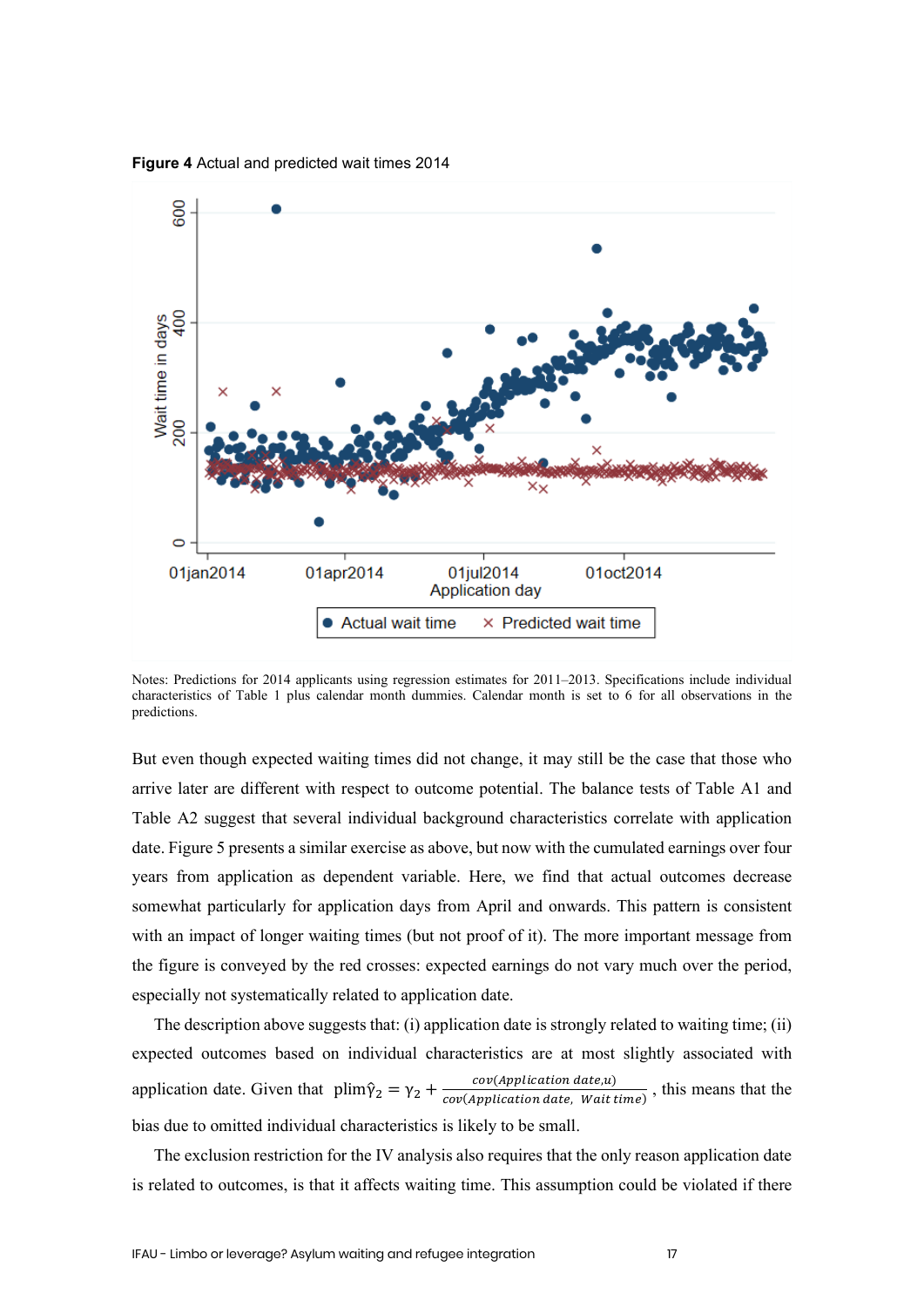are overall time effects on the outcomes; i.e. those arriving later would have performed differently also in the absence of an impact of waiting time. We address this issue in supplementary specifications using within-month variation in application time, and indexing outcomes to a comparison group (see Sectio[n 5.3\)](#page-26-0).



<span id="page-17-0"></span>**Figure 5** Actual and predicted earnings within 4 years from application

*Notes*: Predictions for 2014 applicants using regression estimates for 2011–2013. Specifications include individual characteristics of [Table 1](#page-11-0) plus wait time (linear) and calendar month dummies. Waiting time is set to 180 days and calendar month to 6 for all observations in the predictions. Earnings are measured in 2018 100's SEK.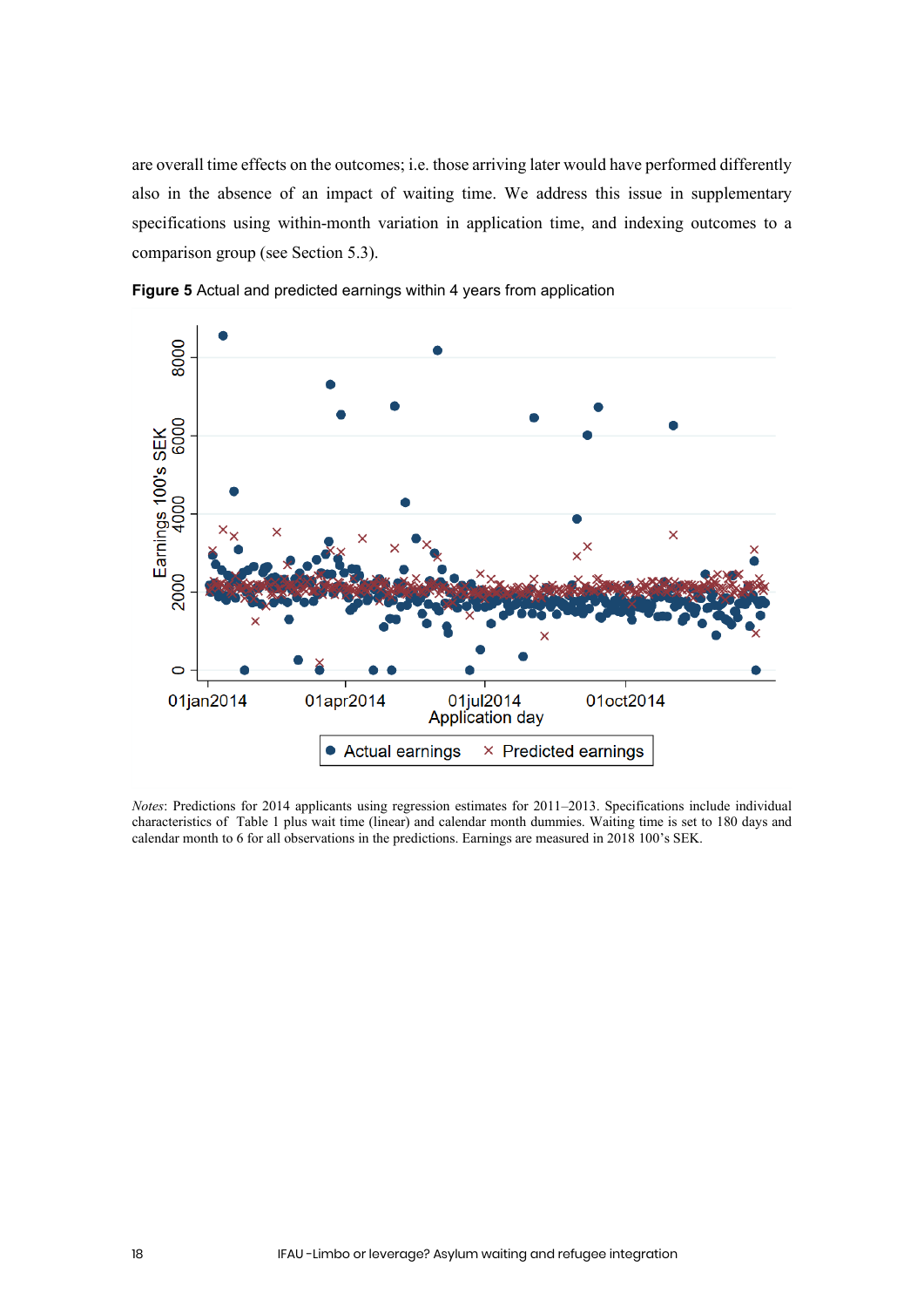### <span id="page-18-0"></span>**5 Results**

This section presents the results of the empirical analysis. We begin with labor market outcomes evaluated at different points in time after application. This analysis captures the overall effect of waiting time, i.e., the effect of waiting time per se as well as the delay effect stemming from the fact that individuals waiting longer have yet to reap the fruits of the latest (and often most productive) post-decision period (see the discussion in Section [4.1\)](#page-12-1). We also illuminate potential mechanisms through outcomes related to active labor market policy, language training and health. Then, we proceed to study the same outcomes but now instead evaluated at different points in time after decision. This approach, which purges the analysis of delay effects, aims to clarify if waiting time is constructive or destructive for the individual in a more fundamental sense.

## <span id="page-18-1"></span>**5.1 The overall impact on labor market integration**

[Table 2](#page-18-2) presents estimates on the impact of waiting time on employment and earnings.<sup>[21](#page-18-3)</sup> The outcomes are accumulated, meaning that employment is 1 for those with positive earnings at some point within the respective time horizons and that earnings reflect the total earnings within this time. The outcomes are evaluated 1, 2, 3 and 4 years after application.<sup>[22](#page-18-4)</sup>

|                                |             | Time since application |             |             |
|--------------------------------|-------------|------------------------|-------------|-------------|
| Dependent variable:            | vear        | 2 years                | 3 years     | 4 years     |
| Ever employed                  | $-0.023***$ | $-0.027***$            | $-0.017***$ | $-0.006***$ |
|                                | (0.001)     | (0.002)                | (0.002)     | (0.001)     |
| Mean of dependent variable     | 0.110       | 0.324                  | 0.561       | 0.722       |
|                                |             |                        |             |             |
| Accumulated earnings (100 SEK) | $-6.36***$  | $-18.06***$            | $-36.99***$ | $-42.14***$ |
|                                | (0.52)      | (1.93)                 | (4.25)      | (7.06)      |
| Mean of dependent variable     | 33.78       | 242.4                  | 801.5       | 1828        |
| Number of observations         | 20.720      | 20.720                 | 20.720      | 20.720      |

<span id="page-18-2"></span>**Table 2** Impact of waiting on cumulative labor market outcomes

*Note*: The table presents estimates of  $\gamma_2$  from Equation [\(3\),](#page-15-1) where waiting time is measured in months. Each cell represents a separate regression. All regressions include individual characteristics of [Table 1.](#page-11-0) The outcomes are cumulative, e.g. when we study employment, we define a dummy set to 1 if the individual ever has been employed at different points in time. \*/\*\*/\*\*\* refers to statistical significance at the 10/5/1 percent level. Robust standard errors in parentheses.

Employment effects are substantial: waiting one more month decreases the employment probability by 2.3 percentage points within 1 year, and slightly more within 2 years. Considering the short-term employment rates of 11 and 32 percent respectively, the estimated impact is almost implausibly large. Part of it is likely to be "mechanical" in the sense that for some who must wait longer, there is very little time during which labor market entry could in practice happen.<sup>[23](#page-18-5)</sup> With

<span id="page-18-3"></span> $21$  The results are stable across specifications with and without covariates (see [Table A3\)](#page-38-0).

<span id="page-18-5"></span><span id="page-18-4"></span><sup>&</sup>lt;sup>22</sup> In [Table A7,](#page-41-0) we also look separately on income during the first, second, third and fourth year after application.

 $23$  The average processing time before a decision was 9.5 months in our main sample (see [Table 1\)](#page-11-0).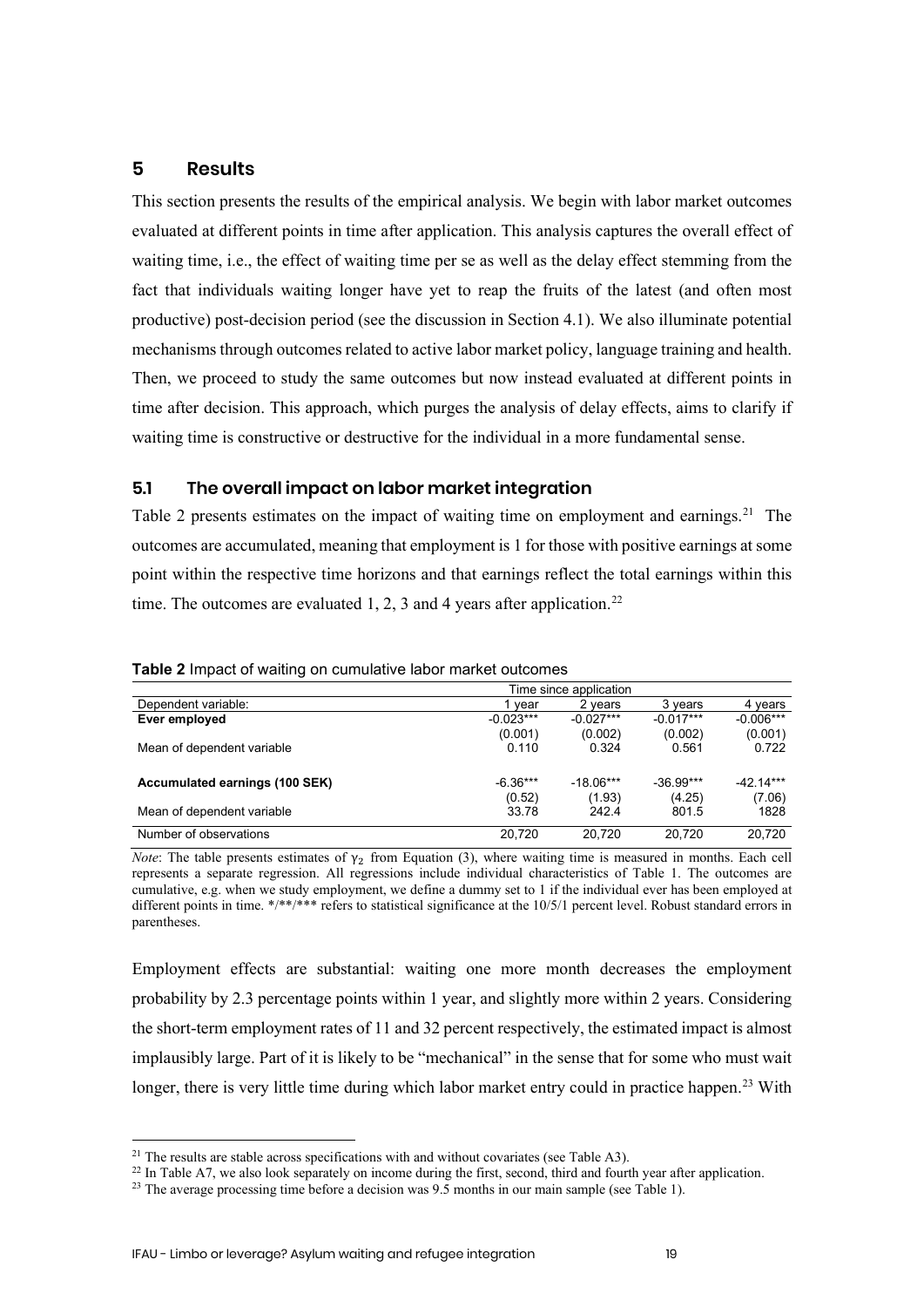longer follow-ups, when more people have been employed at least at some point, the magnitude of the impact decreases in absolute and even more so in relative terms.

Accumulated earnings are also lower among those waiting longer. After three years, the estimated loss is SEK (Euro) 3,700 (350) per extra month of waiting. Since average earnings are as low as SEK (Euro) 80,000 (7,600), this amounts to 4.6 percent. In four years, the corresponding figure is 2.3 percent. Considering that average waiting time increased by about six months, this is also a substantial effect. Two things are important for interpreting the estimates: (i) for the population considered, average outcomes are initially poor, but in relative terms improve rapidly over the first few years; (ii) as discussed above, the delay effect means that the "last post-decision month(s)" are missing for those who waited longer compared to those waiting shorter. This means that it is not surprising to see substantial negative effects on accumulated labor market outcomes in the follow-up period. As long as the integration profile is convex, the delay effect will also be larger in absolute terms the later after application the evaluation is performed. The pattern in [Table 2](#page-18-2) with larger negative effects on income over time (in absolute terms) is consistent with this mechanism.

[Figure 6](#page-20-0) shows earnings estimates for subgroups for years 3 and 4 respectively. The negative impact of waiting is consistently present along many dimensions. The effect tends to be greater among males and younger asylees, which is consistent with these groups having a more rapid process of labor market entry. Furthermore, estimates suggest that the effect is similar in groups defined by level of education, region of origin, and type of residence permit.

The greater standard errors in the 4-year model making some point estimates insignificant are a result of the number of zero earners falling substantially between the years. Even though all point estimates are still negative and of similar magnitude, the development raises questions about whether the effects vanish rapidly after the first few years. As will be discussed below, however, alternative strategies extending the sample to previous cohorts, indicates that the effects last for at least 7 years.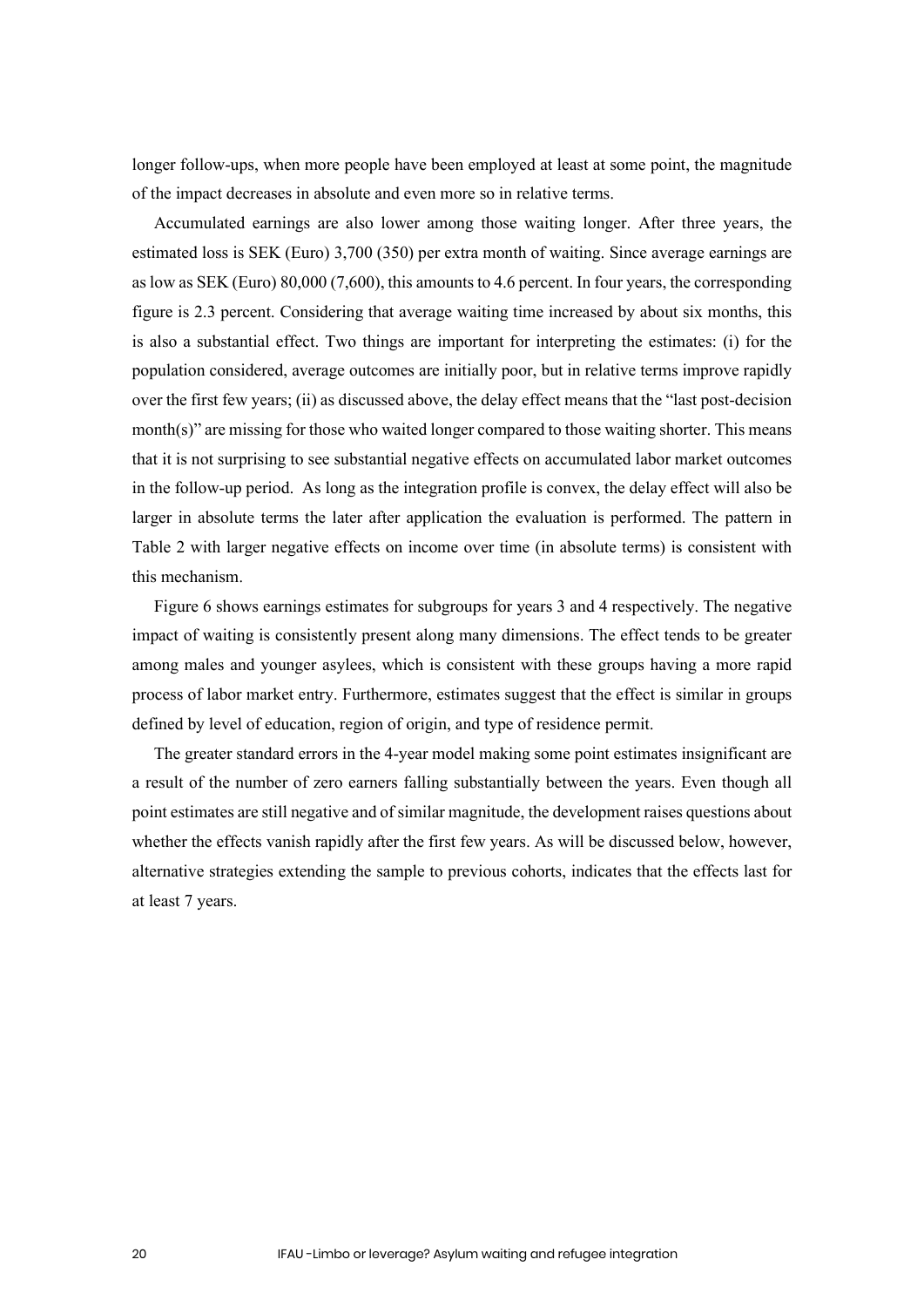

<span id="page-20-0"></span>**Figure 6** Impact on cumulative earnings 3 and 4 years after the application, IV estimates by subgroups

*Note*: Coefficients and 95-percent confidence intervals by subgroup. The same model specification as in [Table 2](#page-18-2) is used.

## **5.1.1 Mechanisms and investments – labor market policy, language training and health**

The SPES organizesthe introduction program for refugees(as discussed in Section 2). Registering at the SPES to commence the program, which could include activities such as job search assistance, general training, and work experience schemes, is the typical route to the labor market for refugees in Sweden. As expected, and seen in Panel A in [Table 3,](#page-22-0) this process is affected by waiting. After one year, one month longer waiting means a 7.6 percentage points reduction in the probability of being registered at the SPES. As essentially all asylees enter the SPES eventually, the difference disappears in later years.<sup>[24](#page-20-1)</sup>

An important component of the introduction program is Swedish for Immigrants (SFI), i.e. language training provided to refugees and other immigrants. For people participating in the introduction program or for immigrants receiving social assistance, it can be regarded mandatory (unless not already proficient in Swedish). In this area, we find that enrolment as well as course completion is delayed. One month longer waiting means a 2.3 percentage points reduction in the

<span id="page-20-1"></span><sup>&</sup>lt;sup>24</sup> In fact, as shown by the estimates for "days until registration" displayed in [Table A5,](#page-39-0) the delay almost exactly corresponds to the extended asylum waiting period, suggesting there is no impact on the time from residence permit.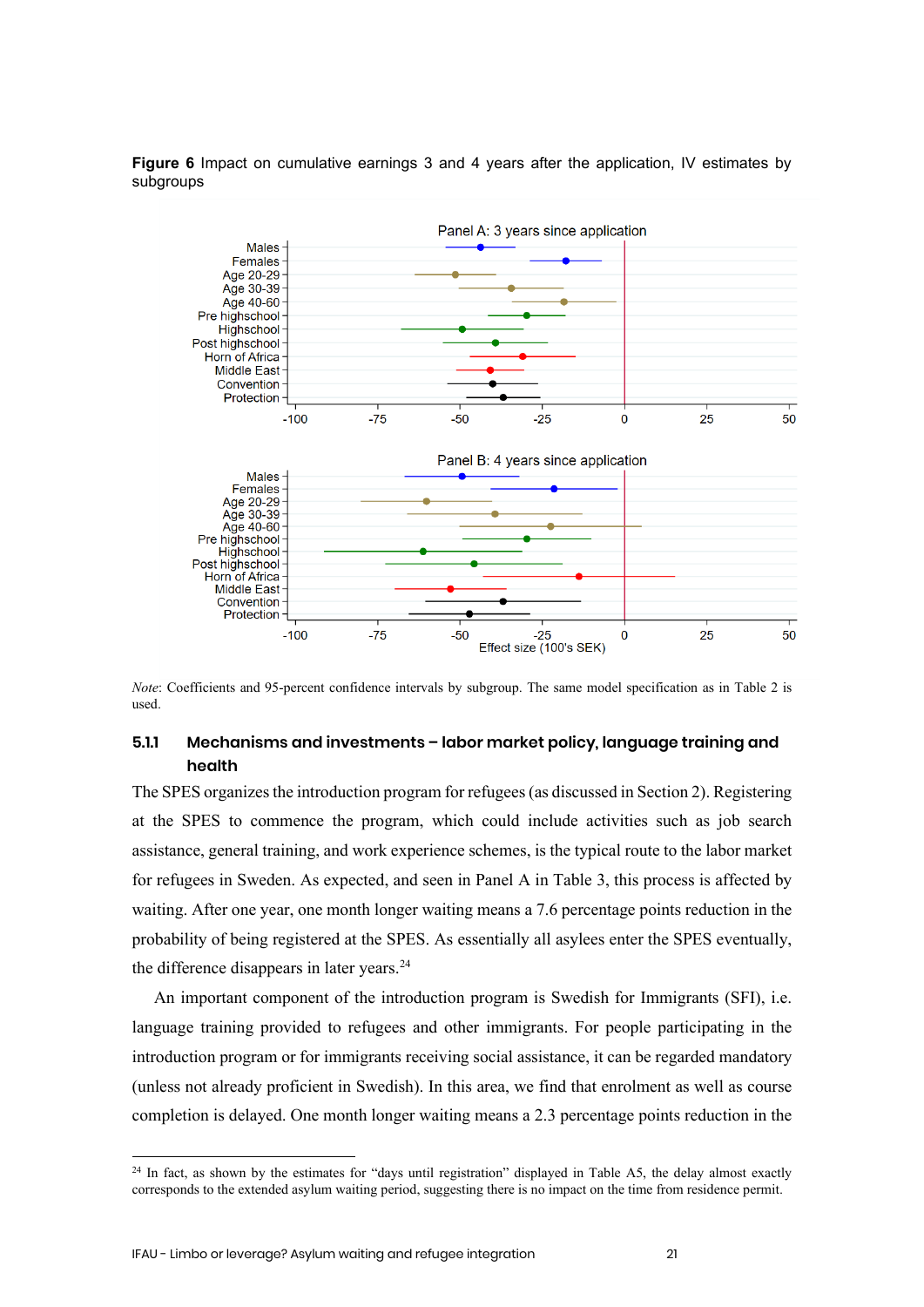probability to start a course within two years from application. As time proceeds, this difference decreases both in the absolute and relative sense (Panel B in [Table 3\)](#page-22-0).

Qualitatively similar patterns can be seen in the estimates on the impact on course completion. Very few asylum seekers complete a language course within the first year after application. This is not surprising since it requires both a quick asylum process and an exceptional pace relative to average completion times (Åslund & Engdahl, 2018). But also in a two-year perspective, the estimate suggests that one month longer waiting decreases the probability of course completion by almost 10 percent relative to a baseline of 43 percent passing. Even though the labor market returns to completing this type of language training remain somewhat uncertain (Åslund et al., 2017; Hernes et al., 2019), it is a typical path toward employment and other types of interventions. Delays are therefore likely to result in a slowdown of labor market integration.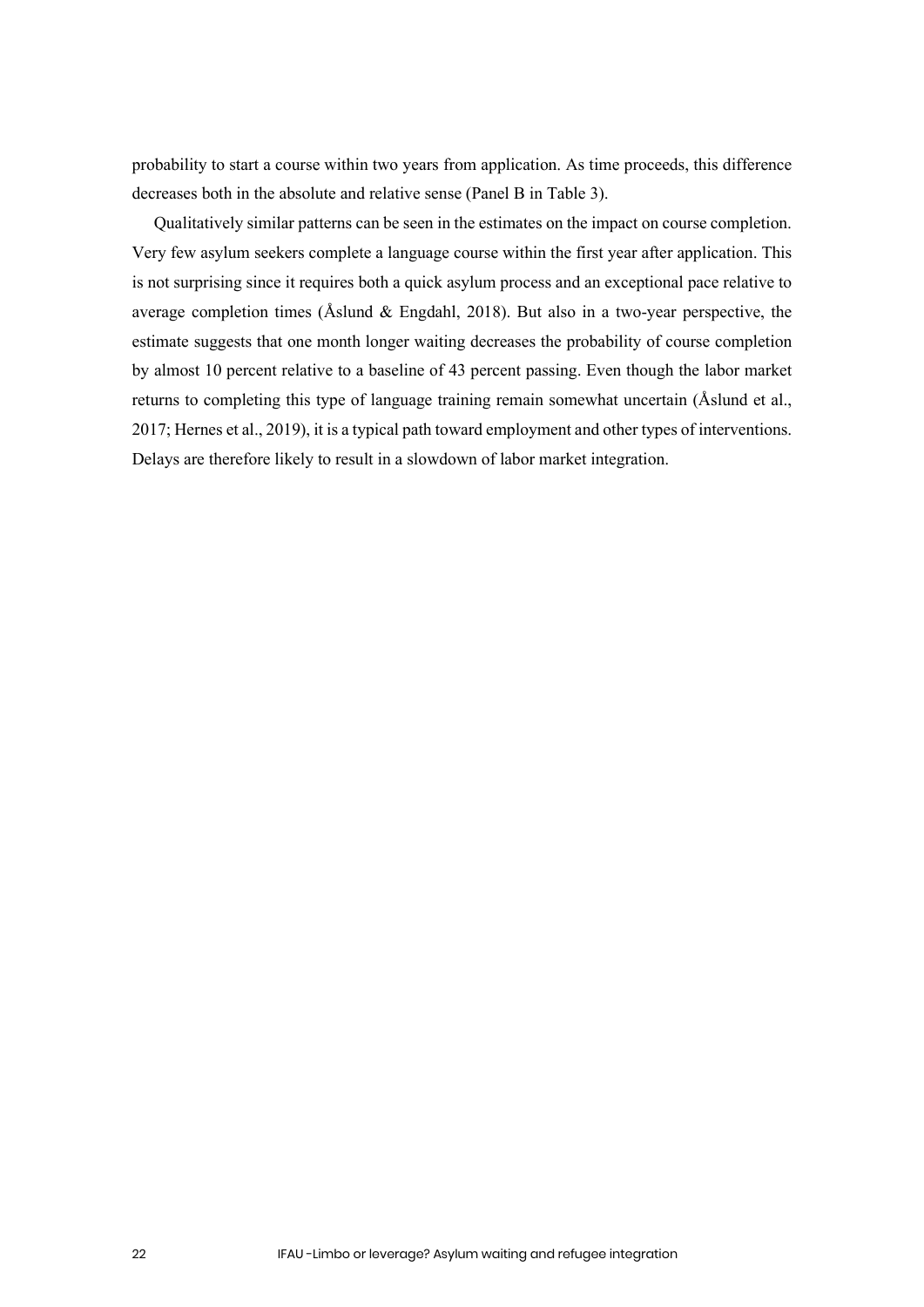|                                         | Time since application:             |                 |                                              |             |  |  |
|-----------------------------------------|-------------------------------------|-----------------|----------------------------------------------|-------------|--|--|
| Dependent variable:                     | 1 year                              | 2 years         | 3 years                                      | 4 years     |  |  |
|                                         |                                     |                 | Panel A: Registration and activities at SPES |             |  |  |
| <b>Pr(Enrolled at SPES)</b>             | $-0.076***$                         | $-0.003***$     | $-0.000$                                     | 0.000       |  |  |
|                                         | (0.001)                             | (0.000)         | (0.000)                                      | (0.000)     |  |  |
| Mean of dependent variable              | 0.630                               | 0.975           | 0.992                                        | 0.993       |  |  |
|                                         | Panel B: Language training          |                 |                                              |             |  |  |
| Pr(Started a language course)           | $-0.078***$                         | $-0.023***$     | $-0.004***$                                  | $-0.002***$ |  |  |
|                                         | (0.001)                             | (0.001)         | (0.001)                                      | (0.001)     |  |  |
| Mean of dependent variable              | 0.325                               | 0.829           | 0.943                                        | 0.957       |  |  |
|                                         |                                     |                 |                                              |             |  |  |
| Pr(Passed a language course)            | $-0.016***$                         | $-0.040***$     | $-0.013***$                                  | $-0.007***$ |  |  |
|                                         | (0.001)                             | (0.001)         | (0.001)                                      | (0.001)     |  |  |
| Mean of dependent variable              | 0.0483                              | 0.439           | 0.696                                        | 0.757       |  |  |
|                                         | Panel C: Active labor market policy |                 |                                              |             |  |  |
| <b>Pr(Employment subsidy)</b>           | $-0.005***$                         | $-0.011***$     | $-0.009***$                                  | $-0.003$    |  |  |
|                                         | (0.001)                             | (0.001)         | (0.001)                                      | (0.002)     |  |  |
| Mean of dependent variable              | 0.0234                              | 0.162           | 0.332                                        | 0.495       |  |  |
| Pr(Other SPES "programs")               | $-0.064***$                         | $-0.028***$     | $-0.010***$                                  | $-0.004***$ |  |  |
|                                         | (0.001)                             | (0.001)         | (0.001)                                      | (0.001)     |  |  |
| Mean of dependent variable              | 0.288                               | 0.749           | 0.893                                        | 0.937       |  |  |
|                                         |                                     | Panel D: Health |                                              |             |  |  |
| Pr(Drugs psychiatric conditions)        | $-0.003***$                         | $-0.004***$     | $-0.004***$                                  | $-0.003***$ |  |  |
|                                         | (0.000)                             | (0.001)         | (0.001)                                      | (0.001)     |  |  |
| Mean of dependent variable              | 0.0121                              | 0.0441          | 0.0768                                       | 0.105       |  |  |
| Pr(Hospitalized psychiatric conditions) | $-0.000**$                          | $-0.000$        | $-0.001$                                     | $-0.000$    |  |  |
|                                         | (0.000)                             | (0.000)         | (0.000)                                      | (0.000)     |  |  |
| Mean of dependent variable              | 0.00169                             | 0.00676         | 0.0112                                       | 0.0153      |  |  |
| Number of observations                  | 20,720                              | 20,720          | 20,720                                       | 20,720      |  |  |

<span id="page-22-0"></span>**Table 3** Registered unemployment, active labor market policies, language training and health

Note: The table presents estimates of  $\gamma_2$  from Equation [\(3\),](#page-15-1) where waiting time is measured in months. Each cell represents a separate regression. All regressions include individual characteristics of [Table 1.](#page-11-0) \*/\*\*/\*\*\* refers to statistical significance at the 10/5/1 percent level. Robust standard errors in parentheses.

Employment subsidies are a common way to enter the labor market among refugees. In fact, the SPES reports that while 30–45 percent were in some form of employment 90 days after completing the introduction program 2016–2018, no more than 7 percent had regular unsubsidized jobs (Arbetsförmedlingen, 2019). Our estimates suggest that waiting longer means a significantly lower probability of having entered subsidized employment also three years after applying for asylum (Panel C in [Table 3\)](#page-22-0). The results are economically significant. For example, a 1.1 percentage point lower probability of subsidized employment within two years means a 6.7 percent reduction. By the fourth year the effect is close to zero and no longer statistically significant. Similar patterns are found for other labor market programs at the SPES.<sup>[25](#page-22-1)</sup>

<span id="page-22-1"></span><sup>&</sup>lt;sup>25</sup> The negative impact of longer waits is also seen when SPES interactions are defined in days of registration and program participation (see Panels A–C in [Table A5\)](#page-39-0).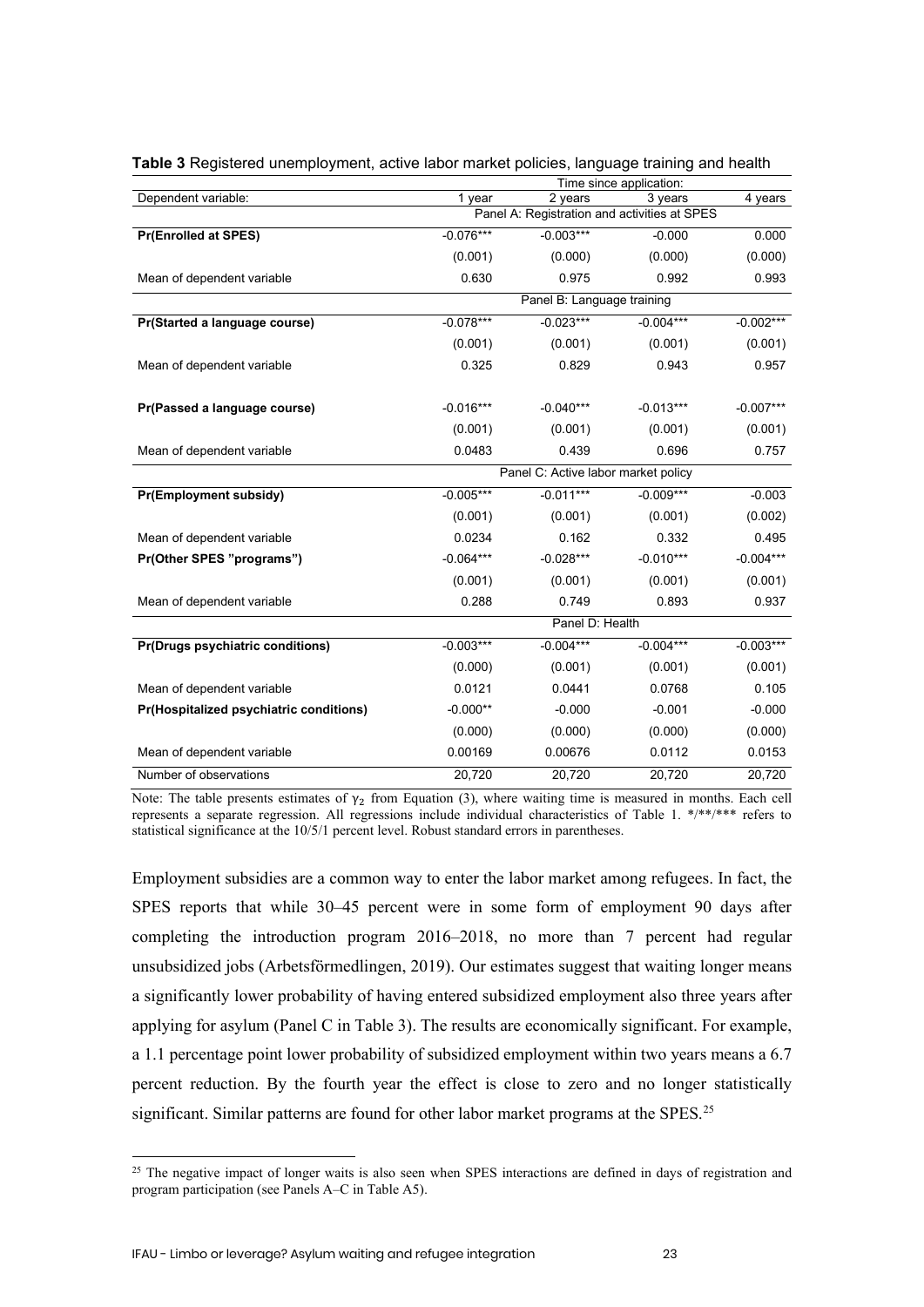Panel D presents results from estimations of the impact of asylum waiting on indicators of health, up to four years after application. We use register data on drug prescriptions and hospitalizations and create separate measures for psychiatric and "other" conditions (see [Appendix A1](#page-34-0) for details on the data sources and definitions). The estimates suggest that registered utilization of health care and pharmaceuticals because of psychiatric conditions is lower among those who waited longer. With time, however, the gap decreases, in particular relative to the mean accumulated outcome. Hospitalization is less common. For psychiatric conditions there is no significant difference from year two.<sup>[26](#page-23-1)</sup>

Delay effects are likely part of the health estimates. If health problems occur "randomly" or recurring, we would expect people observed for longer periods post asylum to be more likely to have e.g. registered prescriptions. But expectations on the health profile by time since migration are less clear than for labor market outcomes; this part of the delay component may work in both directions. It is possible that the asylum reception context provides support structures decreasing the need for contacts with formal health care. There is also the possibility that asylum seekers receive treatments before they receive a residence permit.<sup>[27](#page-23-2)</sup> However, results presented in the robustness checks suggest that this is not a main driver of the differences.

#### <span id="page-23-0"></span>**5.2 The impact of waiting per se**

The results presented above show that longer waiting has at least a mid-term negative impact on employment and earnings. There is also evidence of delayed and decreased participation and performance in integration policy measures. As discussed in the introduction, the total impact of increased waiting times consists of a delay effect (some things cannot happen before granted asylum) and the impact of waiting on the individual. We now turn to the latter component. It is easy to see that waiting may be stressful and affect e.g. psychological well-being. But it can also mean accumulation of human capital, so that the individual is able to integrate more quickly once asylum is granted. Since there is uncertainty about the outcome of the process and cost-benefit tradeoffs in resource allocation, it is also highly policy relevant to understand what waiting means in terms of readiness.

#### **5.2.1 Does waiting increase labor market readiness?**

Panel A of [Table 4](#page-25-0) presents estimates for accumulated labor market outcomes, measured from the time of the decisions on the asylum application. According to the baseline specification,

<span id="page-23-1"></span><sup>&</sup>lt;sup>26</sup> [Table A5](#page-39-0) in the appendix presents results on take-up of health care and pharmaceuticals for non-psychiatric reasons. The analysis shows that the negative impact of waiting is more pronounced for these outcomes, i.e. that waiting lowers the probability of seeking medical treatments for non-psychiatric conditions.

<span id="page-23-2"></span><sup>&</sup>lt;sup>27</sup> While waiting for a decision, adult asylum seekers are entitled to emergency health care and dental care, and "health care that cannot wait" (government bill 2012/13:109). We observe contacts with health services only after an asylum investigation is closed and the applicant has registered as a resident in Sweden.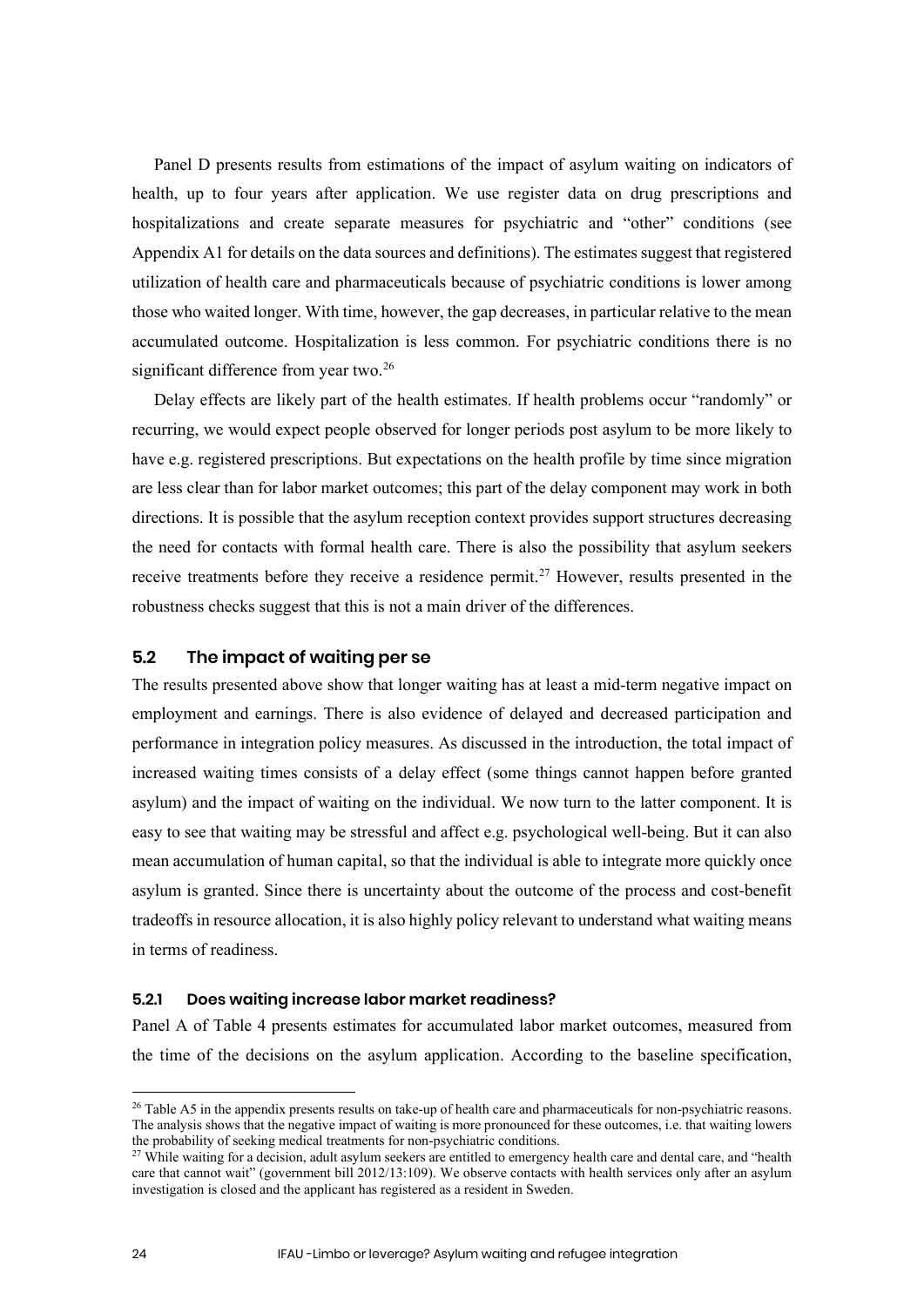waiting longer improves post-decision employment and increases earnings (see [Figure A2](#page-44-0) for earnings estimates by subgroups). This is suggestive of refugees being able to use waiting time to accumulate skills that are valued in the labor market.<sup>[28](#page-24-0)</sup> Our data on active labor market policy and language training can be used to investigate some of the mechanisms through which the positive effects are likely to arise.

Panel B of [Table 4](#page-25-0) shows that measured from the date of asylum, waiting longer means a moderate but significantly higher probability of entering employment subsidies during the followup period. Taken at face value, this suggests that the negative estimates for the overall impact reported above consists of two opposing forces; the delay effect is counteracted by an increased inflow after residence. Furthermore, the high combined participation rates and the negative estimates for "other programs" (seen in Panel B), are consistent with those waiting longer being more able to take on measures that are geared toward rapid labor market entry.

Panel C contains results from language training pointing in similar directions. While general differences in participation and course completion are small and/or statistically insignificant, there are indications that some of those who have waited longer more often bring some knowledge in the Swedish language and can progress quicker. A limited fraction of the refugees starts language training in a non-beginner's course. The probability of this is estimated to increase by about 5 percent per extra month of waiting.

<span id="page-24-0"></span> $28$  The results are stable across specifications with and without covariates (see [Table A4\)](#page-38-1). I[n Table A7,](#page-41-0) we also look separately on income during the first, second and third year after decision.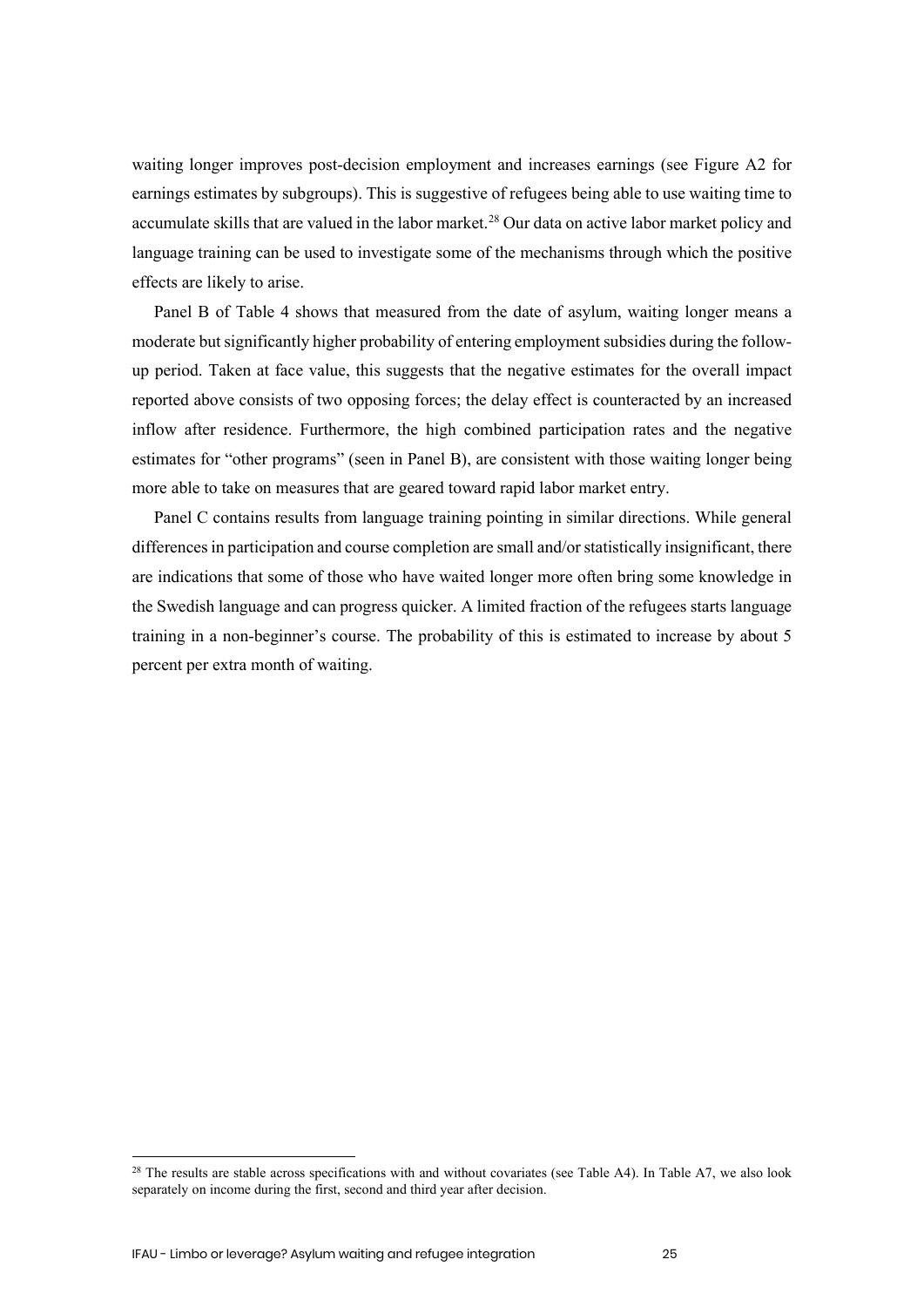|                                    | Time since granted residence permit: |                                     |                  |  |
|------------------------------------|--------------------------------------|-------------------------------------|------------------|--|
| Dependent variable:                | 1 year                               | 2 years                             | 3 years          |  |
|                                    |                                      | Panel A: Labor market outcomes      |                  |  |
| Pr(Ever employed)                  | $0.011***$                           | $0.015***$                          | $0.012***$       |  |
| Mean of dependent variable         | (0.001)<br>0.269                     | (0.002)<br>0.509                    | (0.002)<br>0.683 |  |
|                                    |                                      |                                     |                  |  |
|                                    |                                      |                                     |                  |  |
| Accumulated earnings (100 SEK)     | 8.96***                              | 24.04***                            | 56.45***         |  |
| Mean of dependent variable         | (1.38)<br>146.2                      | (3.43)<br>592.4                     | (7.94)<br>1471   |  |
|                                    |                                      |                                     |                  |  |
| Number of observations             | 20,720                               | 20,720                              | 19,041           |  |
|                                    |                                      | Panel B: Active labor market policy |                  |  |
| <b>Pr(Employment subsidy)</b>      | $0.003***$                           | $0.003**$                           | $0.008***$       |  |
|                                    | (0.001)                              | (0.001)                             | (0.002)          |  |
| Mean of dependent variable         | 0.112                                | 0.287                               | 0.460            |  |
|                                    |                                      |                                     |                  |  |
| Pr(Other SPES programs)            | $-0.006***$                          | $-0.005***$                         | $-0.003***$      |  |
|                                    | (0.001)                              | (0.001)                             | (0.001)          |  |
|                                    |                                      |                                     |                  |  |
| Mean of dependent variable         | 0.725                                | 0.880                               | 0.939            |  |
| Number of observations             | 20,720                               | 20,720                              | 19,041           |  |
|                                    |                                      | Panel C: Language training          |                  |  |
| Pr(Started a language course)      | $-0.007***$                          | $-0.001$                            | $-0.002***$      |  |
|                                    | (0.001)                              | (0.001)                             | (0.001)          |  |
| Mean of dependent variable         | 0.825                                | 0.933                               | 0.950            |  |
|                                    |                                      |                                     |                  |  |
| Pr(Started a non-beginners course) | $0.004***$                           | $0.005***$                          | $0.005***$       |  |
|                                    | (0.001)                              | (0.001)                             | (0.001)          |  |
| Mean of dependent variable         | 0.0767                               | 0.0922                              | 0.0953           |  |
|                                    |                                      |                                     |                  |  |
|                                    |                                      |                                     |                  |  |
| Pr(Passed a course)                | 0.001                                | $-0.002$                            | $-0.005***$      |  |
|                                    | (0.002)                              | (0.002)                             | (0.001)          |  |
| Mean of dependent variable         | 0.322                                | 0.669                               | 0.751            |  |
| Number of observations             | 20,720                               | 20,720                              | 20,720           |  |

<span id="page-25-0"></span>**Table 4** Labor market outcomes and integration measures, from time of residence permit.

*Note*: The table presents estimates of  $\gamma_2$  from Equation [\(3\),](#page-15-1) where waiting time is measured in months. Each cell represents a separate regression. All regressions include individual characteristics of [Table 1.](#page-11-0) As our earnings data and data from SPES end in 2018, we cannot observe outcomes the third year for a subset of our sample with very long wait times. \*/\*\*/\*\*\* refers to statistical significance at the 10/5/1 percent level. Robust standard errors in parentheses.

#### **5.2.2 Post asylum health**

[Table 5](#page-26-1) presents results for health outcomes, holding the time since receipt of residence permit constant. In other words, an individual with one month more waiting will in total have spent more time in Sweden. Regardless of outcome, we find no evidence of deteriorating mental health due to longer waiting. The effects are typically small, both in the absolute and relative sense, and precisely estimated. It is here worth reminding oneself about the variation present in the data. During our sample period, waiting times increased by about 6 months on average. Thus, the absence of an impact cannot be taken as evidence that waiting for several years, as is common in many countries (including Sweden in recent years), does not affect health. But it is of course also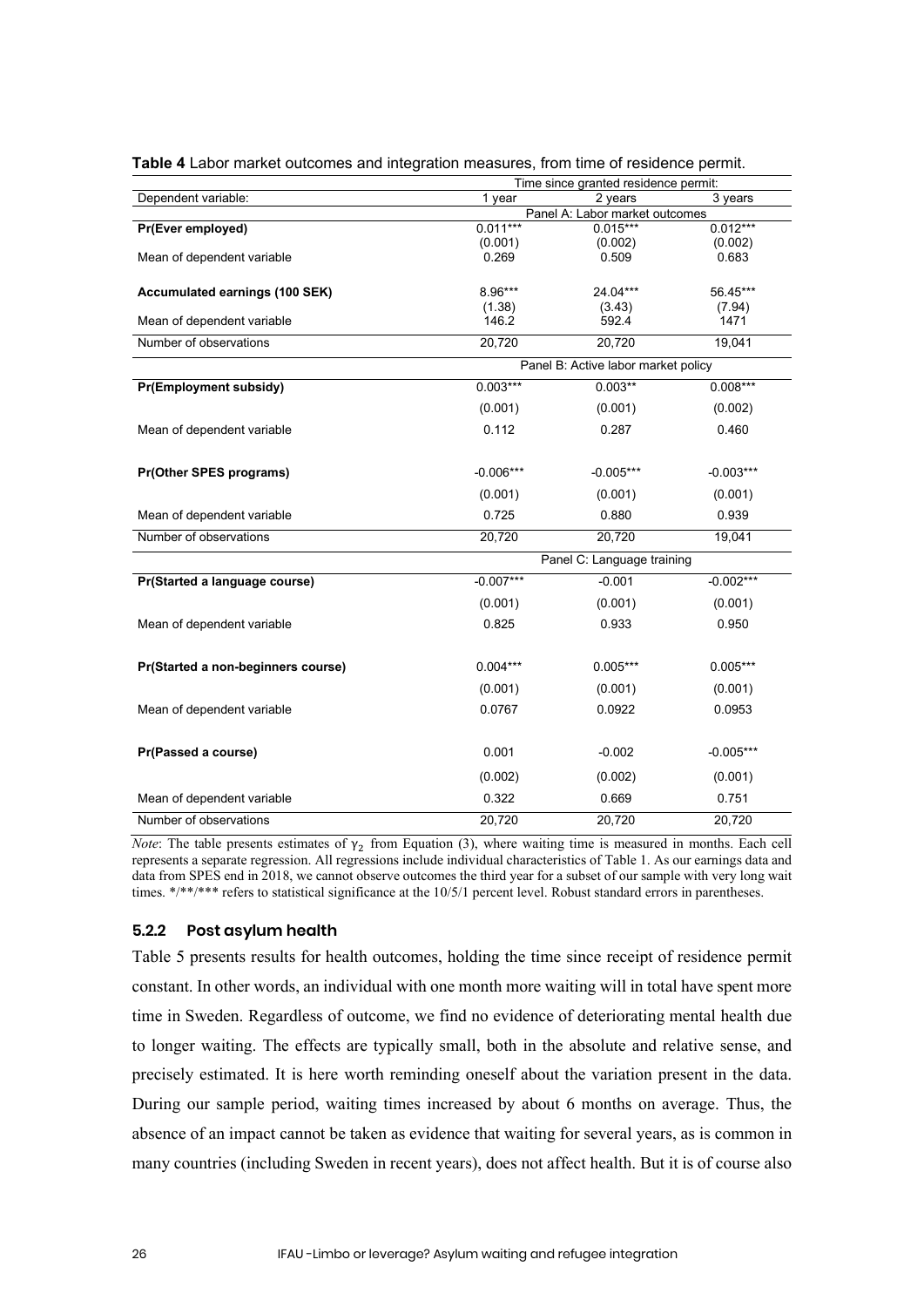possible that slightly longer waiting means preparations that make the transition into Swedish society easier and thereby alleviates health issues.<sup>[29](#page-26-2)</sup>

|                                         |           | Time since residence permit |          |  |  |
|-----------------------------------------|-----------|-----------------------------|----------|--|--|
| Dependent variable:                     | vear      | 2 years                     | 3 years  |  |  |
| <b>Pr(Drugs psychiatric conditions)</b> | $-0.001*$ | $-0.000$                    | $-0.002$ |  |  |
|                                         | (0.001)   | (0.001)                     | (0.001)  |  |  |
| Mean of dependent variable              | 0.0373    | 0.0692                      | 0.0983   |  |  |
| Number of observations                  | 20,720    | 20.720                      | 20,720   |  |  |
| Pr(Hospitalized psychiatric conditions) | $-0.000$  | $-0.000$                    | $-0.000$ |  |  |
|                                         | (0.000)   | (0.000)                     | (0.001)  |  |  |
| Mean of dependent variable              | 0.00463   | 0.00956                     | 0.0129   |  |  |
| Number of observations                  | 20.720    | 20.720                      | 19.041   |  |  |

<span id="page-26-1"></span>**Table 5** Impact on health-related outcomes, from time of residence permit

*Note*: The table presents estimates of  $\gamma_2$  from Equation [\(3\),](#page-15-1) where waiting time is measured in months. Each cell represents a separate regression. All regressions include individual characteristics of [Table 1.](#page-11-0) As our data on hospitalizations end in 2018, we cannot observe outcomes the third year for a subset of our sample with very long wait times. \*/\*\*/\*\*\* refers to statistical significance at the 10/5/1 percent level. Robust standard errors in parentheses.

#### <span id="page-26-0"></span>**5.3 Robustness checks and extensions**

This section presents some variations to check the robustness of the results generated by the IV strategy. These include indexing outcomes, using calendar month fixed effects, period-specific rather than accumulated outcomes, and OLS instead of IV. We also present results extending the follow-up period for labor market outcomes to seven years.

A central threat to our identification strategy is that there may be general and immigrantspecific time effects affecting the analysis, considering that applying later and waiting longer means a lag in observation time. Such differences can arise due to business cycle effects but also e.g. because there is a greater number of newly-arrived migrants and refugees in later periods. Several variations all lend support to the credibility of the estimates. First, results do not change if we index earnings relative to those of 18–24-year-olds (thus assuming that they would be similarly affected by economic fluctuations); see Panel B of [Table 6.](#page-28-0) Second, a very tight IV specification controlling for application month fixed effects, and thus only exploiting the variation in waiting times induced by applying later in the same month, gives qualitatively very similar estimates (Panel C).<sup>[30](#page-26-3)</sup>

We believe it is reasonable to consider accumulated outcomes in the baseline analysis, as they reflect the individual and societal alternative costs for longer processing times. Measuring outcomes during a fixed time period (year *t* after application/decision) provides a supplementary picture. Such an exercise also addresses the potential concern that we do not observe outcomes

<span id="page-26-2"></span><sup>&</sup>lt;sup>29</sup> [Table A5](#page-39-0) presents results on non-psychiatric conditions. We find no signs of deteriorating health due to longer waiting; if anything, the opposite.

<span id="page-26-3"></span><sup>&</sup>lt;sup>30</sup> [Table A6](#page-40-0) presents similar robustness checks also for the specification based on time since residence permit. The corresponding robustness checks for the remaining outcomes analyzed in Section 5 are available on request.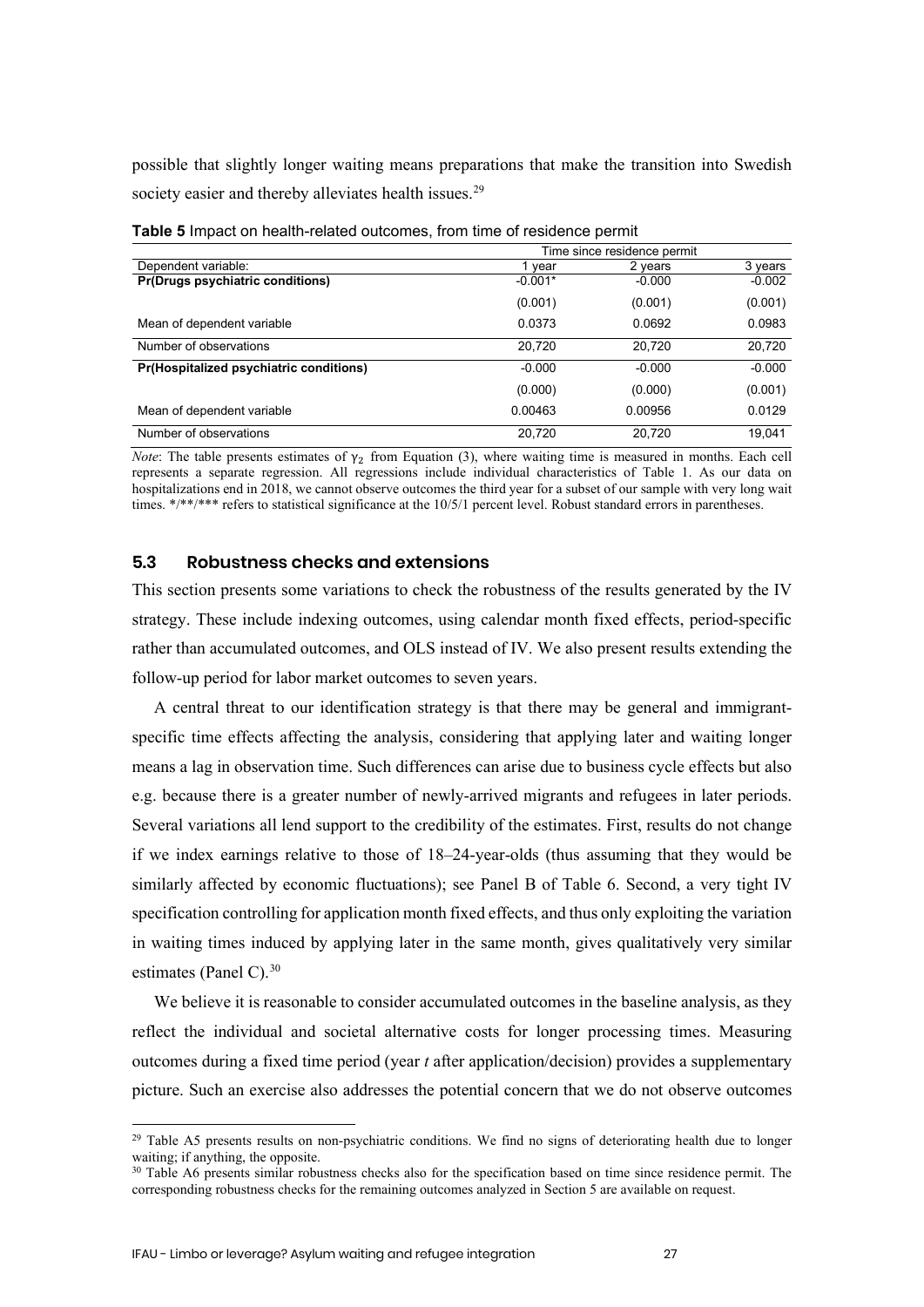pre-asylum.[31](#page-27-0) [Table A7](#page-41-0) presents estimates for employment, earnings and health. The basic pattern of a negative (positive) overall (waiting in itself) impact on labor market outcomes remains. For health, the absence of indicators on increased health care utilization is confirmed. Note also that the concern that some health problems are handled during longer asylum waiting (and thus not seen in data) does not receive support by the time patterns. Had this been the case, we would have expected to see e.g. higher prescriptions shortly after application/decision, at least for conditions requiring long-term treatment.

<span id="page-27-0"></span><sup>&</sup>lt;sup>31</sup> A related issue is the distribution of earnings within calendar years. As described in the appendix, the baseline analysis implicitly assumes that earnings are equally distributed within each year. If earnings instead increase also within years, our approach would overstate the share of earnings generated during the observation window especially for those applying earlier in the calendar year. This would cause a negative bias in the estimates in the "time since application" specifications. As an additional robustness check, we instead assumed that the last-year earnings profile is quadratic. Results are qualitatively stable also with this rather extreme assumption, although the effects are quantitatively smaller especially in the first two years (se[e Table A8\)](#page-42-0).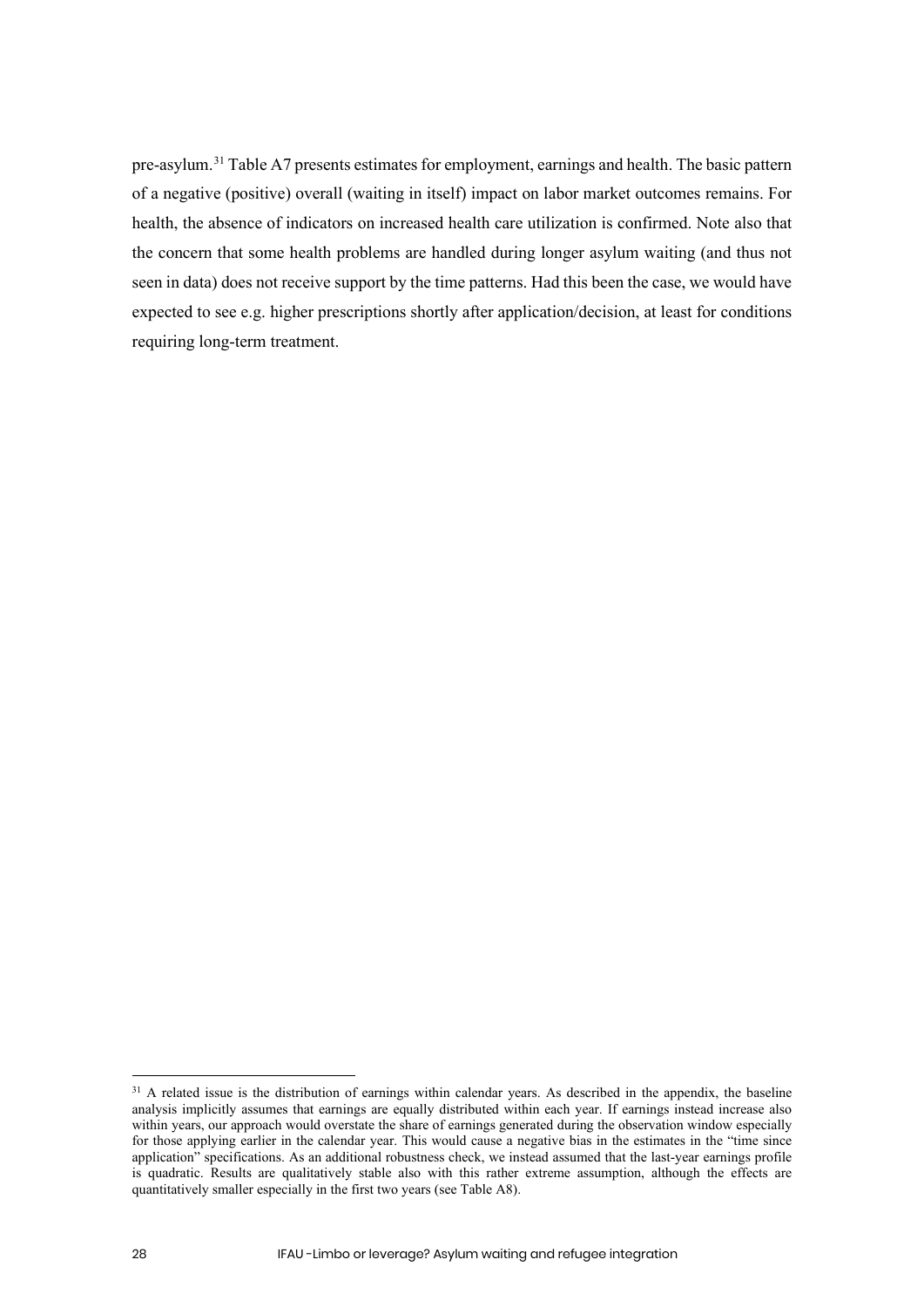|                                    | Time since application             |                                             |                           |                  |  |
|------------------------------------|------------------------------------|---------------------------------------------|---------------------------|------------------|--|
| Dependent variable:                | 1 year                             | 2 years                                     | 3 years                   | 4 years          |  |
|                                    |                                    | Panel A: Main specification (for reference) |                           |                  |  |
| Pr(Ever employed)                  | $-0.023***$                        | $-0.027***$                                 | $-0.017***$               | $-0.006***$      |  |
|                                    | (0.001)<br>0.110                   | (0.002)<br>0.324                            | (0.002)<br>0.561          | (0.001)<br>0.722 |  |
| Mean of dependent variable         |                                    |                                             |                           |                  |  |
| Accumulated earnings (100 SEK)     | $-6.36***$                         | $-18.06***$                                 | $-36.99***$               | $-42.14***$      |  |
|                                    | (0.52)                             | (1.93)                                      | (4.25)                    | (7.06)           |  |
| Mean of dependent variable         | 33.78                              | 242.4                                       | 801.5                     | 1828             |  |
|                                    |                                    |                                             | Panel B: Earnings indexed |                  |  |
| Accumulated earnings (index 18-24) | $-7.01***$                         | $-19.89***$                                 | $-39.98***$               | $-45.14***$      |  |
|                                    | (0.58)                             | (2.05)                                      | (4.37)                    | (7.16)           |  |
| Mean of dependent variable         | 36.80                              | 253.4                                       | 817.2                     | 1844             |  |
|                                    | Panel C: Application month FE (IV) |                                             |                           |                  |  |
| Pr(Ever employed)                  | $-0.025***$                        | $-0.030***$                                 | $-0.017**$                | $-0.013*$        |  |
|                                    | (0.005)                            | (0.008)                                     | (0.008)                   | (0.007)          |  |
| Mean of dependent variable         | 0.110                              | 0.324                                       | 0.561                     | 0.722            |  |
|                                    |                                    |                                             |                           |                  |  |
| Accumulated earnings (100 SEK)     | $-5.47**$                          | $-17.13*$                                   | $-38.53*$                 | $-70.78*$        |  |
|                                    | (2.61)                             | (10.11)                                     | (22.34)                   | (36.44)          |  |
| Mean of dependent variable         | 33.78                              | 242.4                                       | 801.5                     | 1828             |  |
|                                    |                                    | Panel D: OLS                                |                           |                  |  |
| Pr(Ever employed)                  | $-0.009***$                        | $-0.012***$                                 | $-0.009***$               | $-0.004***$      |  |
|                                    | (0.000)                            | (0.001)                                     | (0.001)                   | (0.001)          |  |
| Mean of dependent variable         | 0.110                              | 0.324                                       | 0.561                     | 0.722            |  |
|                                    |                                    |                                             |                           |                  |  |
| Accumulated earnings (100 SEK)     | $-4.10***$                         | $-16.47***$                                 | $-36.53***$               | $-56.39***$      |  |
|                                    | (0.26)                             | (0.85)                                      | (1.84)                    | (3.04)           |  |
| Mean of dependent variable         | 33.78                              | 242.4                                       | 801.5                     | 1828             |  |
| Number of observations             | 20,720                             | 20.720                                      | 20,720                    | 20.720           |  |

<span id="page-28-0"></span>**Table 6** Impact of waiting on cumulative labor market outcomes - Variations and robustness checks

*Note*: In panels A–C, we present estimates of  $\gamma_2$  from Equation [\(3\),](#page-15-1) where waiting time is measured in months. All regressions include individual characteristics of [Table 1](#page-11-0) (and in panel C we also include application month fixed effects). In panel D, we present estimates of  $\alpha_2$  from Equation [\(1\).](#page-14-1) The regressions in panel D include individual characteristics of [Table 1](#page-11-0) as well as application month fixed effects. Each cell represents a separate regression. The outcomes are cumulative, e.g. when we study employment, we define a dummy set to 1 if the individual ever has been employed at different points in time. \*/\*\*/\*\*\* refers to statistical significance at the 10/5/1 percent level. Robust standard errors in parentheses.

Another type of variation is to use a different identifying assumption. An OLS specification controlling for rich background characteristics as well as application month builds on the idea that conditional on these factors, waiting time is random (or at least not systematically related to earnings potential). This is closer to approaches used in recent studies, although these also rely on institutional features (Hainmueller et al., 2016; Hvidtfeldt et al., 2018). It turns out that such an approach produces estimates close to the baseline IV specification; see Panel D in [Table 6.](#page-28-0)

Building on this observation, in [Table 7,](#page-29-1) we extend the sample to include also earlier cohorts. The table shows that the impact is strongly significant up to and including seven years after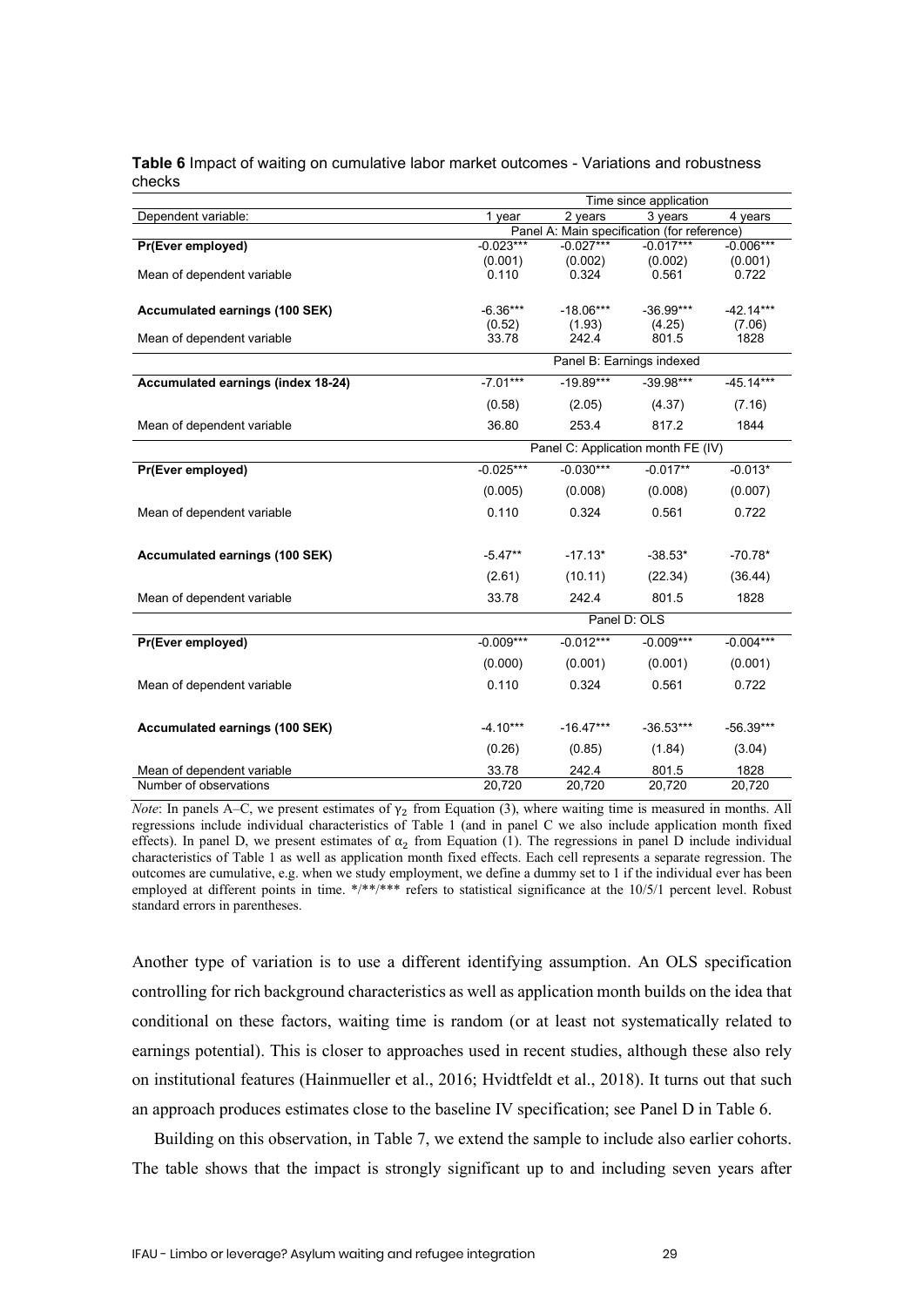application. There is some indication that the impact grew stronger across cohorts, but also among the 2011 applicants, the loss amounted to SEK 8,300 after seven years per extra waiting month. This corresponds to 1.6 percent of total earnings, or almost 10 percent for a typical 6-month extension. Note also that this loss is unlikely to be "mechanically" explained by us not observing, and thus failing to include, actual pre-asylum decision earnings for those waiting longer. Had this been the case, the absolute accumulated waiting penalty would not increase with time. Rather, the results come from people being delayed in their integration process.

|                            |            | <b>Outcome: Earnings 100's SEK</b> |             |             |             |             |             |  |
|----------------------------|------------|------------------------------------|-------------|-------------|-------------|-------------|-------------|--|
|                            | 1 year     | 2 years                            | 3 years     | 4 years     | 5 years     | 6 years     | 7 years     |  |
| Sample:                    |            |                                    |             |             |             |             |             |  |
| 2011-2014                  | $-5.07***$ | $-18.11***$                        | $-39.04***$ | $-60.94***$ | N/A         | N/A         | N/A         |  |
|                            | (0.22)     | (0.60)                             | (1.21)      | (1.97)      |             |             |             |  |
| 2011-2013                  | $-6.02***$ | $-18.59***$                        | $-38.87***$ | $-60.46***$ | $-78.92***$ | N/A         | N/A         |  |
|                            | (0.39)     | (0.96)                             | (1.85)      | (3.02)      | (4.32)      |             |             |  |
| 2011-2012                  | $-6.71***$ | $-18.57***$                        | $-34.53***$ | $-52.31***$ | $-68.67***$ | $-80.44***$ | N/A         |  |
|                            | (0.51)     | (1.27)                             | (2.40)      | (3.89)      | (5.62)      | (7.49)      |             |  |
| 2011                       | $-4.05***$ | $-13.36***$                        | $-27.07***$ | $-42.74***$ | $-59.48***$ | $-73.95***$ | $-83.19***$ |  |
|                            | (0.57)     | (1.65)                             | (3.41)      | (5.67)      | (8.22)      | (11.06)     | (14.11)     |  |
| Mean of dependent variable | 49.88      | 288                                | 864.3       | 1843        | 3037        | 4037        | 5075        |  |
| Number of observations     | 62.694     | 62.694                             | 62.694      | 62.694      | 30.138      | 14.169      | 5,297       |  |

<span id="page-29-1"></span>**Table 7** Long-run estimates for accumulated earnings (OLS)

Note: The table presents estimates of  $\alpha_2$  from Equation [\(1\),](#page-14-1) where waiting time is measured in months. Each cell represents a separate regression. All regressions include individual characteristics of [Table 1](#page-11-0) as well as application month fixed effects. The maximum number of observations are reported. \*/\*\*/\*\*\* refers to statistical significance at the 10/5/1 percent level. Robust standard errors in parentheses.

## <span id="page-29-0"></span>**6 Conclusions**

Asylum waiting comes with alternative costs and is often portrayed as potentially harmful for the individual. Understanding the impact of longer waiting is also central for policy makers allocating resources and trying to balance various objectives under changing conditions brought by the many – often unpredictable – drivers of migration. The substantial variation in processing times seen across as well as within countries signals that better knowledge of the consequences of the asylum process could cause re-optimizations.

Our analysis exploits a rapid but gradual increase in waiting time among asylum seekers to Sweden in 2014. The change meant that similar individuals arriving a little later had to wait substantially longer. The typical waiting time increased from six to twelve months, a change arguably feasible for policy reforms and thus relevant.

We find that longer waiting slows down the integration process and affects labor market outcomes for at least seven years. The impact is sizable: accumulated earnings during the first four years after application are 2.3 percent lower per added month of waiting, or almost 14 percent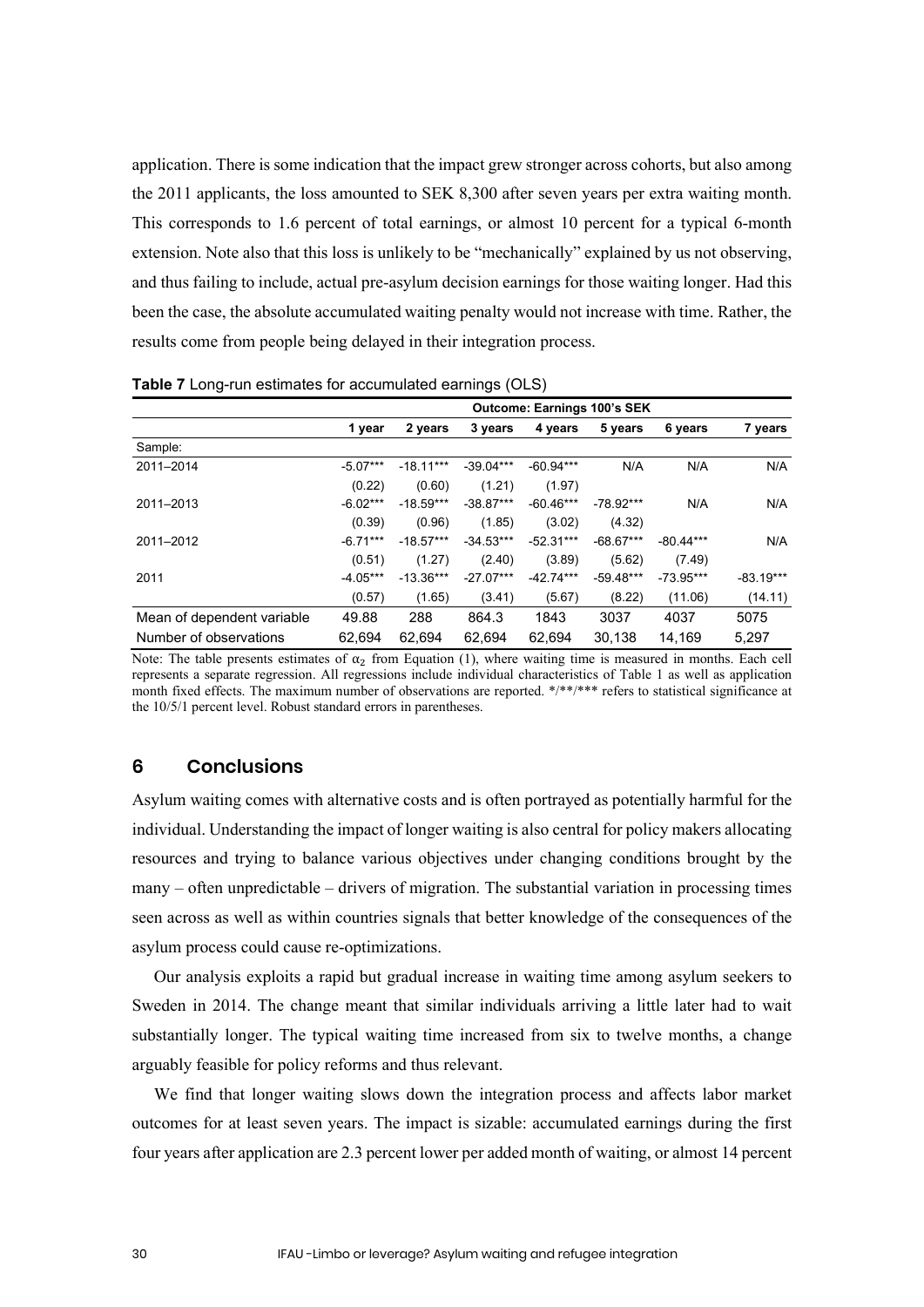for a typical six-month extension. The loss is present across demographic subgroups and can be linked to delayed participation in language training and labor market programs.

Our results indicate that the negative impact is due to delay rather than negative effects of waiting per se. There are no indications that waiting longer has a negative impact on psychiatric or other forms of health as measured by hospitalizations and prescribed pharmaceuticals. Measured from the date of being granted asylum, people who have waited longer perform somewhat better in the labor market. The data suggest that for some people longer waiting means human capital accumulation and an initiated integration process, making them more prepared for more advanced educational and labor market measures once asylum is granted.

The results are in line with previous limited literature showing a negative overall impact on economic outcomes from longer asylum handling times (Hainmueller et al., 2016; Hvidtfeldt et al., 2018; Ukrayinchuk & Havrylchyk, 2020). But we also find that causal analysis of how waiting in itself affects the individual, e.g. regarding health, gives a somewhat less concerning picture compared to studies documenting negative associations. In addition, our findings that the process of economic integration for asylum seekers in Sweden seems to start already during the waiting period deviate from results from similar analyses on Danish data which could not consistently detect corresponding patterns (Hvidtfeldt et al. 2018).

As noted in the introduction, the Swedish integration system is ambitious in international comparison. It is possible that measures available to asylum seekers and immediately after decision mitigate the negative consequences of waiting. While some of our results can be taken to point in this direction, firm conclusions are clearly premature. Given the potential consequences for individuals and societies, and the weight of asylum and refugee issues in national and international policy debates, further scholarly attention is warranted.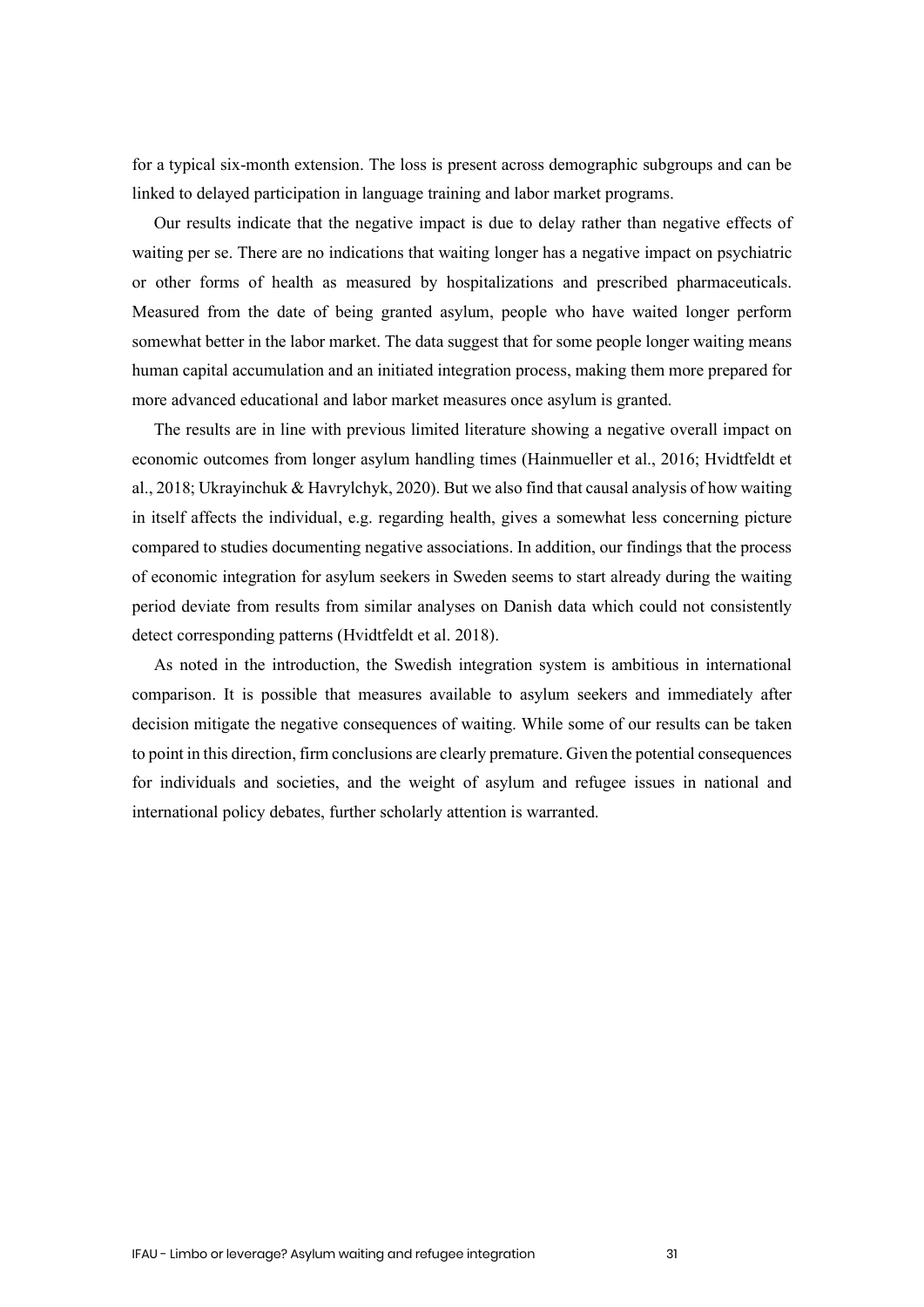## <span id="page-31-0"></span>**References**

Arbetsförmedlingen. (2019). *Arbetsförmedlingens årsredovisning 2018*.

- Åslund, O., & Engdahl, M. (2018). The value of earning for learning: Performance bonuses in immigrant language training. *Economics of Education Review*, *62*, 192–204. https://doi.org/10.1016/j.econedurev.2017.11.010
- Åslund, O., Forslund, A., & Liljeberg, L. (2017). Labour Market Entry of Non-Labour Migrants–Swedish Evidence. *Nordic Economic Policy Review*, 95–130.
- Bakker, L., Dagevos, J., & Engbersen, G. (2014). The Importance of Resources and Security in the Socio-Economic Integration of Refugees. A Study on the Impact of Length of Stay in Asylum Accommodation and Residence Status on Socio-Economic Integration for the Four Largest Refugee Groups in the Netherlands. *Journal of International Migration and Integration*, *15*(3), 431–448. https://doi.org/10.1007/s12134-013-0296-2
- Bhuller, M., Dahl, G. B., Løken, K. V., & Mogstad, M. (2020). Incarceration, Recidivism, and Employment. *Journal of Political Economy*, *128*(4), 1269– 1324. https://doi.org/10.1086/705330
- Borjas, G. J., & Cassidy, H. (2020). *The Adverse Effect of the COVID-19 Labor Market Shock on Immigrant Employment* (NBER Working Paper No. 27243; p. 42).
- Brell, C., Dustmann, C., & Preston, I. (2020). The Labor Market Integration of Refugee Migrants in High-Income Countries. *Journal of Economic Perspectives*, *34*(1), 94–121. https://doi.org/10.1257/jep.34.1.94
- Browning, M., & Heinesen, E. (2012). Effect of job loss due to plant closure on mortality and hospitalization. *Journal of Health Economics*, *31*(4), 599–616. https://doi.org/10.1016/j.jhealeco.2012.03.001
- Dustmann, C., Fasani, F., Frattini, T., Minale, L., & Schönberg, U. (2017). On the economics and politics of refugee migration. *Economic Policy*, *32*(91), 497–550. https://doi.org/10.1093/epolic/eix008
- Edin, P.-A., & Gustavsson, M. (2008). Time Out of Work and Skill Depreciation. *ILR Review*, *61*(2), 163–180. https://doi.org/10.1177/001979390806100202
- Eliason, M., & Storrie, D. (2009). Does Job Loss Shorten Life? *Journal of Human Resources*, *44*(2), 277–302. https://doi.org/10.3368/jhr.44.2.277
- Fasani, F., Frattini, T., & Minale, L. (2020). Lift the Ban? Initial Employment Restrictions and Refugee Labour Market Outcomes. *CReAM Discussion Paper*, *10/20*, 56.
- Fasani, F., & Mazza, J. (2021). COVID-19 and migrant workers' employment prospects in Europe. *VOX, CEPR Policy Portal*. https://voxeu.org/article/covid-19-andmigrant-workers-employment-prospects-europe
- Fratzke, S. (2017). *Weathering crisis, forging ahead: Swedish asylum and integration policy*. Migration Policy Institute Washington, DC.
- Giacco, D. (2020). Identifying the critical time points for mental health of asylum seekers and refugees in high-income countries. *Epidemiology and Psychiatric Sciences*, *29*. https://doi.org/10.1017/S204579601900057X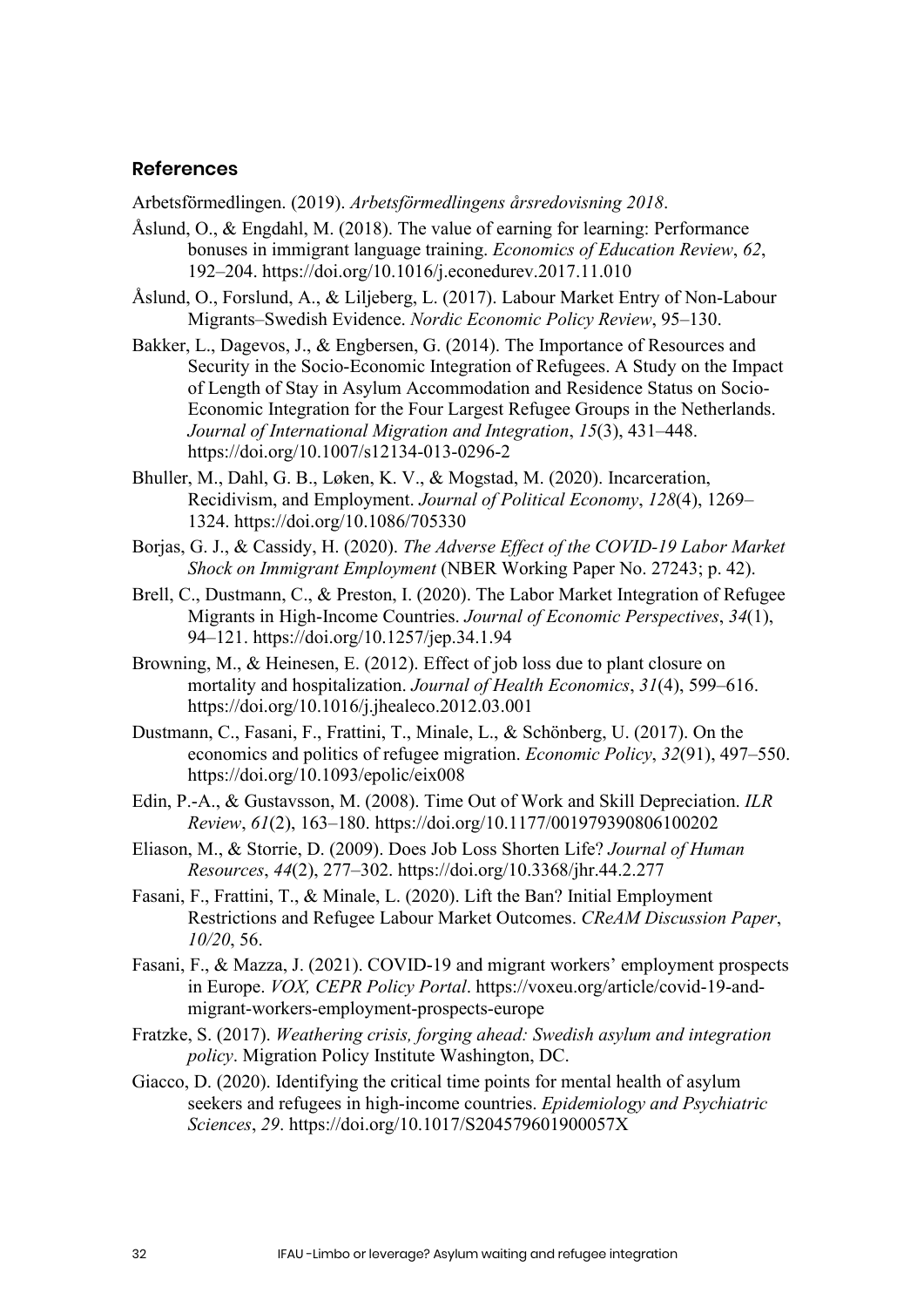- Hainmueller, J., Hangartner, D., & Lawrence, D. (2016). When lives are put on hold: Lengthy asylum processes decrease employment among refugees. *Science Advances*, *2*(8), e1600432. https://doi.org/10.1126/sciadv.1600432
- Hallas, P., Hansen, A. R., Stæhr, M. A., Munk-Andersen, E., & Jorgensen, H. L. (2007). Length of stay in asylum centres and mental health in asylum seekers: A retrospective study from Denmark. *BMC Public Health*, *7*(1), 288. https://doi.org/10.1186/1471-2458-7-288
- Hernes, V., Nielsen, A., Jacob, Andersson, J., Pernilla, & Rose, T., Kristian. (2019). *Nordic integration and settlement policies for refugees: A comparative analysis of labour market integration outcomes*. Nordic Council of Ministers.
- Hvidtfeldt, C., Petersen, J. H., & Norredam, M. (2019). Prolonged periods of waiting for an asylum decision and the risk of psychiatric diagnoses: A 22-year longitudinal cohort study from Denmark. *International Journal of Epidemiology*. https://doi.org/10.1093/ije/dyz091
- Hvidtfeldt, C., Schultz-Nielsen, M. L., Tekin, E., & Fosgerau, M. (2018). An estimate of the effect of waiting time in the Danish asylum system on post-resettlement employment among refugees: Separating the pure delay effect from the effects of the conditions under which refugees are waiting. *PLoS ONE*, *13*(11). https://doi.org/10.1371/journal.pone.0206737
- Hynie, M. (2018). The Social Determinants of Refugee Mental Health in the Post-Migration Context: A Critical Review. *The Canadian Journal of Psychiatry*, *63*(5), 297–303. https://doi.org/10.1177/0706743717746666
- Kuhn, A., Lalive, R., & Zweimüller, J. (2009). The public health costs of job loss. *Journal of Health Economics*, *28*(6), 1099–1115. https://doi.org/10.1016/j.jhealeco.2009.09.004
- Laban, C. J., Gernaat, H. B., Komproe, I. H., & De Jong, J. T. (2007). Prevalence and predictors of health service use among Iraqi asylum seekers in the Netherlands. *Social Psychiatry and Psychiatric Epidemiology*, *42*(10), 837–844.
- Marbach, M., Hainmueller, J., & Hangartner, D. (2018). The long-term impact of employment bans on the economic integration of refugees. *Science Advances*, *4*(9), eaap9519. https://doi.org/10.1126/sciadv.aap9519
- Migrationsverket. (2015). *Årsredovisning Migrationsverket 2015*.
- Migrationsverket. (2020). *Applying for asylum* [Text]. https://www.migrationsverket.se/English/Private-individuals/Protection-andasylum-in-Sweden/Applying-for-asylum.html
- OECD. (2016). *Working Together: Skills and Labour Market Integration of Immigrants and their Children in Sweden - en - OECD*. https://www.oecd.org/publications/working-together-skills-and-labour-marketintegration-of-immigrants-and-their-children-in-sweden-9789264257382-en.htm

Parusel, B. (2016). *Sweden's Asylum Procedures*. Bertelsmann Stiftung Gutersloh.

- Phillimore, J. (2011). Refugees, Acculturation Strategies, Stress and Integration. *Journal of Social Policy*, *40*(3), 575–593. https://doi.org/10.1017/S0047279410000929
- Riksrevisionen. (2012). *Början på något nytt – etableringsförberedande insatser för asylsökande* (RiR 2012:23).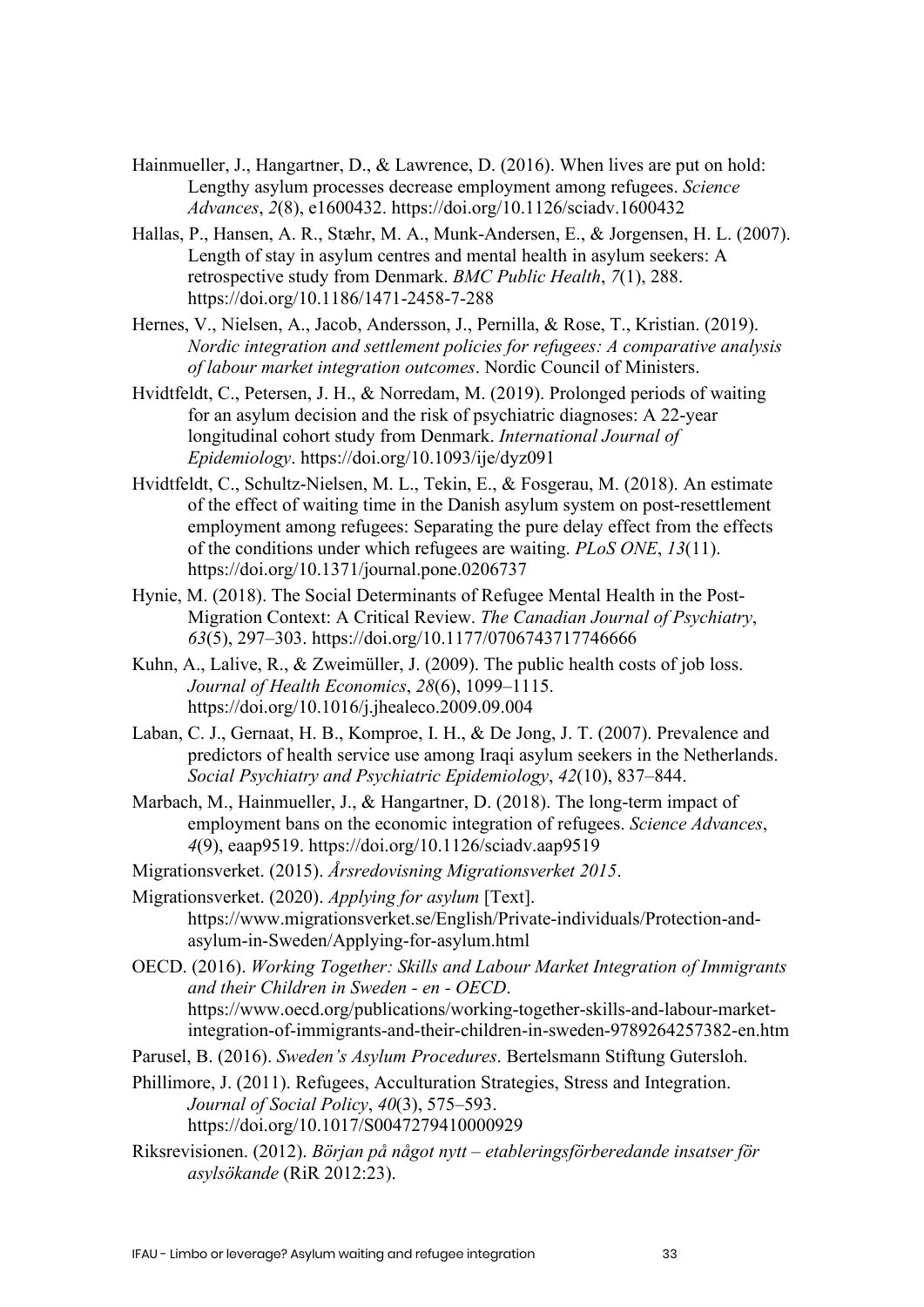https://www.riksrevisionen.se/rapporter/granskningsrapporter/2012/borjan-panagot-nytt---etableringsforberedande-insatser-for-asylsokande.html

- Riksrevisionen. (2014). *Nyanländ i Sverige – effektiva insatser för ett snabbt mottagande?* (RiR 2014:15). https://www.riksrevisionen.se/rapporter/granskningsrapporter/2014/nyanland-isverige---effektiva-insatser-for-ett-snabbt-mottagande.html
- Rooth, D.-O. (1999). Refugee Immigrants in Sweden—Educational investments and labour market integration [Thesis/doccomp, Lund University]. In *Lund Economic Studies*. http://lup.lub.lu.se/record/39980
- Ruist, J. (2015). The Fiscal Cost of Refugee Immigration: The Example of Sweden. *Population and Development Review*, *41*(4), 567–581.
- Ryan, D., Dooley, B., & Benson, C. (2008). Theoretical Perspectives on Post-Migration Adaptation and Psychological Well-Being among Refugees: Towards a Resource-Based Model. *Journal of Refugee Studies*, *21*(1), 1–18. https://doi.org/10.1093/jrs/fem047
- Satinsky, E., Fuhr, D. C., Woodward, A., Sondorp, E., & Roberts, B. (2019). Mental health care utilisation and access among refugees and asylum seekers in Europe: A systematic review. *Health Policy*, *123*(9), 851–863. https://doi.org/10.1016/j.healthpol.2019.02.007
- Slotwinski, M., Stutzer, A., & Uhlig, R. (2019). Are asylum seekers more likely to work with more inclusive labor market access regulations? *Swiss Journal of Economics and Statistics*, *155*(1), 17. https://doi.org/10.1186/s41937-019-0046- 2
- Tillväxtverket. (2016). *Migration, företagande och etablering* (text Rapport 0201 Rev A). https://tillvaxtverket.se/vara-tjanster/publikationer/publikationer-2016/2016- 09-07-migration-foretagande-och-etablering.html
- Ukrayinchuk, N., & Havrylchyk, O. (2020). Living in limbo: Economic and social costs for refugees. *Canadian Journal of Economics/Revue Canadienne d'économique*, *53*(4), 1523–1551. https://doi.org/10.1111/caje.12475
- Vooren, M., Haelermans, C., Groot, W., & Maassen van den Brink, H. (2019). The Effectiveness of Active Labor Market Policies: A Meta-Analysis. *Journal of Economic Surveys*, *33*(1), 125–149. https://doi.org/10.1111/joes.12269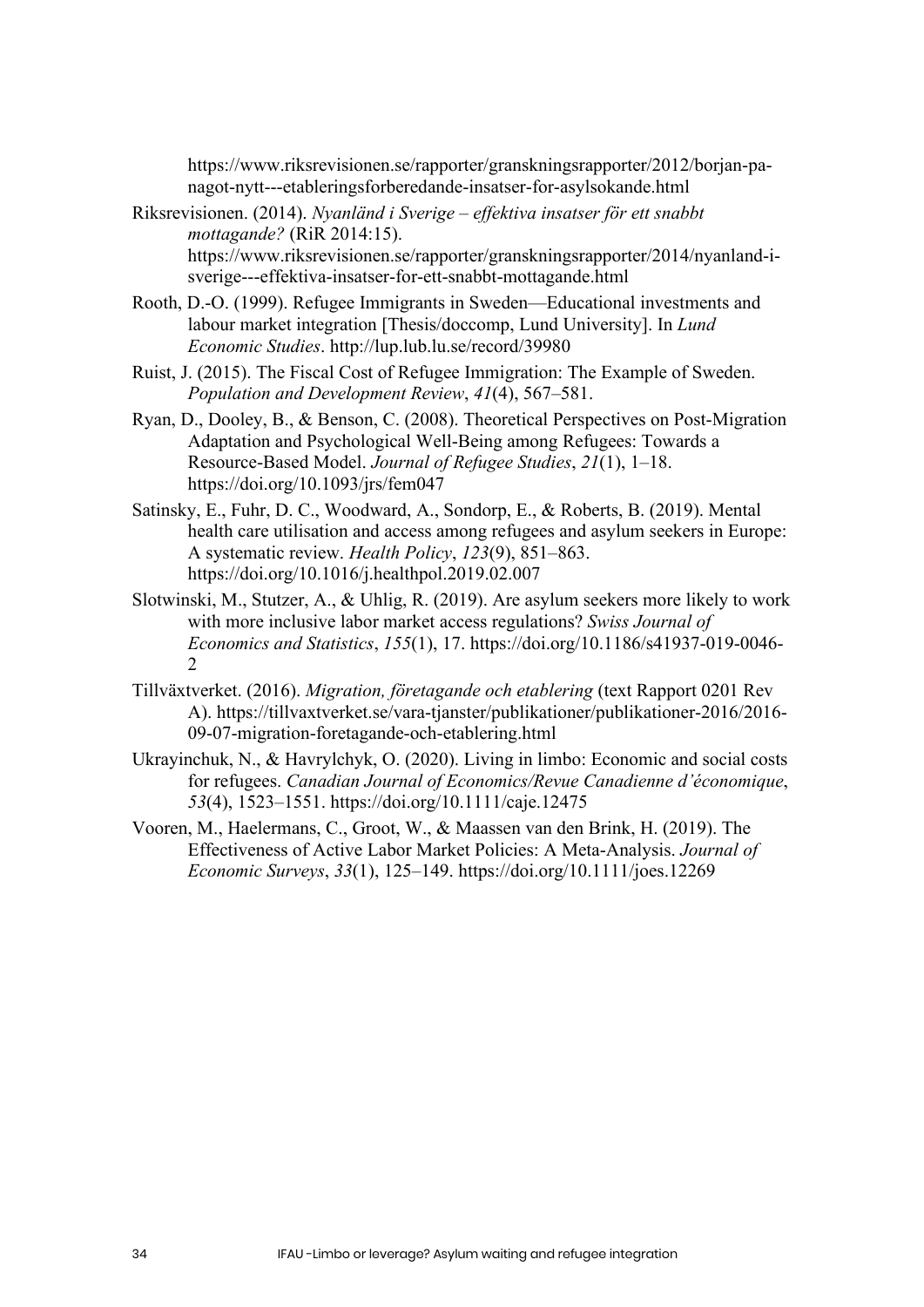## <span id="page-34-0"></span>**Appendix A1: Description of outcome variables**[32](#page-34-1)

#### *Labor market outcomes:*

Our primary labor market outcomes are *employment* (defined as having positive labor earnings) and *labor earnings* measured in 2018 100's SEK (adjusted for inflation using the CPI). In the main analysis, the measures are cumulative from the date of application or decision.<sup>[33](#page-34-2)</sup> All measures are constructed using data from the Longitudinal integrated database for health insurance and labour market studies (LISA).

## *Registration with the Swedish Public Employment Service (SPES) and enrolment in active labor market programs:*

We use data from the Swedish Public Employment Service (SPES). The dataset contains the universe of unemployment spells, including refugees participating in the introduction program (see Section [2.3\)](#page-7-0). We distinguish between individuals registered at SPES indifferent of what services they use, individuals with wage subsidies (paid out by the agency) and individuals participating in other activities such as labor market training and preparatory education. All outcome measures in the main analysis constructed from this data source are cumulative except for when we study the impact on the numbers of days before registering at the SPES (see [Table](#page-39-0)  [A5\)](#page-39-0).

#### *Swedish for Immigrants (SFI):*

Most refugees participate in language training (often as a part of the introduction program). To analyze whether waiting time affects the probability of refugees enrolling into *Swedish for immigrants*, when they do so and what courses they take, we use a register compiled by the Swedish National Agency for Education (Skolverket). The start date and end date of all courses are observed. All measures are cumulative, if nothing else is noted.

#### *Drug prescriptions:*

The Swedish Prescribed Drug Register contains all prescribed drugs dispensed at pharmacies by month and is provided by the National Board of Health and Welfare (Socialstyrelsen). We

<sup>&</sup>lt;sup>32</sup> None of the data sources contain information on refugees before they have received a residence permit.

<span id="page-34-2"></span><span id="page-34-1"></span><sup>&</sup>lt;sup>33</sup> Earnings are only available on a calendar year basis. Therefore, we cannot perfectly measure earnings between the application/decision date and a certain date after application/decision (e.g. two years after). Consider a person who applies for asylum on July 1, 2014. We want to measure the person's accumulated earnings the first two years after application, i.e. earnings during the period July 1, 2014 – July 1, 2016. We approximate earnings during this period in the following way: 2014 earnings  $+$  2015 earnings  $+$  2016 earnings  $*$ (day of the year of the application date/365)  $=$  2014 earnings  $+$  2015 earnings  $+$  2016 earnings  $*$  0.5.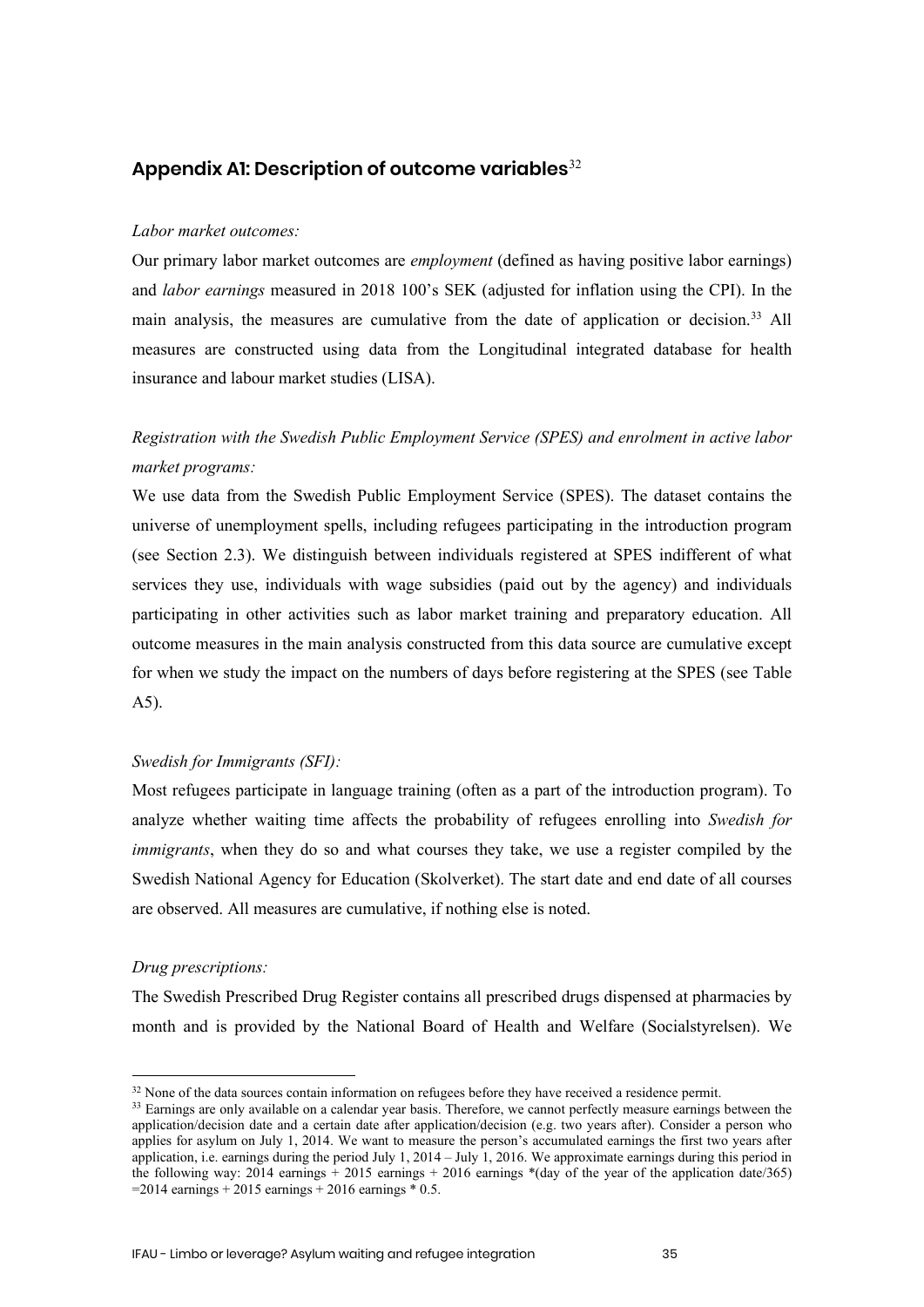distinguish between drugs primarily used to treat psychiatric conditions and all other drugs. Mental health conditions are captured by prescribed drugs of the following type:

- Psychotropic drugs: ATC-codes N06A (Antidepressants; This group of drugs comprises preparations used in the treatment of endogenous and exogenous depressions), N05B (Anxiolytics; this group of drugs comprises preparations used in the treatment of neuroses and psychosomatic disorders associated with anxiety and tension, e.g. benzodiazepines.) and N05C (Hypnotics and sedatives; this group of drugs comprises preparations with mainly sedative or hypnotic actions).
- Neuroleptics: ATC-code N05A (Antipsychotics; this group comprises drugs with antipsychotic actions (i.e. neuroleptics).)
- Addictive disorders: ATC-codes: N07B (Drugs used in addictive disorders; this group comprises drugs used for maintenance treatment of addictive disorders.) and N07C (This group comprises agents mainly used in the treatment of vertigo).

All outcome measures, in the main analysis, based on this source are cumulative.

#### *Hospitalizations:*

The National Patient Register from the National Board of Health and Welfare contains information regarding in-patients by month at public hospitals, the National Patient Register (NPR). We distinguish between in-patient care due psychiatric conditions and non-psychiatric conditions. Psychiatric conditions are captured by ICD-10 Classification of Mental and Behavioural Disorders (F01-F99). All outcome measures based on this source are cumulative, if nothing else is noted.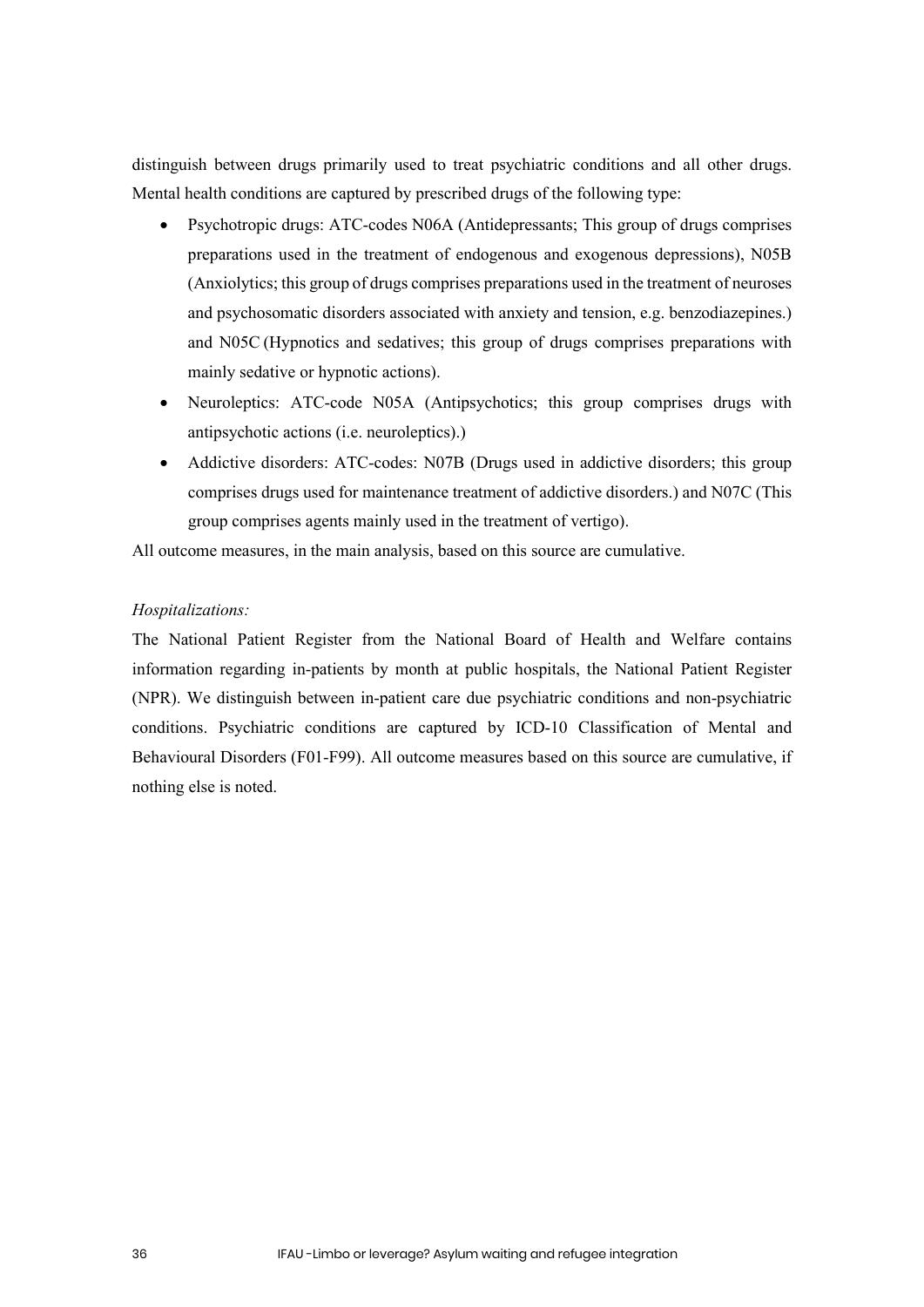## <span id="page-36-0"></span>**Appendix A2: Tables**

#### *First stage and balance tests:*

## <span id="page-36-1"></span>**Table A1** First stage and multivariate balance estimates

|                                                                | Outcome:               |                         |  |  |
|----------------------------------------------------------------|------------------------|-------------------------|--|--|
|                                                                | <b>Processing time</b> | <b>Application date</b> |  |  |
| Application date                                               | $0.04***$              | N/A                     |  |  |
|                                                                | (0.00)                 |                         |  |  |
| Age                                                            | $0.03***$              | 0.02                    |  |  |
|                                                                | (0.00)                 | (0.04)                  |  |  |
| Male                                                           | $-0.10$                | $-1.31*$                |  |  |
|                                                                | (0.08)                 | (0.78)                  |  |  |
| Married                                                        | $-0.75***$             | $-0.57$                 |  |  |
|                                                                | (0.08)                 | (0.81)                  |  |  |
| Children aged 0-17                                             | $0.21**$               | $1.80*$                 |  |  |
|                                                                | (0.09)                 | (0.95)                  |  |  |
| Compulsory school (9 years) (ref. cat: < 9 years of schooling) | 0.04                   | 0.44                    |  |  |
|                                                                | (0.10)                 | (1.08)                  |  |  |
| Upper secondary school                                         | $0.25***$              | 1.22                    |  |  |
|                                                                | (0.09)                 | (0.98)                  |  |  |
| Post-upper secondary school < 2 years                          | $0.34**$               | 0.00                    |  |  |
|                                                                | (0.14)                 | (1.58)                  |  |  |
| Post-upper secondary school>= 2 years                          | $0.19**$               | 1.59                    |  |  |
|                                                                | (0.09)                 | (0.99)                  |  |  |
| <b>Education missing</b>                                       | 0.19                   | 0.17                    |  |  |
|                                                                | (0.16)                 | (1.40)                  |  |  |
| Horn of Africa (ref cat: Other countries)                      | $-0.90***$             | 8.39***                 |  |  |
|                                                                | (0.11)                 | (1.61)                  |  |  |
| M.East incl. Syria                                             | $2.52***$              | 16.00***                |  |  |
|                                                                | (0.33)                 | (1.63)                  |  |  |
| Subsidary protection (ref. cat: Convention refugee)            | $-3.05***$             | $-7.41***$              |  |  |
|                                                                | (0.20)                 | (1.02)                  |  |  |
| Humanitarian                                                   | $-3.97***$             | 11.16***                |  |  |
|                                                                | (0.20)                 | (2.16)                  |  |  |
| Observations                                                   | 20,720                 | 20,720                  |  |  |
| F-test                                                         | 4890                   | 14.10                   |  |  |

Note: In column 1, we present estimates of  $\beta_2$  from Equatio[n \(2\).](#page-15-0) Column 2 presents multivariate balance estimates for our main sample. \*/\*\*/\*\*\* refers to statistical significance at the 10/5/1 percent level. Robust st parentheses.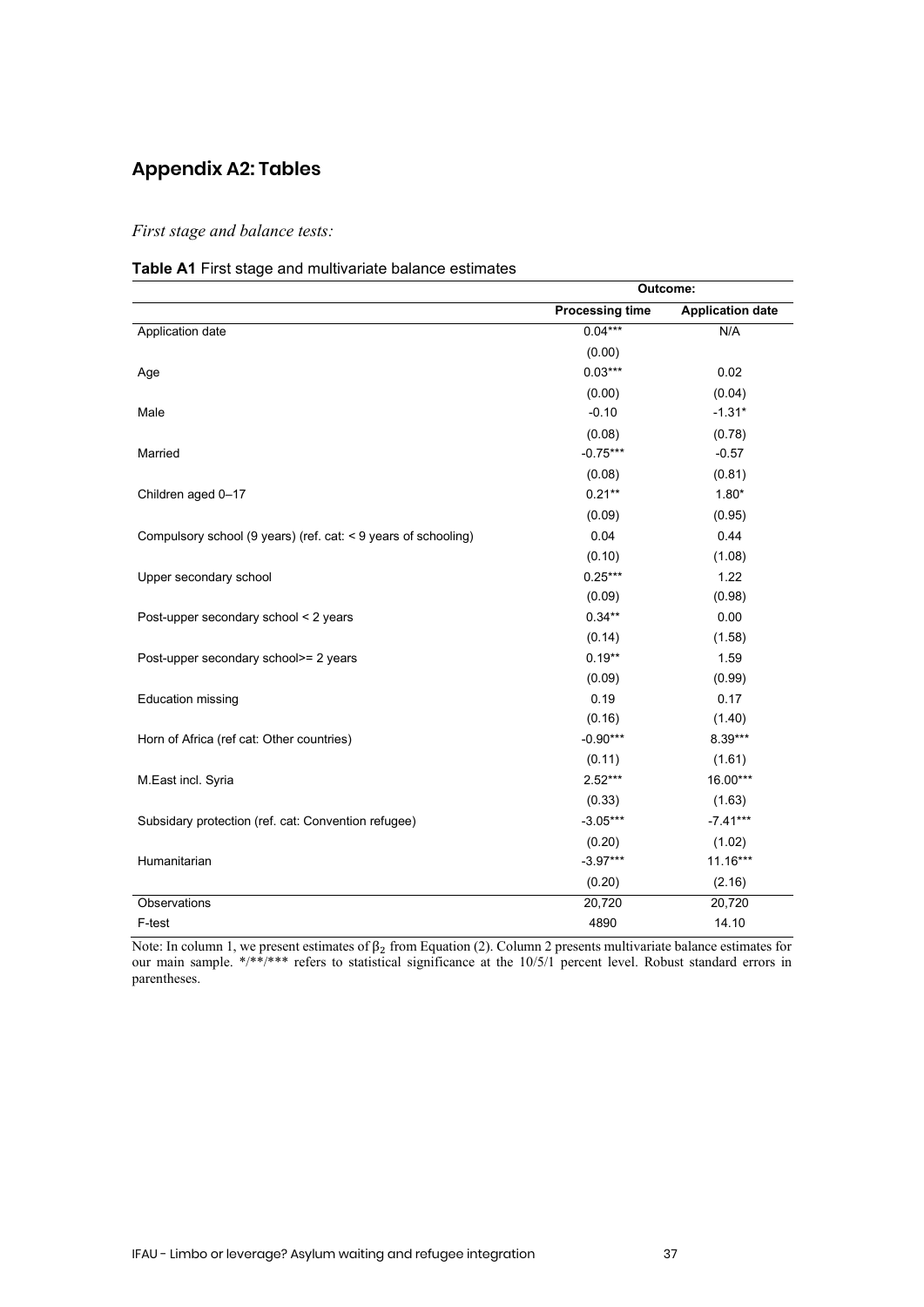| . .                      |                                   |                           |                                      |                                         |                                             |
|--------------------------|-----------------------------------|---------------------------|--------------------------------------|-----------------------------------------|---------------------------------------------|
|                          | (1)<br><b>Wait time</b>           | (2)<br>Age                | (3)<br>Male                          | (4)<br><b>Married</b>                   | (5)<br>Children 0-17                        |
| Application date         | $0.0430***$                       | 0.0005                    | $-0.0001$                            | 0.0001                                  | $0.0002***$                                 |
|                          | (0.0007)                          | (0.0014)                  | (0.0001)                             | (0.0001)                                | (0.0001)                                    |
| F-test                   | 4208                              | 0.156                     | 2.635                                | 0.763                                   | 10.29                                       |
|                          | (6)<br>Pre high school 9<br>years | (7)<br>High<br>school     | (8)<br>Post high school <<br>2 years | (9)<br>Post high school<br>$>= 2$ years | (10)<br><b>Education</b><br>missing         |
| Application date         | $-0.0000$                         | 0.0000                    | $-0.0000$                            | $0.0002**$                              | $-0.0000$                                   |
|                          | (0.0001)                          | (0.0001)                  | (0.0000)                             | (0.0001)                                | (0.0000)                                    |
| F-test                   | 0.162                             | 0.341                     | 0.118                                | 5.630                                   | 0.448                                       |
|                          | (11)<br><b>Convention</b>         | (12)<br><b>Protection</b> | (13)<br>Humanitarian                 | (14)<br><b>Horn of Africa</b>           | (15)<br><b>M.East &amp; North</b><br>Africa |
| Application date         | 0.0000                            | $-0.0002***$              | $0.0002***$                          | $-0.0002***$                            | $0.0004***$                                 |
|                          | (0.0001)                          | (0.0001)                  | (0.0000)                             | (0.0001)                                | (0.0001)                                    |
| F-test                   | 0.416                             | 7.952                     | 40.22                                | 8.751                                   | 36.56                                       |
| Number of<br>individuals | 20,720                            | 20,720                    | 20,720                               | 20,720                                  | 20,720                                      |

<span id="page-37-0"></span>**Table A2** Application date on individual variables – Univariate balance estimates.

Note: The table presents univariate balance estimates for our main sample. \*/\*\*/\*\*\* refers to statistical significance at the 10/5/1 percent level. Robust standard errors in parentheses.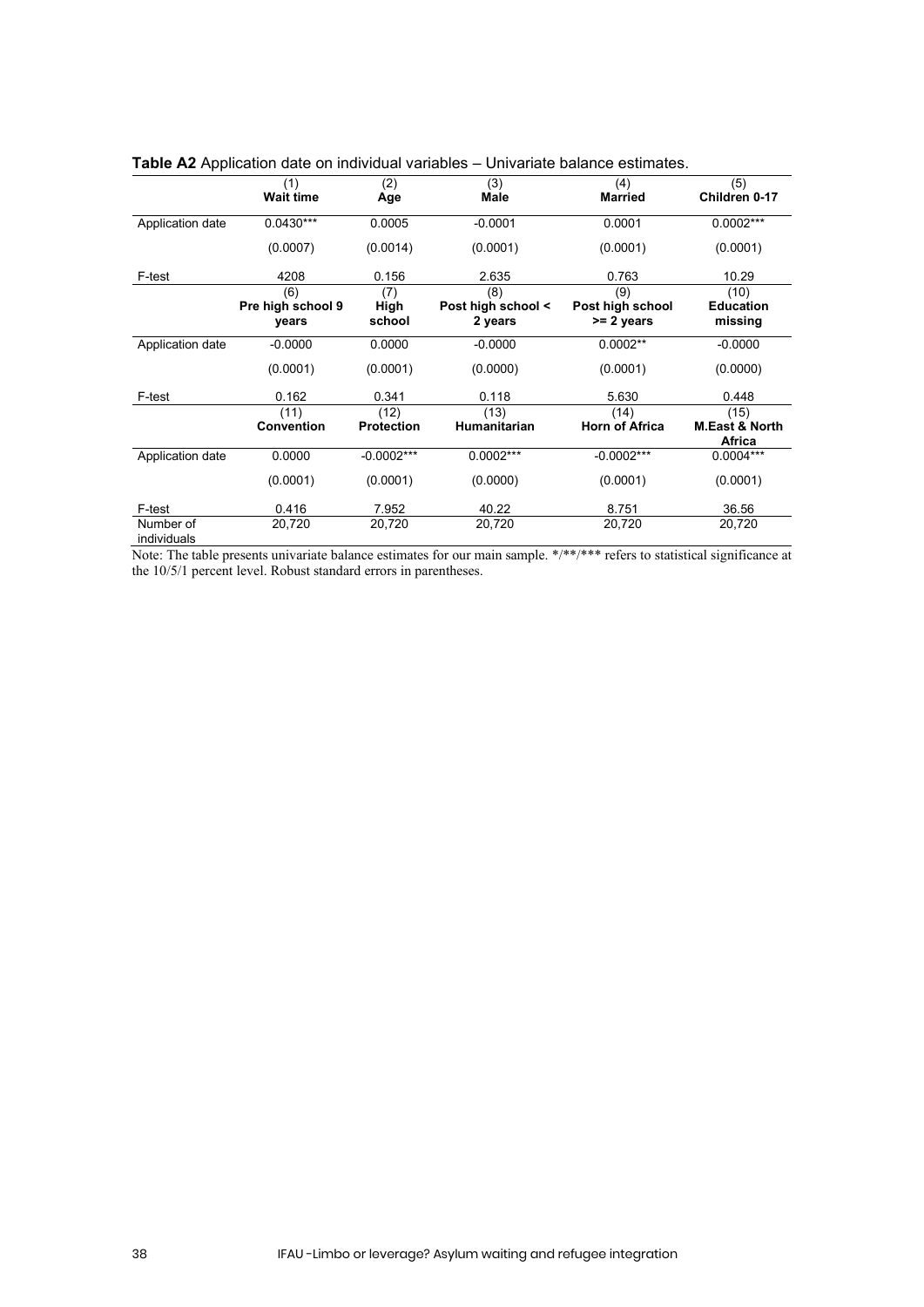*Main results excluding controls:*

|                    | Time since application |             |             |             |             |             |             |             |
|--------------------|------------------------|-------------|-------------|-------------|-------------|-------------|-------------|-------------|
|                    |                        | vear        |             | 2 vears     |             | 3 years     | 4 vears     |             |
| Ever employed      | $-0.023***$            | $-0.023***$ | $-0.027***$ | $-0.028***$ | $-0.017***$ | $-0.019***$ | $-0.006***$ | $-0.008***$ |
|                    | (0.001)                | (0.001)     | (0.002)     | (0.002)     | (0.002)     | (0.002)     | (0.001)     | (0.002)     |
| Mean of outcome    | 0.110                  | 0.110       | 0.324       | 0.324       | 0.561       | 0.561       | 0.722       | 0.722       |
| Accumulated        | $-6.36***$             | $-6.52***$  | $-18.06***$ | $-19.12***$ | $-36.99***$ | $-39.83***$ | $-42.14***$ | $-48.02***$ |
| earnings (100 SEK) | (0.52)                 | (0.55)      | (1.93)      | (2.01)      | (4.25)      | (4.49)      | (7.06)      | (7.60)      |
| Mean of outcome    | 33.78                  | 33.78       | 242.4       | 242.4       | 801.5       | 801.5       | 1828        | 1828        |
| Observations       | 20.720                 | 20,720      | 20,720      | 20,720      | 20,720      | 20,720      | 20,720      | 20,720      |
| Controls           | х                      |             | х           |             | x           |             |             |             |

<span id="page-38-0"></span>**Table A3** Impact of waiting on cumulative labor market outcomes, time since application.

Note: The table presents estimates of  $\gamma_2$  from Equatio[n \(3\)](#page-15-1) (with and without the individual characteristics of [Table 1\)](#page-11-0), where waiting time is measured in months. Each cell represents a separate regression.. \*/\*\*/\*\*\* refers to statistical significance at the 10/5/1 percent level. Robust standard errors in parentheses.

<span id="page-38-1"></span>

| Table A4 Labor market outcomes and integration measures, time since decision. |  |
|-------------------------------------------------------------------------------|--|
|-------------------------------------------------------------------------------|--|

|                             | Time since granted residence permit |                       |                       |                       |                       |                       |
|-----------------------------|-------------------------------------|-----------------------|-----------------------|-----------------------|-----------------------|-----------------------|
| Dependent variable:         | vear                                |                       | 2 years               |                       | 3 years               |                       |
| (Ever employed)             | $0.011***$<br>(0.001)               | $0.009***$<br>(0.001) | $0.015***$<br>(0.002) | $0.013***$<br>(0.002) | $0.012***$<br>(0.002) | $0.011***$<br>(0.002) |
| Mean of dependent variable  | 0.269                               | 0.269                 | 0.509                 | 0.509                 | 0.683                 | 0.683                 |
| <b>Accumulated earnings</b> | $8.96***$<br>(1.38)                 | $7.76***$<br>(1.44)   | 24.04***<br>(3.43)    | $20.80***$<br>(3.62)  | 56.45***<br>(7.94)    | $50.49***$<br>(8.67)  |
| Mean of dependent variable  | 146.2                               | 146.2                 | 592.4                 | 592.4                 | 1471                  | 1471                  |
| Number of observations      | 20,720                              | 20,720                | 20,720                | 20,720                | 19.041                | 19,041                |
| Controls                    | х                                   |                       | х                     |                       | x                     |                       |

Note: The table presents estimates of  $\gamma_2$  from Equatio[n \(3\)](#page-15-1) (with and without the individual characteristics of [Table 1\)](#page-11-0), where waiting time is measured in months. Each cell represents a separate regression.. \*/\*\*/\*\*\* refers to statistical significance at the 10/5/1 percent level. Robust standard errors in parentheses.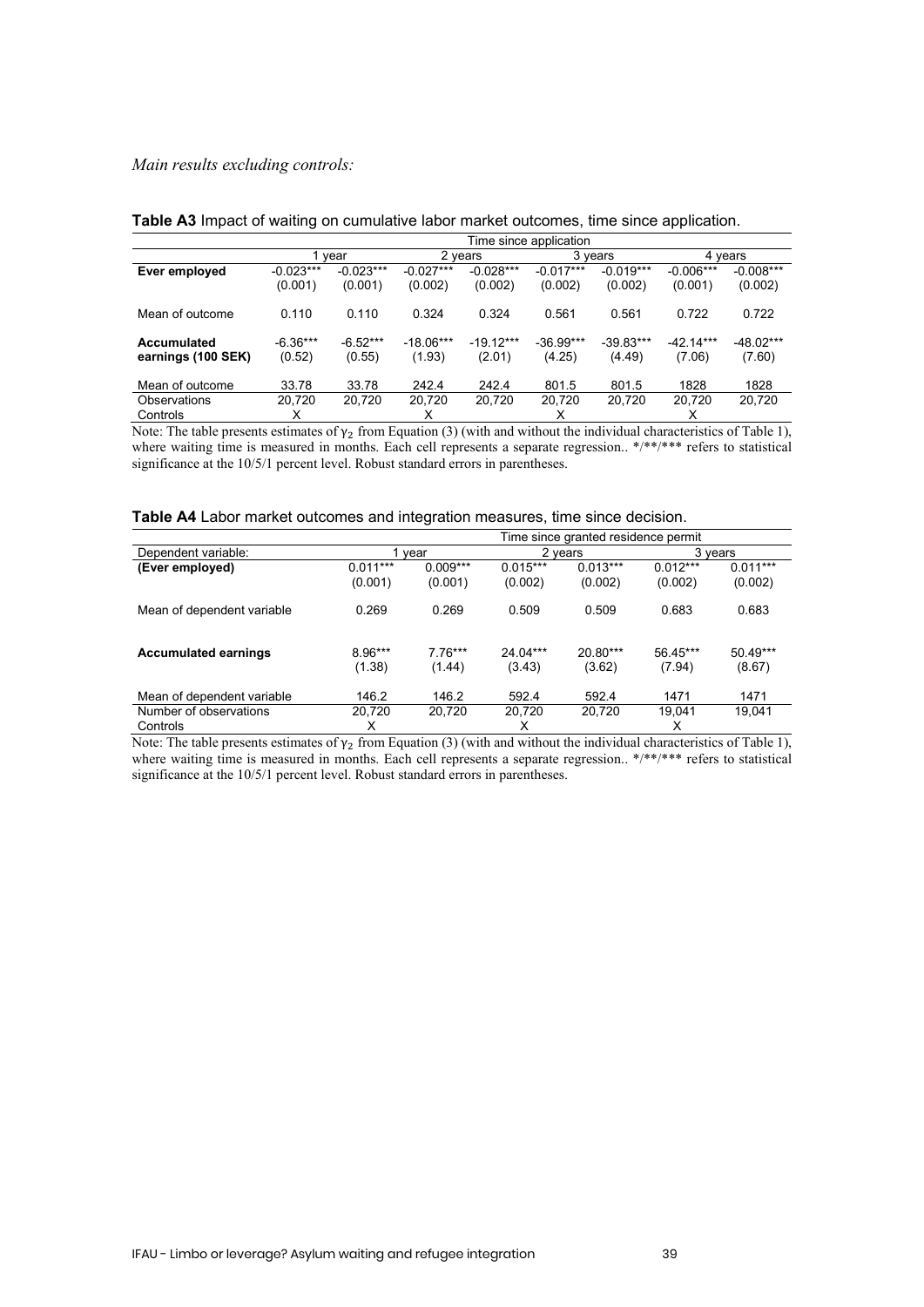## *Variations of outcome measures:*

|                                 | Model 1: Time since application             |         |         | Model 2: Time since residence permit |         |                                                                    |  |  |
|---------------------------------|---------------------------------------------|---------|---------|--------------------------------------|---------|--------------------------------------------------------------------|--|--|
| <b>Outcome measured after:</b>  | Estimate                                    |         |         |                                      |         | Std. Error Mean of dep. var. Estimate Std. Error Mean of dep. var. |  |  |
|                                 | Panel A: Days enrolled at the SPES          |         |         |                                      |         |                                                                    |  |  |
| 1 year                          | $-20.13***$                                 | (0.19)  | 87.27   | $-0.22$                              | (0.18)  | 304.2                                                              |  |  |
| 2 years                         | $-29.49***$                                 | (0.21)  | 400.7   | $-0.57*$                             | (0.30)  | 660.8                                                              |  |  |
| 3 years                         | $-28.30***$                                 | (0.35)  | 751.5   | $-0.83$                              | (0.64)  | 991.7                                                              |  |  |
| 4 years                         | $-24.10***$                                 | (0.60)  | 1063    | N/A                                  |         |                                                                    |  |  |
|                                 | Panel B: Days with employment subsidies     |         |         |                                      |         |                                                                    |  |  |
| 1 year                          | $-0.43***$                                  | (0.05)  | 1.759   | $0.83***$                            | (0.16)  | 14.10                                                              |  |  |
| 2 years                         | $-2.12***$                                  | (0.24)  | 24.79   | $1.85***$                            | (0.41)  | 61.53                                                              |  |  |
| 3 years                         | $-4.24***$                                  | (0.51)  | 80.06   | 4.46***                              | (0.90)  | 140.7                                                              |  |  |
| 4 years                         | $-2.04***$                                  | (0.74)  | 163.7   | N/A                                  |         |                                                                    |  |  |
|                                 | Panel C: Days in other programs at the SPES |         |         |                                      |         |                                                                    |  |  |
| 1 year                          | $-6.38***$                                  | (0.15)  | 22.35   | $-2.21***$                           | (0.28)  | 93.25                                                              |  |  |
| 2 years                         | $-11.96***$                                 | (0.37)  | 127.9   | $-3.64***$                           | (0.49)  | 203.9                                                              |  |  |
| 3 years                         | $-14.59***$                                 | (0.56)  | 241.9   | $-7.29***$                           | (0.94)  | 342.8                                                              |  |  |
| 4 years                         | $-18.23***$                                 | (0.81)  | 376.5   | N/A                                  |         |                                                                    |  |  |
|                                 | Panel D: Pr(Drugs other conditions)         |         |         |                                      |         |                                                                    |  |  |
| 1 year                          | $-0.030***$                                 | (0.001) | 0.125   | $-0.005***$                          | (0.002) | 0.359                                                              |  |  |
| 2 years                         | $-0.024***$                                 | (0.002) | 0.402   | $-0.003*$                            | (0.002) | 0.552                                                              |  |  |
| 3 years                         | $-0.015***$                                 | (0.002) | 0.586   | $-0.003**$                           | (0.001) | 0.671                                                              |  |  |
| 4 years                         | $-0.010***$                                 | (0.001) | 0.691   | N/A                                  |         |                                                                    |  |  |
|                                 | Panel E: Pr(Hospitalized other condition)   |         |         |                                      |         |                                                                    |  |  |
| 1 year                          | $-0.004***$                                 | (0.001) | 0.0260  | $-0.002**$                           | (0.001) | 0.0592                                                             |  |  |
| 2 years                         | $-0.006***$                                 | (0.001) | 0.0833  | $-0.002**$                           | (0.001) | 0.119                                                              |  |  |
| 3 years                         | $-0.006***$                                 | (0.001) | 0.142   | $-0.003**$                           | (0.002) | 0.168                                                              |  |  |
| 4 years                         | $-0.006***$                                 | (0.001) | 0.189   | N/A                                  |         |                                                                    |  |  |
|                                 | Panel F: Registration at SPES               |         |         |                                      |         |                                                                    |  |  |
| Outcome:                        | Estimate                                    |         |         | Std. Error                           |         | Mean of dep. var.                                                  |  |  |
| Days until registration at SPES | 30.545***                                   |         | (0.383) |                                      |         | 324.6                                                              |  |  |

<span id="page-39-0"></span>

Note: The table presents estimates of  $\gamma_2$  from Equation [\(3\),](#page-15-1) where waiting time is measured in months. Each cell represents a separate regression. All regressions include individual characteristics of [Table 1.](#page-11-0) In Panel F, we estimate the impact of waiting time expressed in days, thus the model specifications deviate from the above models. \*/\*\*/\*\*\* refers to statistical significance at the 10/5/1 percent level. Robust standard errors in parentheses.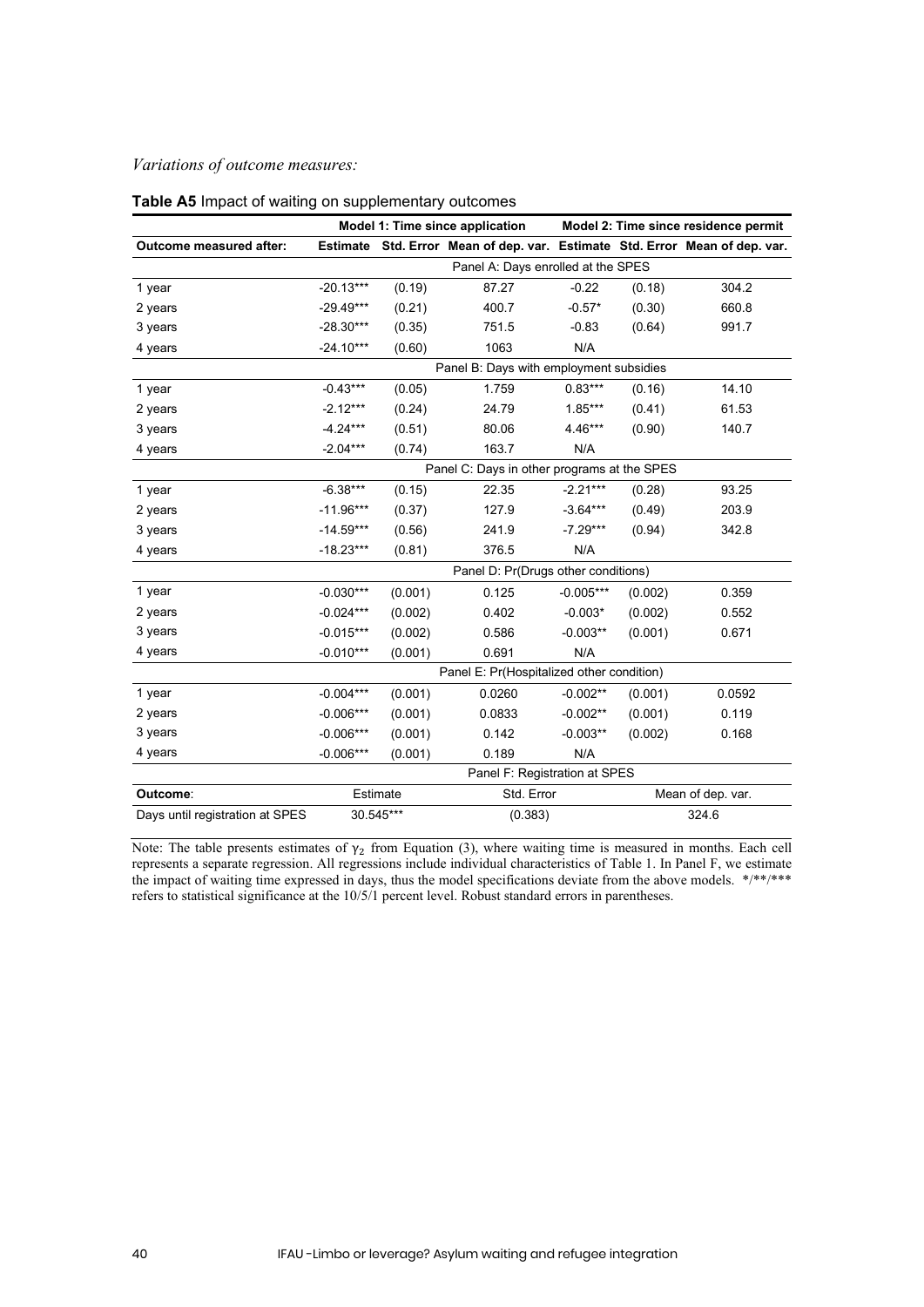|                                    | Time since granted residence permit |          |          |  |  |
|------------------------------------|-------------------------------------|----------|----------|--|--|
| Dependent variable:                | 1 year                              | 2 years  | 3 years  |  |  |
|                                    | Panel A: Indexed Earnings           |          |          |  |  |
| Accumulated earnings (index 18-24) | $8.25***$                           | 21.74*** | 52.84*** |  |  |
|                                    | (1.46)                              | (3.54)   | (8.08)   |  |  |
| Mean of dependent variable         | 153.5                               | 606.8    | 1488     |  |  |
|                                    | Panel B: Application month FE (IV)  |          |          |  |  |
| Ever employed                      | 0.003                               | 0.012    | 0.002    |  |  |
|                                    | (0.007)                             | (0.008)  | (0.009)  |  |  |
| Mean of dependent variable         | 0.269                               | 0.509    | 0.683    |  |  |
| Accumulated earnings (100 SEK)     | $13.43*$<br>23.84                   |          | 13.21    |  |  |
|                                    | (7.01)                              | (18.08)  | (39.89)  |  |  |
| Mean of dependent variable         | 146.2                               | 592.4    | 1471     |  |  |
| Number of observations             | 20.720                              | 20.720   | 20,720   |  |  |

#### <span id="page-40-0"></span>**Table A6** Labor market outcomes since residence permit, alternative specifications.

Note: The table presents estimates of  $\gamma_2$  from Equation [\(3\),](#page-15-1) where waiting time is measured in months. Each cell<br>represents a separate regression. All regressions include individual characteristics of [Table 1](#page-11-0) (and in p include application month fixed effects). \*/\*\*/\*\*\* refers to statistical significance at the 10/5/1 percent level. Robust standard errors in parentheses.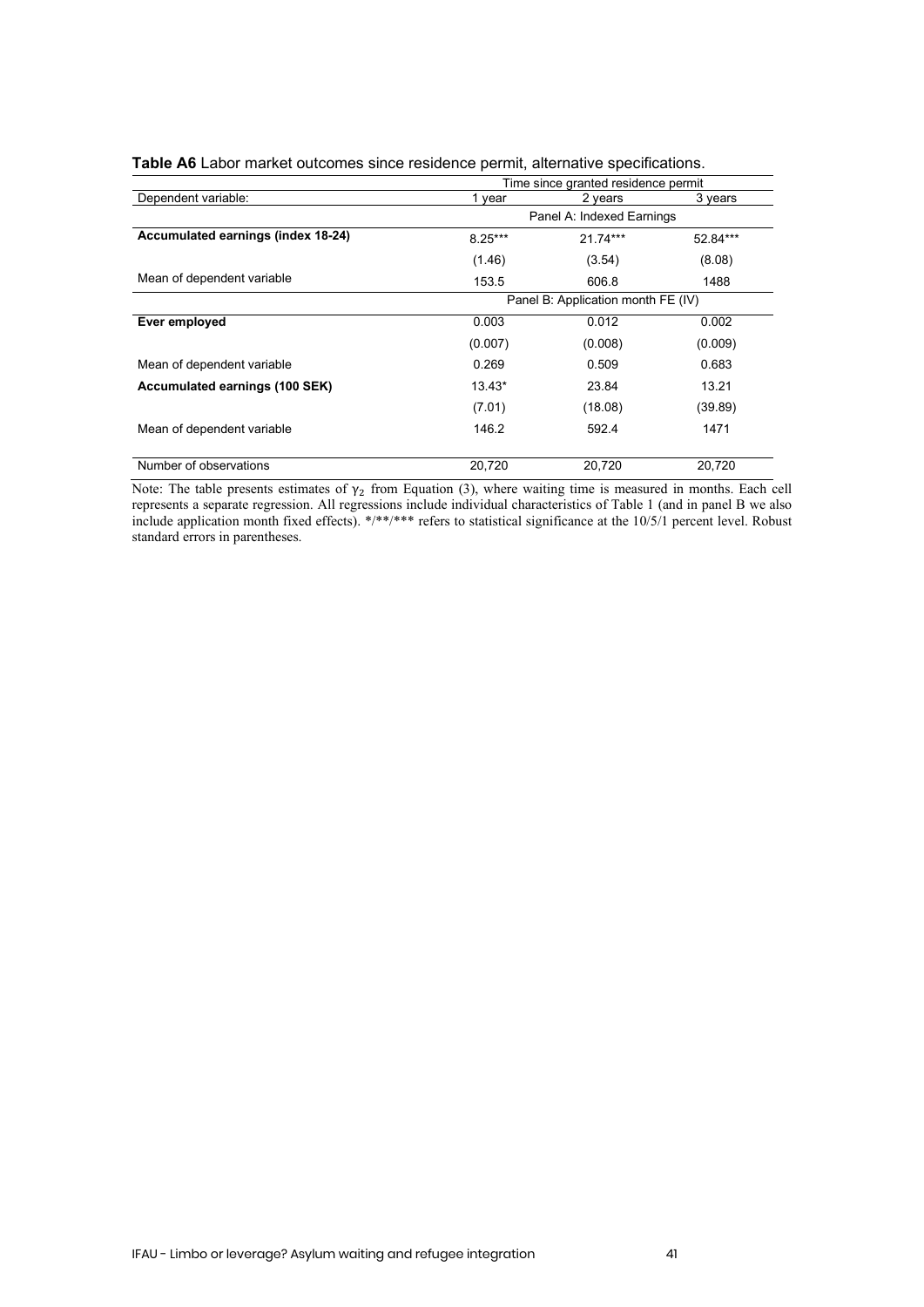|                                |                                                        |            | Model 1: Time since application | Model 2: Time since residence permit |         |                                                         |  |
|--------------------------------|--------------------------------------------------------|------------|---------------------------------|--------------------------------------|---------|---------------------------------------------------------|--|
| <b>Outcome measured after:</b> | <b>Estimate</b>                                        | Std. Error |                                 |                                      |         | Mean of dep. var. Estimate Std. Error Mean of dep. var. |  |
|                                | Panel A: Pr(Positive earnings)                         |            |                                 |                                      |         |                                                         |  |
| 1 year                         | $-0.023***$                                            | (0.001)    | 0.110                           | $0.011***$                           | (0.001) | 0.269                                                   |  |
| 2 years                        | $-0.026***$                                            | (0.002)    | 0.323                           | $0.015***$                           | (0.002) | 0.506                                                   |  |
| 3 years                        | $-0.015***$                                            | (0.002)    | 0.555                           | $0.012***$                           | (0.002) | 0.668                                                   |  |
| 4 years                        | $-0.004***$                                            | (0.001)    | 0.704                           | N/A                                  |         |                                                         |  |
|                                |                                                        |            | Panel B: Earnings (100s SEK)    |                                      |         |                                                         |  |
| 1 year                         | $-6.36***$                                             | (0.52)     | 33.78                           | 8.96***                              | (1.38)  | 146.2                                                   |  |
| 2 years                        | $-11.70***$                                            | (1.55)     | 208.6                           | 15.08***                             | (2.36)  | 446.2                                                   |  |
| 3 years                        | $-18.92***$                                            | (2.68)     | 559.1                           | 29.48***                             | (4.35)  | 895.5                                                   |  |
| 4 years                        | $-5.15$                                                | (3.52)     | 1026                            | N/A                                  |         |                                                         |  |
|                                | Panel C: Pr(Prescription drugs psychiatric conditions) |            |                                 |                                      |         |                                                         |  |
| 1 year                         | $-0.003***$                                            | (0.000)    | 0.0121                          | $-0.001*$                            | (0.001) | 0.0373                                                  |  |
| 2 years                        | $-0.002***$                                            | (0.001)    | 0.0378                          | 0.001                                | (0.001) | 0.0483                                                  |  |
| 3 years                        | $-0.002*$                                              | (0.001)    | 0.0506                          | 0.000                                | (0.001) | 0.0570                                                  |  |
| 4 years                        | $-0.000$                                               | (0.001)    | 0.0554                          | N/A                                  |         |                                                         |  |
|                                | Panel D: Pr(Hospitalization psychiatric conditions)    |            |                                 |                                      |         |                                                         |  |
| 1 year                         | $-0.000**$                                             | (0.000)    | 0.00169                         | $-0.000$                             | (0.000) | 0.00492                                                 |  |
| 2 years                        | $-0.000$                                               | (0.000)    | 0.00536                         | 0.000                                | (0.000) | 0.00584                                                 |  |
| 3 years                        | $-0.000$                                               | (0.000)    | 0.00579                         | $-0.000$                             | (0.000) | 0.00494                                                 |  |
| 4 years                        | $-0.000$                                               | (0.000)    | 0.00550                         | N/A                                  |         |                                                         |  |

<span id="page-41-0"></span>

Note: The table presents estimates of  $\gamma_2$  from Equation [\(3\),](#page-15-1) where waiting time is measured in months. Each cell represents a separate regression. All regressions include individual characteristics of [Table 1.](#page-11-0) \*/\*\*/\*\*\* statistical significance at the 10/5/1 percent level. Robust standard errors in parentheses.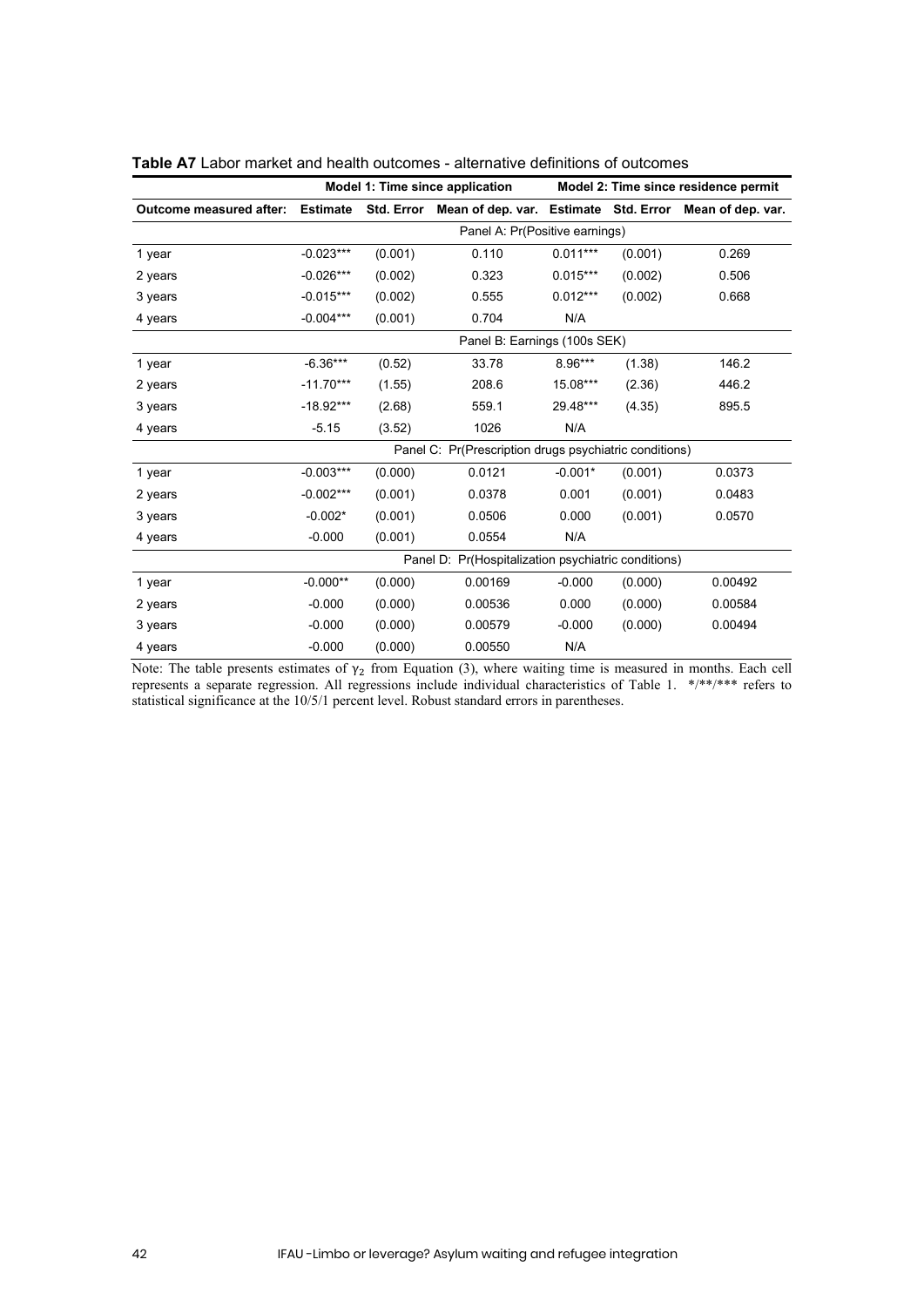#### <span id="page-42-0"></span>**Table A8** Impact of waiting on cumulative income – alternative assumption about last-year income profile

|                                              | Time since application |             |             |             |  |
|----------------------------------------------|------------------------|-------------|-------------|-------------|--|
| Dependent variable:                          | vear                   | 2 vears     | 3 years     | 4 vears     |  |
| Accumulated earnings (100 SEK) - Baseline    | $-6.36***$             | $-18.06***$ | $-36.99***$ | $-42.14***$ |  |
|                                              | (0.52)                 | (1.93)      | (4.25)      | (7.06)      |  |
| Mean of dependent variable                   | 33.78                  | 242.4       | 801.5       | 1828        |  |
|                                              |                        |             |             |             |  |
| Accumulated earnings (100 SEK) - Alternative | $-1.97***$             | $-9.20***$  | $-25.21***$ | $-36.37***$ |  |
|                                              | (0.33)                 | (1.53)      | (3.70)      | (6.45)      |  |
| Mean of dependent variable                   | 17.73                  | 163.2       | 625.8       | 1538        |  |
| Number of observations                       | 20.720                 | 20.720      | 20.720      | 20.720      |  |

Note: The table presents estimates of  $\gamma_2$  from Equation [\(3\),](#page-15-1) where waiting time is measured in months. Each cell represents a separate regression. All regressions include individual characteristics of [Table 1.](#page-11-0) \*/\*\*/\*\*\* refers to statistical significance at the 10/5/1 percent level. Robust standard errors in parentheses. In the baseline analysis lastyear earnings are calculated as last-year earnings\*(day of the year of the application date/365). In the alternative analysis last-year earnings are calculated as last-year earnings\*(day of the year of the application date/365)<sup>2</sup>. See [Appendix A1](#page-34-0) for more information on the income measure.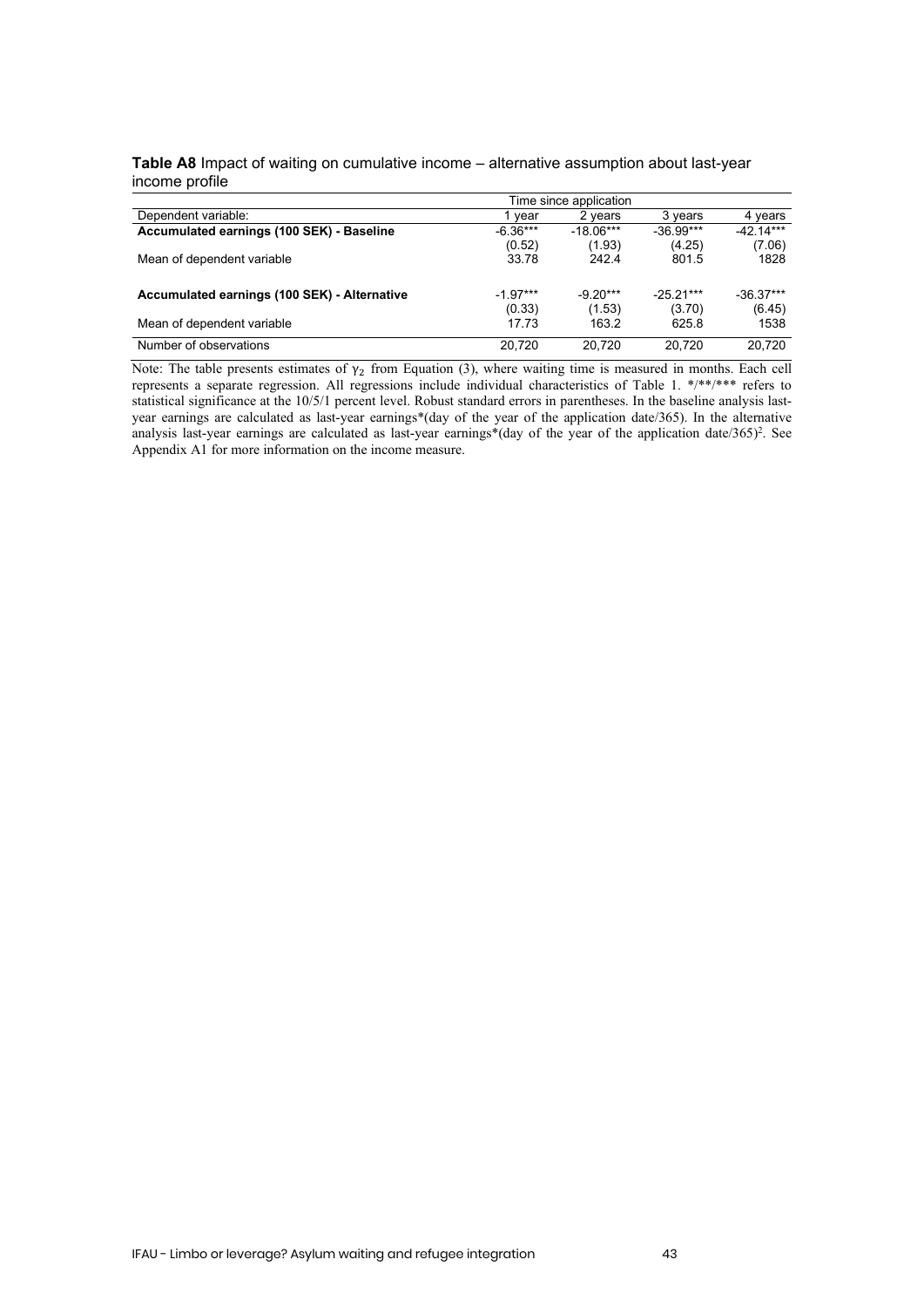## <span id="page-43-0"></span>**Appendix A3: Figures**



<span id="page-43-1"></span>**Figure A1** Distribution of time between application and granted residence permit, applications 2011–2014

Note: In Panel A applications between 2011-2014 with a processing time equal to or shorter than 2 years are included. In Panel B we extend the follow-up period until 2016 and include all applications indifferent of processing time.